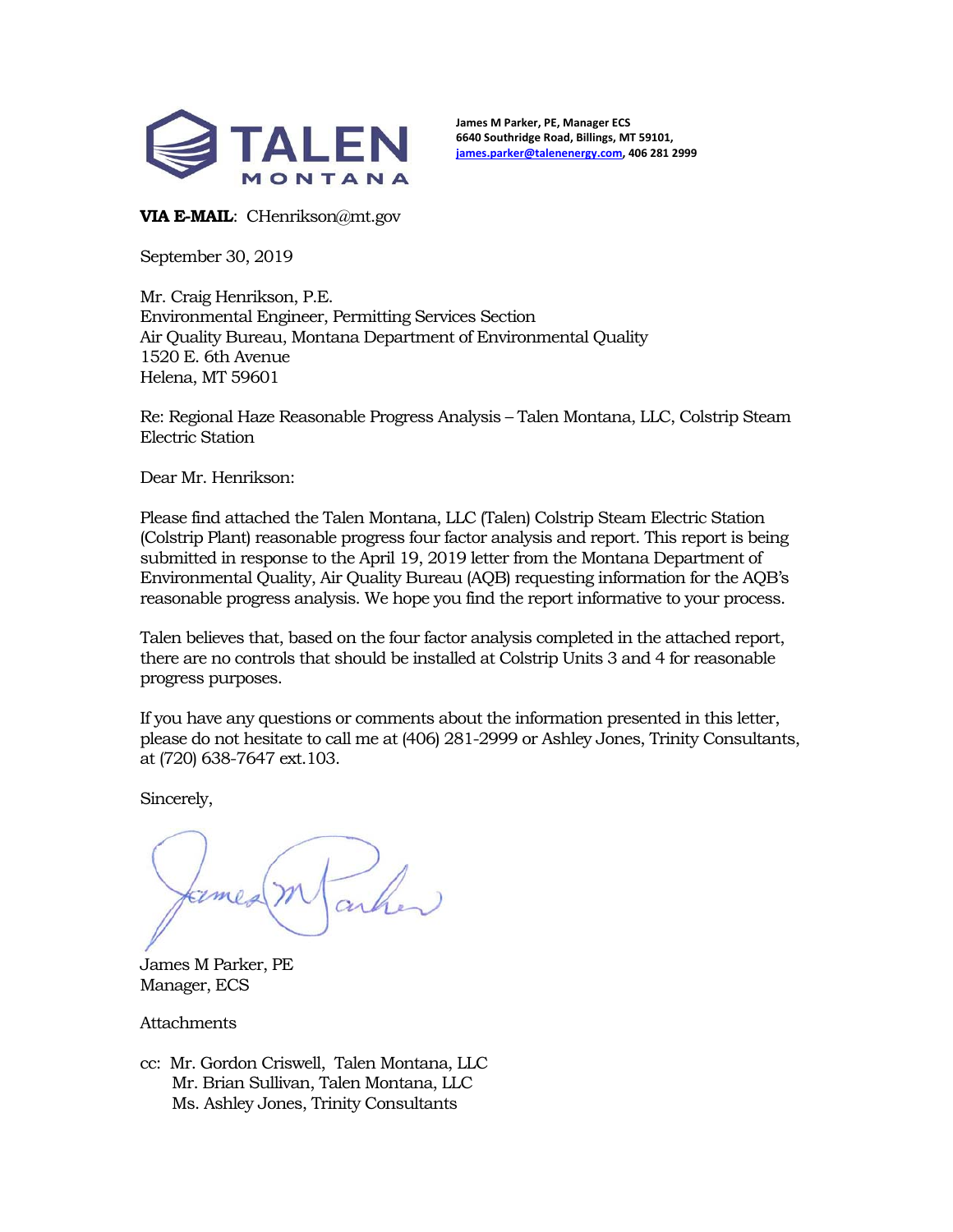

# **PROJECT REPORT Talen Montana, LLC > Colstrip, MT**



# **REASONABLE PROGRESS FOUR FACTOR ANALYSIS**

Prepared By:

### **TALEN MONTANA, LLC**

580 Willow Avenue Colstrip, MT 59323 (406) 740-0211

### **TRINITY CONSULTANTS**

1391 N Speer Blvd Suite 350 Denver, CO 80204 (720) 638-7647

September 2019



*Environmental solutions delivered uncommonly well*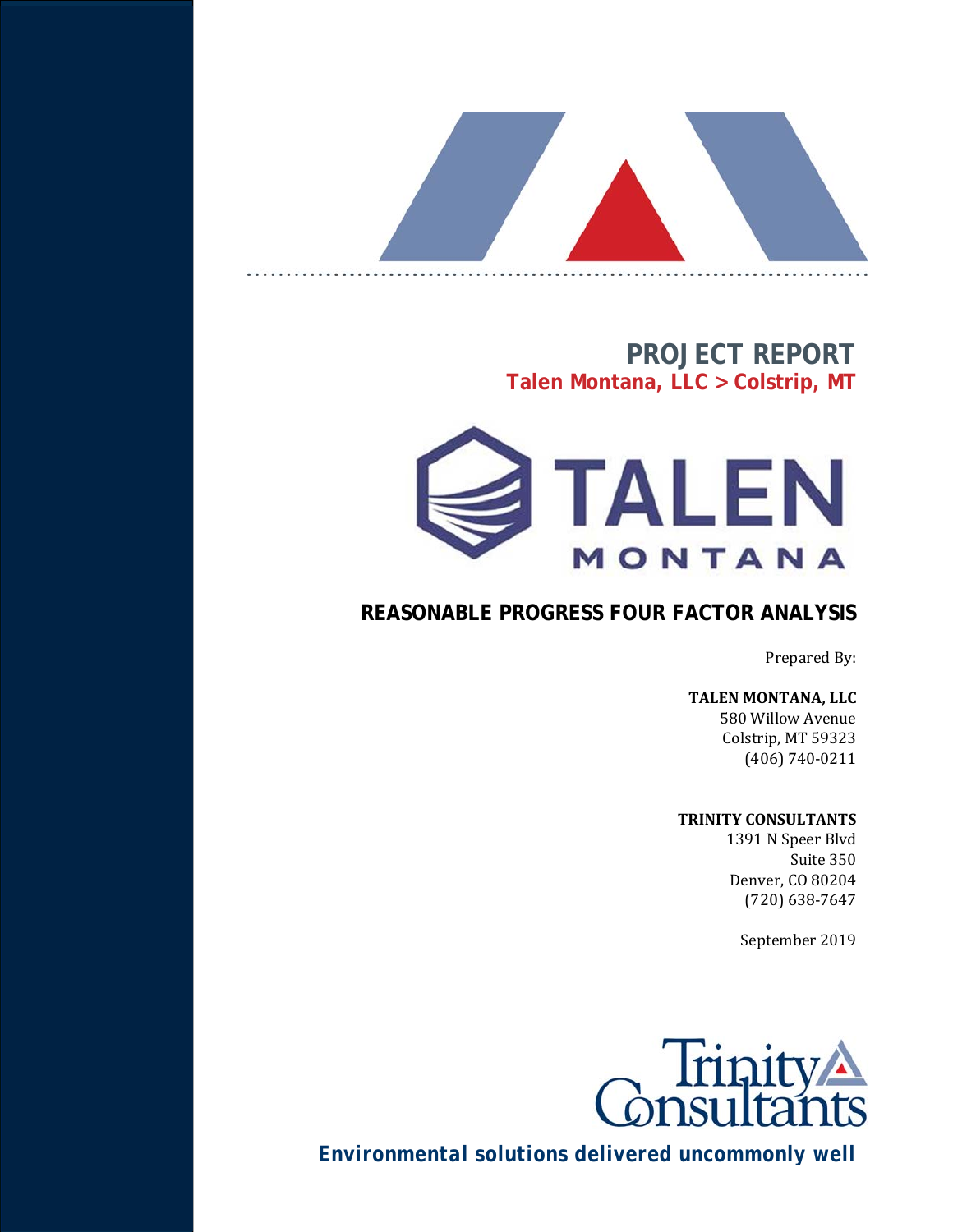| <b>1. EXECUTIVE SUMMARY</b>                                                                   | $1 - 1$ |
|-----------------------------------------------------------------------------------------------|---------|
| 2. INTRODUCTION AND BACKGROUND                                                                | $2 - 1$ |
| <b>3. SOURCE DESCRIPTION</b>                                                                  | $3 - 1$ |
| <b>4. EXISTING EMISSIONS</b>                                                                  | $4 - 1$ |
| 5. NO <sub>x</sub> FOUR FACTOR EVALUATION                                                     | $5 - 1$ |
|                                                                                               |         |
|                                                                                               |         |
|                                                                                               |         |
|                                                                                               |         |
| 5-3. STEP 3: Rank of Technically Feasible NO <sub>x</sub> Control Options by Effectiveness5-3 |         |
|                                                                                               |         |
|                                                                                               |         |
|                                                                                               |         |
|                                                                                               |         |
|                                                                                               |         |
|                                                                                               |         |
|                                                                                               |         |
| 6. SO <sub>2</sub> FOUR FACTOR EVALUATION                                                     | $6 - 1$ |
|                                                                                               |         |
|                                                                                               |         |
| APPENDIX A NO <sub>x</sub> CONTROL COST CALCULATIONS                                          | $A-1$   |
| APPENDIX B NO <sub>x</sub> RBLC SEARCH RESULTS                                                | $B-1$   |
| APPENDIX C SO <sub>2</sub> RBLC SEARCH RESULTS                                                | $C-1$   |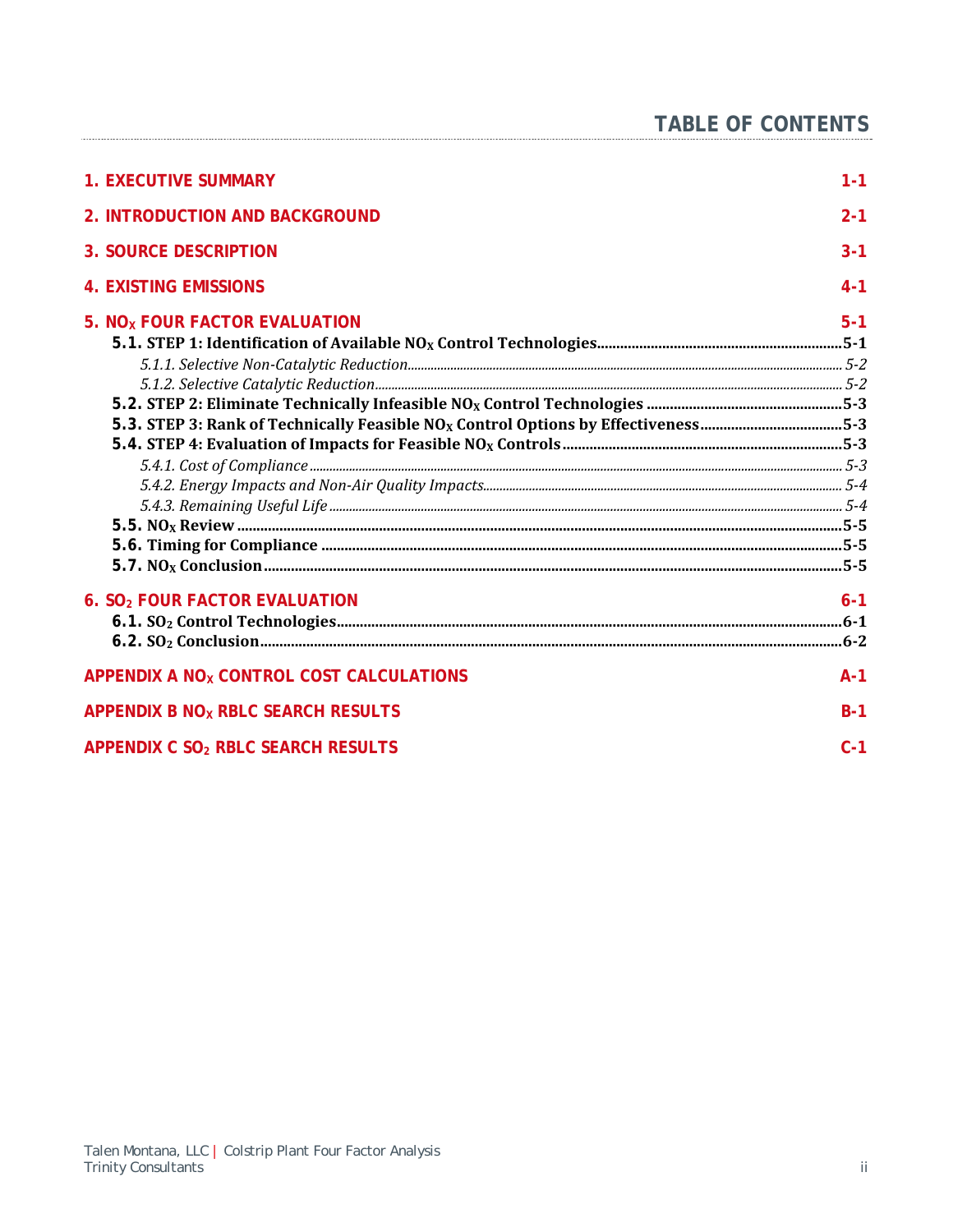# **LIST OF TABLES**

| Table 4-1. NO <sub>x</sub> Annual Baseline Emission Rates                       | $4-1$   |
|---------------------------------------------------------------------------------|---------|
| Table 4-2. Calculated Unit 3 and Unit 4 Baseline $NOx$ Emission Rates           | $4-1$   |
| Table 4-3. SO <sub>2</sub> Annual Baseline Emission Rates                       | $4 - 2$ |
| Table 4-4. Calculated Unit 3 and Unit 4 Baseline SO <sub>2</sub> Emission Rates | $4 - 2$ |
| Table 4-5. $NOX$ and $SO2$ 2028 Projected Emission Rates                        | $4 - 3$ |
| Table 5-1. Ranking of $NOX$ Control Technologies by Effectiveness               | $5-3$   |
| Table 5-2. SNCR Cost Calculation Summary Per Unit                               | $5-4$   |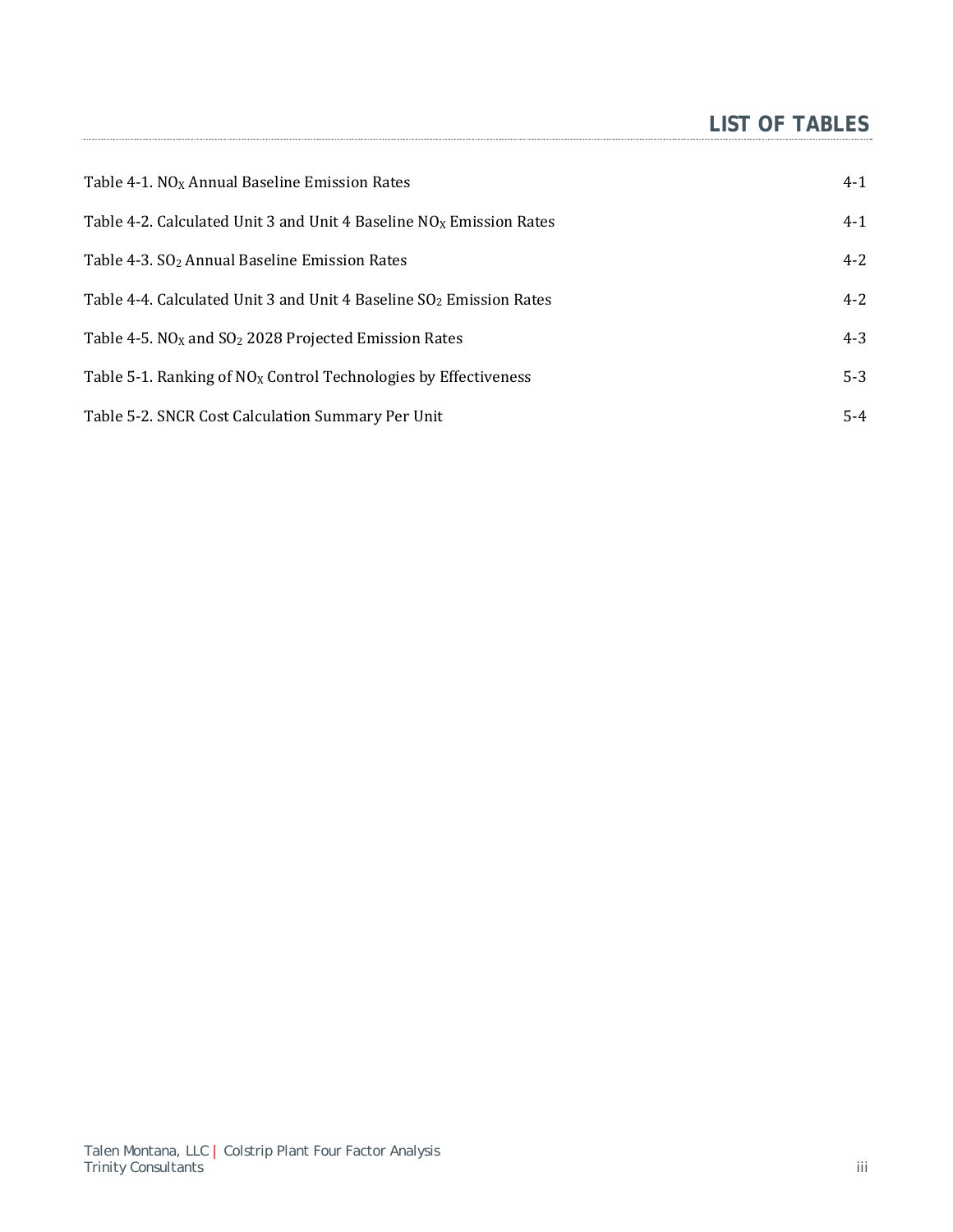This report documents the results of a four factor control analysis at the Talen Montana, LLC (Talen) Colstrip Steam Electric Station (Colstrip Power Plant). The Colstrip facility has four (4) tangential coal-fired boilers and associated equipment for generation of electricity. This report is provided in response to the Montana Department of Environmental Quality (DEQ) request letter dated April 19, 2019.

Talen previously submitted a best available retrofit technology (BART) assessment for Colstrip Units 1 and 2 in 2007, and a four factor analysis for the first regional haze planning period for Colstrip Units 1 – 4 in 2011. This analysis will focus on Units 3 and 4, as Units 1 and 2 are required to shut down by July 1, 20221, and, as of this submittal there is potential that Units 1 and 2 could shut down as early as the end of 2019. This analysis of Units 3 and 4 serves as an update to the previous analysis done in 2011, accounting for the latest advances in control technology and control costs.

The U.S. Environmental Protection Agency's (EPA's) guidelines in 40 CFR 51.308 were used to evaluate control options for Units 3 and 4. In establishing a reasonable progress goal for any mandatory Class I Federal area within the State, the State must consider the costs of compliance, the time necessary for compliance, the energy and non-air quality environmental impacts of compliance, and the remaining useful life of any potentially affected sources, and include a demonstration showing how these factors were taken into consideration in selecting the goal. 40 CFR 51.  $308(d)(1)(i)(A)$ .

The purpose of this report is to provide information to DEQ regarding potential sulfur dioxide ( $SO<sub>2</sub>$ ) and nitrogen oxides ( $NO<sub>X</sub>$ ) emission reductions for Colstrip Units 3 and 4 for the purpose of establishing reasonable progress goals at mandatory Class I areas set as a result of the regional haze rule (RHR) to meet the uniform rate of progress (URP) glide path for each mandatory Class I area. Talen believes that, based on the four factor analysis, there are no controls that should be installed at Colstrip Units 3 and 4 for reasonable progress purposes.

Currently, Units 3 and 4 use low  $NO<sub>X</sub>$  burners, separate overfire air (SOFA), and Smartburn® technology to lower NO<sub>X</sub> emissions, and use low sulfur coal  $($ <1% sulfur) and wet scrubbers with additional lime injection to reduce SO<sub>2</sub> emissions. Colstrip's wet scrubbers can achieve 95% reduction, as needed, to meet current emission limits. Furthermore, Talen has no provisions for scrubber bypass, and a spare scrubber vessel per unit is available for service. We should also note that Units 3 and 4 were both permitted under EPA's prevention of significant deterioration (PSD) program and were determined to meet best available control technology (BACT) for both  $NO<sub>X</sub>$  and  $SO<sub>2</sub>$  at the time the permit was issued and the sources constructed.

The report identifies the following potential control technologies for Colstrip Units 3 and 4 to be evaluated further:

### **NOX Emission Controls**

<u>.</u>

⋗ Selective Noncatalytic Reduction (SNCR): Initial capital investment for the installation of the SNCR would be approximately \$17.8 million, with a cost effectiveness of approximately \$10,234/ton of  $NQ_X$  removed. As such, this technology is deemed economically infeasible.

<sup>1</sup> Title V Operating Permit OP0513-14, Permit Condition B.4.d and Montana Board of Environmental Review Board Order make the July 1, 2022 permanent shutdown of Colstrip Units 1 and 2 federally enforceable. https://deq.mt.gov/Portals/112/Public/Air/BoardOrder\_Exhibit%20A\_Talen.pdf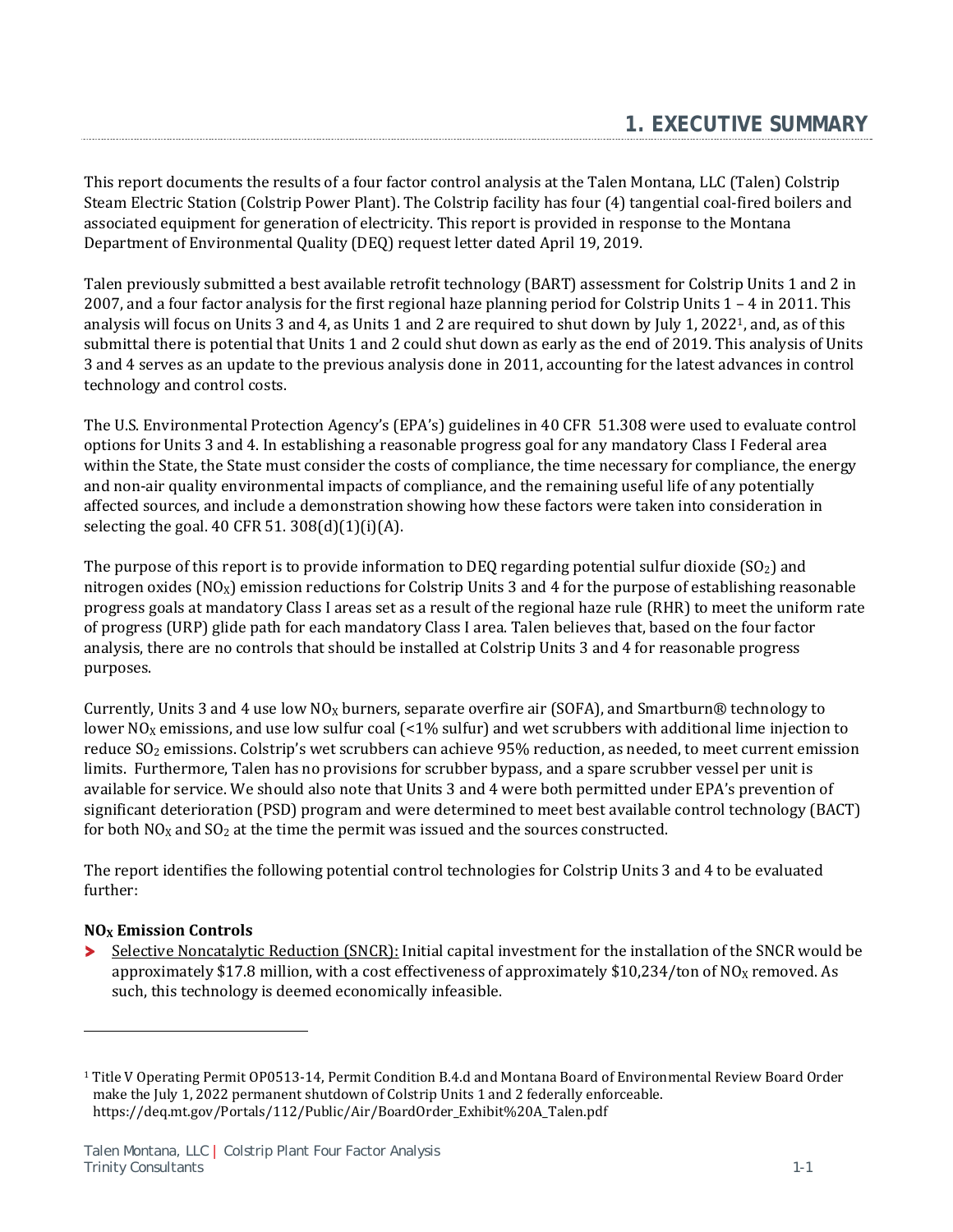Selective Catalytic Reduction (SCR): Initial capital investment for the installation of the SCR would be approximately \$310.9 million, with a cost effectiveness of approximately \$12,858/ton of  $NO<sub>X</sub>$  removed. As such, this technology is deemed economically infeasible.

### **SO2 Emission Controls**

.

No new add-on controls were identified.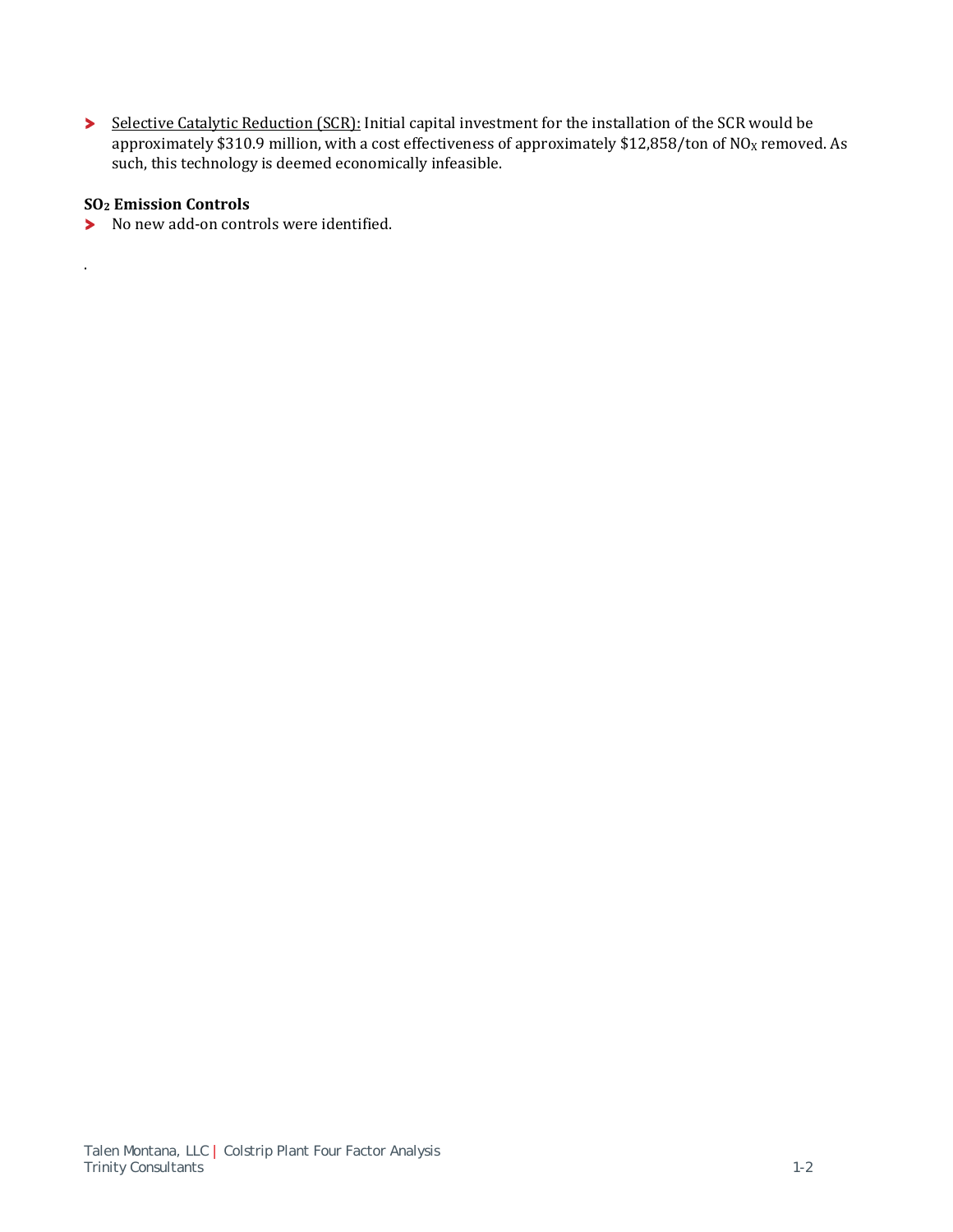In the 1977 amendments to the Clean Air Act (CAA), Congress set a national goal to restore national parks and wilderness areas to natural conditions by preventing any future, and remedying any existing, man-made visibility impairment. On July 1, 1999, the U.S. EPA published the final RHR. The objective of the RHR is to restore visibility to natural conditions in 156 specific areas across with United States, known as federal Class I areas. The Clean Air Act defines Class I areas as certain national parks (over 6000 acres), wilderness areas (over 5000 acres), national memorial parks (over 5000 acres), and international parks that were in existence on August 7, 1977. These 156 areas are also known as mandatory Class I areas.

The RHR requires States to set goals that provide for reasonable progress towards achieving natural visibility conditions for each mandatory Class I area in their state2. In establishing a reasonable progress goal for a mandatory Class I area, the state must:

- (A) consider the costs of compliance, the time necessary for compliance, the energy and non-air quality *environmental impacts of compliance, and the remaining useful life of any potentially affected sources, and include a demonstration showing how these factors were taken into consideration in selecting the goal. 40 CFR 51. 308(d)(1)(i)(A).*
- *(B) Analyze and determine the rate of progress needed to attain natural visibility conditions by the year 2064. To calculate this rate of progress, the State must compare baseline visibility conditions to natural visibility conditions in the mandatory Federal Class I area and determine the uniform rate of visibility improvement (measured in deciviews) that would need to be maintained during each implementation period in order to attain natural visibility conditions by 2064. In establishing the reasonable progress goal, the State must consider the uniform rate of improvement in visibility and the emission reduction. 40 CFR 51. 308(d)(1)(i)(B).*

With the second planning period under way for regional haze, there are a few key distinctions from the processes that took place during the first planning period. Most notably, the planning period 2 analysis will distinguish between "natural" and "anthropogenic" sources. Using a Photochemical Grid Model (PGM), the EPA will establish what are, in essence, background concentrations both episodic and routine in nature and will compare manmade source contributions against these natural background concentrations.

On April 19, 2019, Montana DEQ sent a letter to Talen requesting that they assist in "developing information for the reasonable progress analysis" for Talen's Colstrip facility. 3 Talen understands that the information provided in a four factor review of control options will be used by DEQ in their evaluation of reasonable progress goals for Montana. Talen assumes that EPA and DEQ will only move forward with requiring additional emission reductions from the Colstrip Units 3 and 4 if the emission reductions can be demonstrated to be needed to show further reasonable progress towards the goals established. The purpose of this report is to analyze potential  $SO_2$ and  $NO<sub>X</sub>$  emission controls for Colstrip Units 3 and 4 based on the four reasonable progress factors.

<u>.</u>

<sup>2</sup> After initially withdrawing efforts to adopt a state implementation plan (SIP) in 2006, the Montana DEQ operated under a Federal Implementation Plan (FIP) developed by the EPA through 2018. Montana DEQ is now transitioning back to an SIP for addressing the requirements for regional haze under 40 CFR 51.308.

<sup>3</sup> Refer to letter from Montana DEQ to Talen dated April 19, 2019.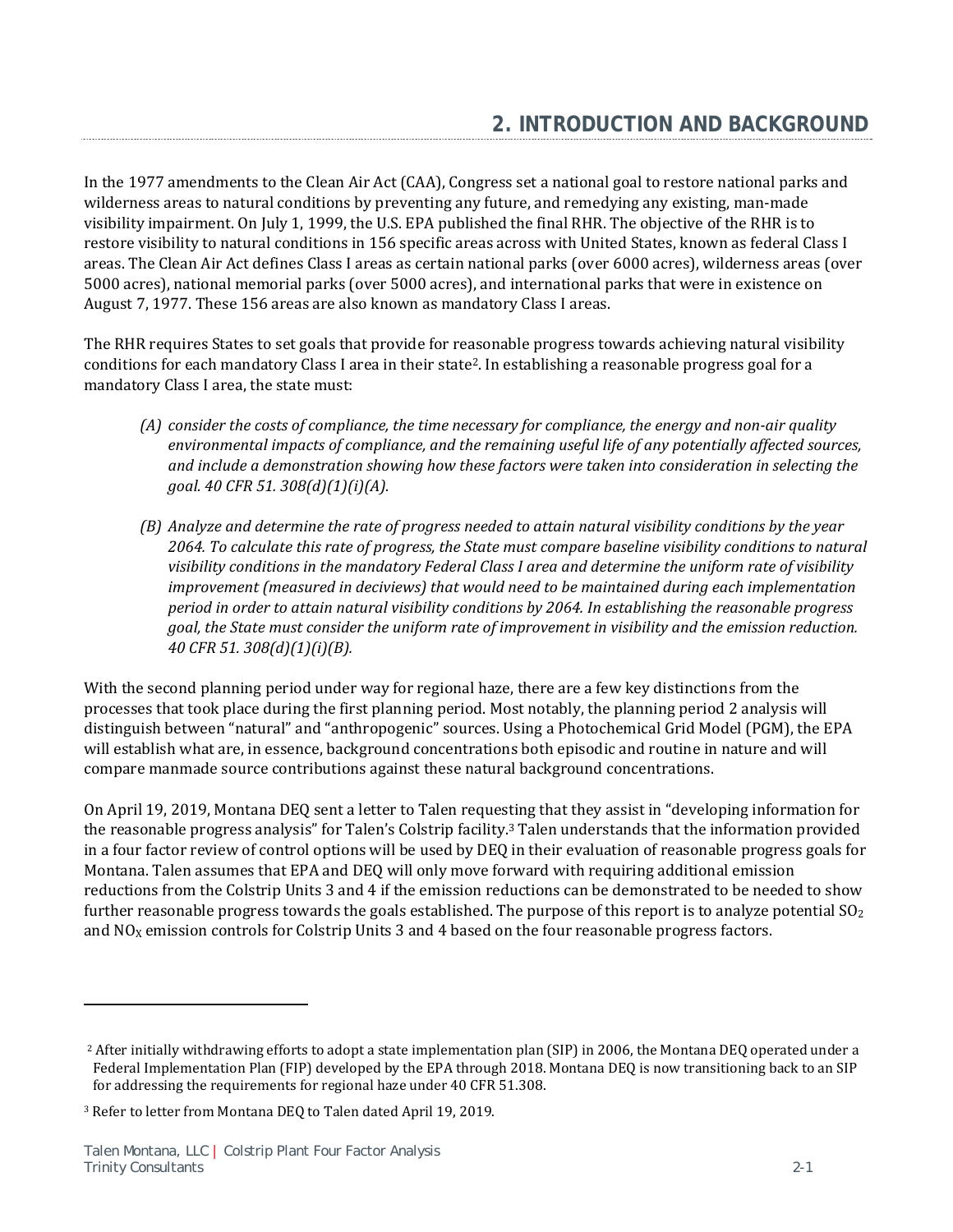The information presented in this report considers the following four factors for the emission reductions:

Factor 1. Costs of compliance; Factor 2. Time necessary for compliance; Factor 3. Energy and non-air quality environmental impacts of compliance; and Factor 4. Remaining useful life of Units 3 and 4.

Factors 1 and 3 of the four factors that are listed above were considered by conducting a step-wise review of emission reduction options in a top-down fashion similar to the top-down approach that is included in the EPA RHR guidelines<sup>4</sup> for conducting a review of BART for a unit<sup>5</sup>. These steps are as follows:

- Step 1. Identify all available retrofit control technologies;
- Step 2. Eliminate technically infeasible control technologies;
- Step 3. Evaluate the control effectiveness of remaining control technologies; and
- Step 4. Evaluate impacts and document the results.

Factor 4 is also addressed in the step-wise review of the emission reduction options, primarily in the context of the cost of emission reduction options and whether any capitalization of expenses would be impacted by limited equipment life. Once the step-wise review of control options was completed, a review of the timing of the emission reductions was done to satisfy Factor 2 of the four factors.

A review of the four factors for  $NO<sub>X</sub>$  and limited review for  $SO<sub>2</sub>$  can be found in Sections 5 and 6 of this report, respectively. Section 4 of this report includes information on the Talen Colstrip Units 1 – 4 existing/baseline emissions.

l

<sup>4</sup> The BART provisions were published as amendments to the EPA's RHR in 40 CFR 51.308 on July 5, 2005.

<sup>5</sup>References to BART and BART requirements in this Analysis should not be construed as an indication that BART is applicable to the Talen Colstrip Facility Units 3 and 4.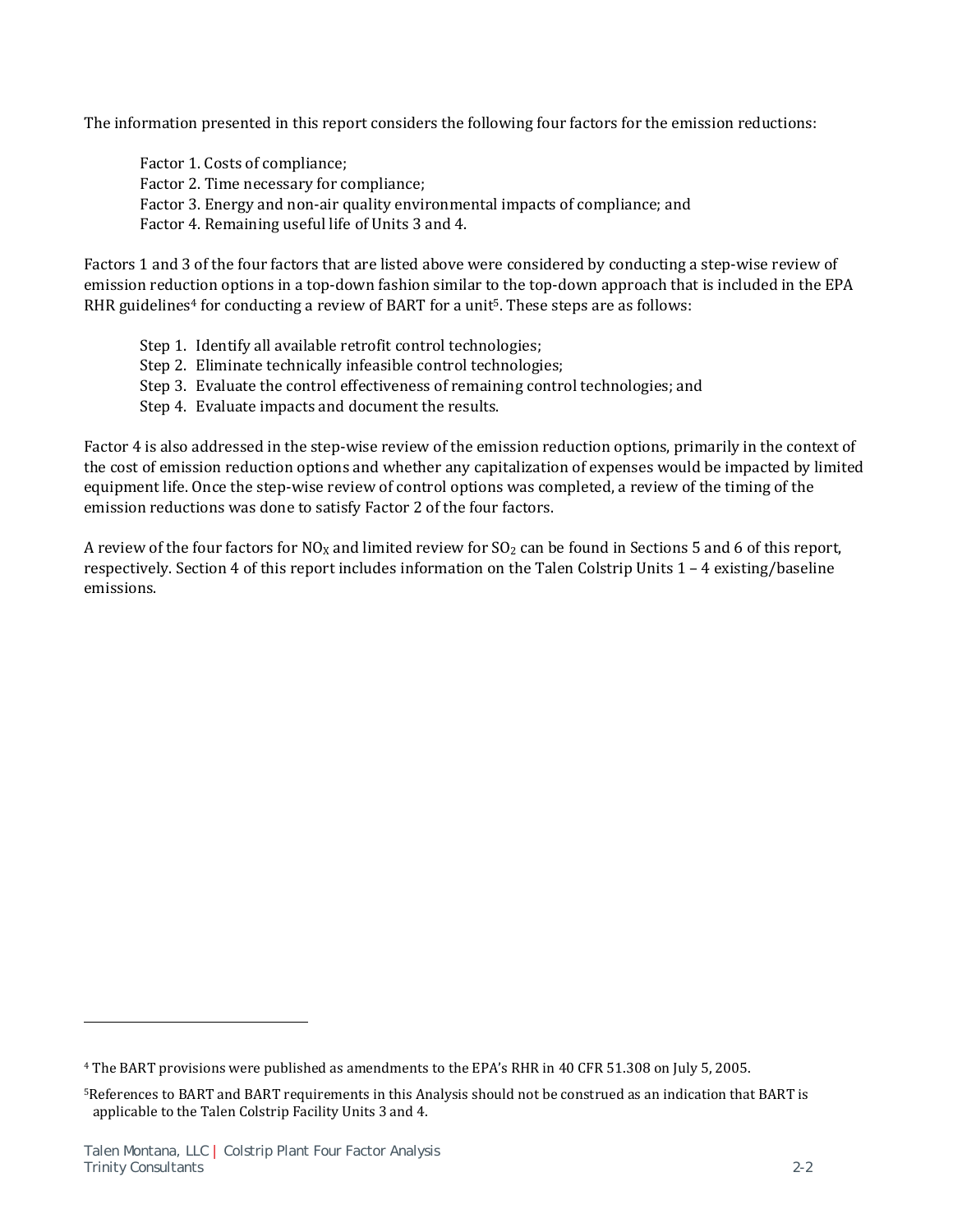The Talen Colstrip Power Plant is located in Rosebud County near Colstrip, Montana. The nearest mandatory Class I area to the plant is the UL Bend National Wildlife Refuge, approximately 200 kilometers (km) northwest of the Colstrip Power Plant. In addition, four other mandatory Class I areas are within 300 km of the Colstrip Power plant: the North Absaroka Wilderness (254 km to the west), the Theodore Roosevelt National Park (260 km to the northeast), the Washakie Wilderness (278 km to the southwest), and Yellowstone National Park (281 km to the west).

The facility operates four (4) tangential coal-fired boilers. Each boiler operates with a wet venturi scrubber, low NO<sub>x</sub> burner firing system and digital controls, and Units 2, 3, and 4 operate Smartburn® low NO<sub>x</sub> combustion systems.

Units 1 and 2 commenced operations in 1975 and 1976, respectively. Units 3 and 4 commenced operations in 1984 and 1986, respectively and were subject to PSD permitting and  $SO<sub>2</sub>$  and  $NO<sub>X</sub>$  BACT.

Units 1 and 2 were subject to review under the BART program, and all four units completed review under Reasonable Progress for the Regional Haze Program. Under the RHR, Unit 2 has installed Smartburn® technology. Talen has completed additional projects outside of the regional haze program, such as adding Smartburn $\circledR$  technology on Units 3 and 4 to reduce NO<sub>X</sub> emissions.

Since Units 1 and 2 are required to shut down by July 1, 2022, per Title V Operating Permit OP0513-14, Permit Condition B.4.d and Montana Board of Environmental Review Board Order, the baseline emissions are considered in Section 4 in the discussion of emission reductions at the facility, but the units are not considered further in the four factor analysis given that any requirement to install controls likely would not be effective until after the units' shutdown date.<sup>6</sup> Only Units 3 and 4 are considered in the four factor analysis.

 $\overline{a}$ 

<sup>6</sup> Under 40 CFR 51.308(f), states must submit their second planning period regional haze SIPs to EPA by July 31, 2021, and Section 110 of the Clean Air Act grants EPA one year to take action on the SIP submittal. Therefore, unless DEQ were to submit its SIP early to EPA, any requirements for Colstrip Units 1 and 2 would not become effective until at least July 31, 2022. *See also* US EPA's *Guidance on Regional Haze State Implementation Plans for the Second Implementation Period* (August 20, 2019) (explaining that states may exclude sources from the four factor analysis if they will shut down by the end of the second planning period).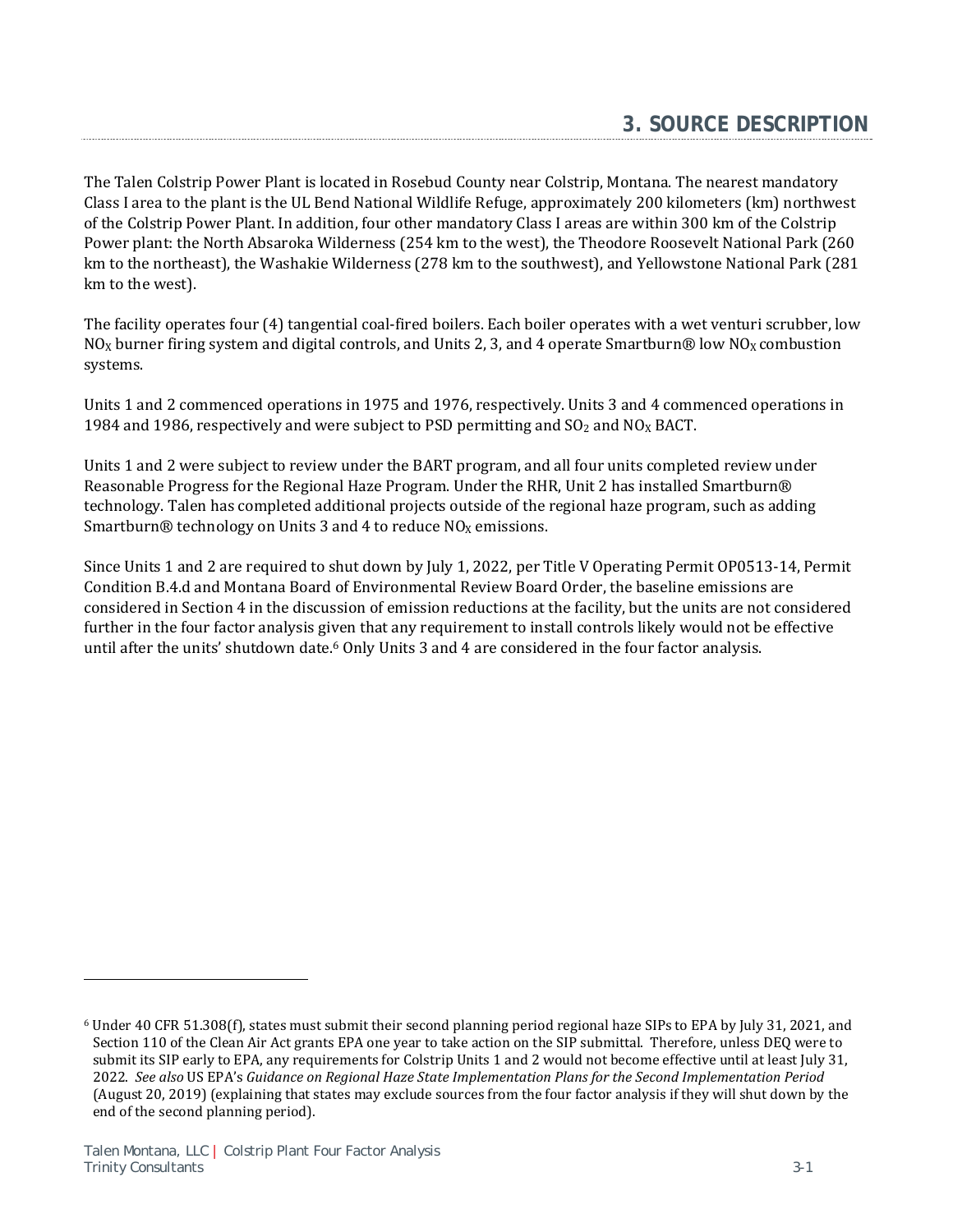This section summarizes emission rates that were used as baseline rates in the four factor analyses presented in Sections 5 and 6 of this report.

Baseline annual emissions for  $NO<sub>X</sub>$  and  $SO<sub>2</sub>$  were calculated based on annual reported data to DEQ derived from continuous emission monitoring system (CEMS) data. The baseline annual emission rates are summarized in Table 4-1, Table 4-2, Table 4-3, and Table 4-4.

| Unit/Year | 2014<br>(ton/yr) | 2015<br>$\frac{\tan(yr)}{r}$ | 2016<br>(ton/yr) | 2017<br>(ton/yr) | 2018<br>(ton/yr) | $2016 - 2018$<br>Average<br>(ton/yr) |
|-----------|------------------|------------------------------|------------------|------------------|------------------|--------------------------------------|
| Unit 1    | 3,834            | 3,717                        | 3,308            | 3,084            | 3,412            | 3,268                                |
| Unit 2    | 3,788            | 2,090                        | 1,691            | 1,830            | 1,557            | 1,693                                |
| Unit 3    | 3,679            | 4,611                        | 4,241            | 3,402            | 3,815            | 3,820                                |
| Unit 4    | 4,286            | 4,725                        | 3,509            | 4,077            | 3,780            | 3,789                                |

Units 1 and 2 are required to shut down by July 1, 2022, and will result in 4,961 tpy7 reduction of NO<sub>X</sub> from these units. This represents 39% of the Colstrip facility's  $NO<sub>X</sub>$  emissions.

Smartburn® technology was installed on Unit 3 in late 2017, so 2018 is the only full year with the technology implemented and representative of current emissions. Smartburn® technology was installed on Unit 4 in late 2016, so 2017-2018 is representative of the current actual emissions for the unit.

Annual heat input rates (MMBtu/yr) and corresponding  $NO<sub>X</sub>$  emission rates (lb/MMBtu) using representative data years are provided below in Table 4-2. The current permitted  $NQ_X$  emission rate for Units 3 and 4 is 0.18 lb/MMBtu (30-day rolling average) when the unit is operating at > 400 MW, and 0.3 lb/MMBtu (30-day rolling average) if the unit is operating at  $\leq 400$  MW (30-day rolling average).

| Unit   | <b>Parameter</b>                 | 2017       | 2018       | <b>Baseline</b><br><b>Value</b> |
|--------|----------------------------------|------------|------------|---------------------------------|
| Unit 3 | Heat Input Generation (MMBtu/yr) | $- -$      | 52,438,449 | 52,438,449                      |
|        | $NOX$ Rate (lb/MMBtu)            | $- -$      | 0.15       | 0.15                            |
| Unit 4 | Heat Input Generation (MMBtu/yr) | 55,952,971 | 49,078,872 | 52,515,921                      |
|        | $NOX$ Rate (lb/MMBtu)            | 0.15       | 0.15       | 0.15                            |

### **Table 4-2. Calculated Unit 3 and Unit 4 Baseline**  $NO<sub>X</sub>$  **Emission Rates**

l

 $7$  Based on NO<sub>X</sub> 2016-2018 annual average for both the Units 1 and 2 total emissions.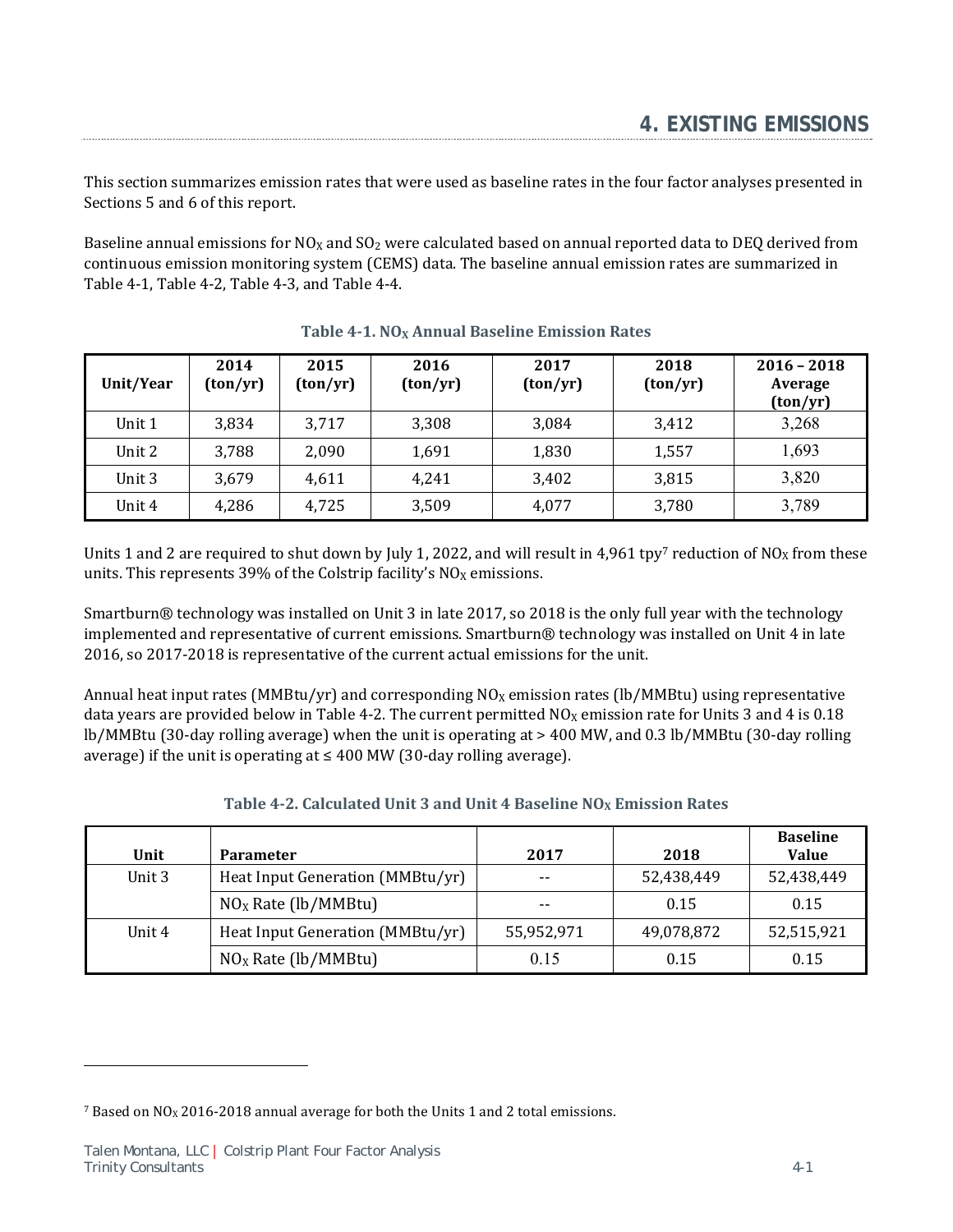| Unit/Year | 2014<br>(ton/yr) | 2015<br>(ton/yr) | 2016<br>(ton/yr) | 2017<br>(ton/yr) | 2018<br>(ton/yr) | 2016-2018<br>Average<br>(ton/yr) |
|-----------|------------------|------------------|------------------|------------------|------------------|----------------------------------|
| Unit 1    | 2,423            | 2,013            | 1,631            | 1,731            | 1,777            | 1,731                            |
| Unit 2    | 3,401            | 1,745            | 1,907            | 2,397            | 1,789            | 2,031                            |
| Unit 3    | 1,994            | 2,543            | 2,434            | 2,052            | 2,133            | 2,206                            |
| Unit 4    | 2,292            | 2,623            | 2,086            | 2,310            | 1,959            | 2,118                            |

**Table 4‐3. SO2 Annual Baseline Emission Rates**

Units 1 and 2 are required to shut down by July 1, 2022, and will result in an average of 3,762 tpy<sup>8</sup> reduction of  $SO<sub>2</sub>$  from these units. This represents approximately 47% of the facility's  $SO<sub>2</sub>$  emissions.

Of the multiple SO2 limits applicable to Units 3 and 4, the most stringent is 761 lb/hour which is equivalent to 0.10 lb/MMBtu, 30-day rolling average<sup>9</sup>. The  $SO<sub>2</sub>$  emissions monthly average across the 2016-2018 baseline period is 0.08 lb/MMBtu for both units as shown in Table 4-4.

| Unit   | <b>Parameter</b>                           | 2016       | 2017       | 2018       | $(2016 - 2018)$<br><b>Baseline</b><br><b>Value</b> |
|--------|--------------------------------------------|------------|------------|------------|----------------------------------------------------|
| Unit 3 | <b>Heat Input Generation</b><br>(MMBtu/yr) | 54,667,327 | 48,710,426 | 52,438,449 | 51,938,734                                         |
|        | $SO2$ Rate (lb/MMBtu)                      | 0.09       | 0.08       | 0.08       | 0.08                                               |
| Unit 4 | <b>Heat Input Generation</b><br>(MMBtu/yr) | 50,278,162 | 55,952,971 | 49,078,872 | 51,770,002                                         |
|        | $SO2$ Rate (lb/MMBtu)                      | 0.08       | 0.08       | 0.08       | 0.08                                               |

**Table 4‐4. Calculated Unit 3 and Unit 4 Baseline SO2 Emission Rates** 

By 2028, the end of the 2nd implementation period, Colstrip Units 1 and 2 will have zero emissions. Units 3 and 4 projected  $NO<sub>X</sub>$  emissions are expected to remain similar to the 2016-2018 average due to the recent installation of Smartburn® technology.  $SO_2$  emission rates are expected to remain steady; however, 2018 had a lower

<u>.</u>

<sup>8</sup> Based on SO2 2016-2018 annual average for both the Units 1 and 2 total emissions.

<sup>9</sup> Colstrip Units 3 and 4 are also required to meet the SO2 emissions limit of 0.2 lb/MMBtu per 40 CFR Part 63, Subpart UUUUU – National Emission Standards for Hazardous Air Pollutants: Coal- and Oil-Fired Electric Utility Steam Generating Units, also known as the Mercury Air Toxics Standards (MATS). This limit is noted in US EPA's *Guidance on Regional Haze State Implementation Plans for the Second Implementation Period* from August 20, 2019, stating that it may be reasonable for a state not to select an effectively controlled source, such as an EGU that has add-on flue gas desulfurization (FGD) and that meets the applicable alternative  $SO_2$  emission limit of the 2012 Mercury Air Toxics Standards (MATS) rule for power plants (0.2 lb/MMBtu for coal-fired EGUs). "[The] limits are low enough that it is unlikely that an analysis of control measures for a source already equipped with a scrubber and meeting one of these limits would conclude that even more stringent control of  $SO<sub>2</sub>$  is necessary to make reasonable progress."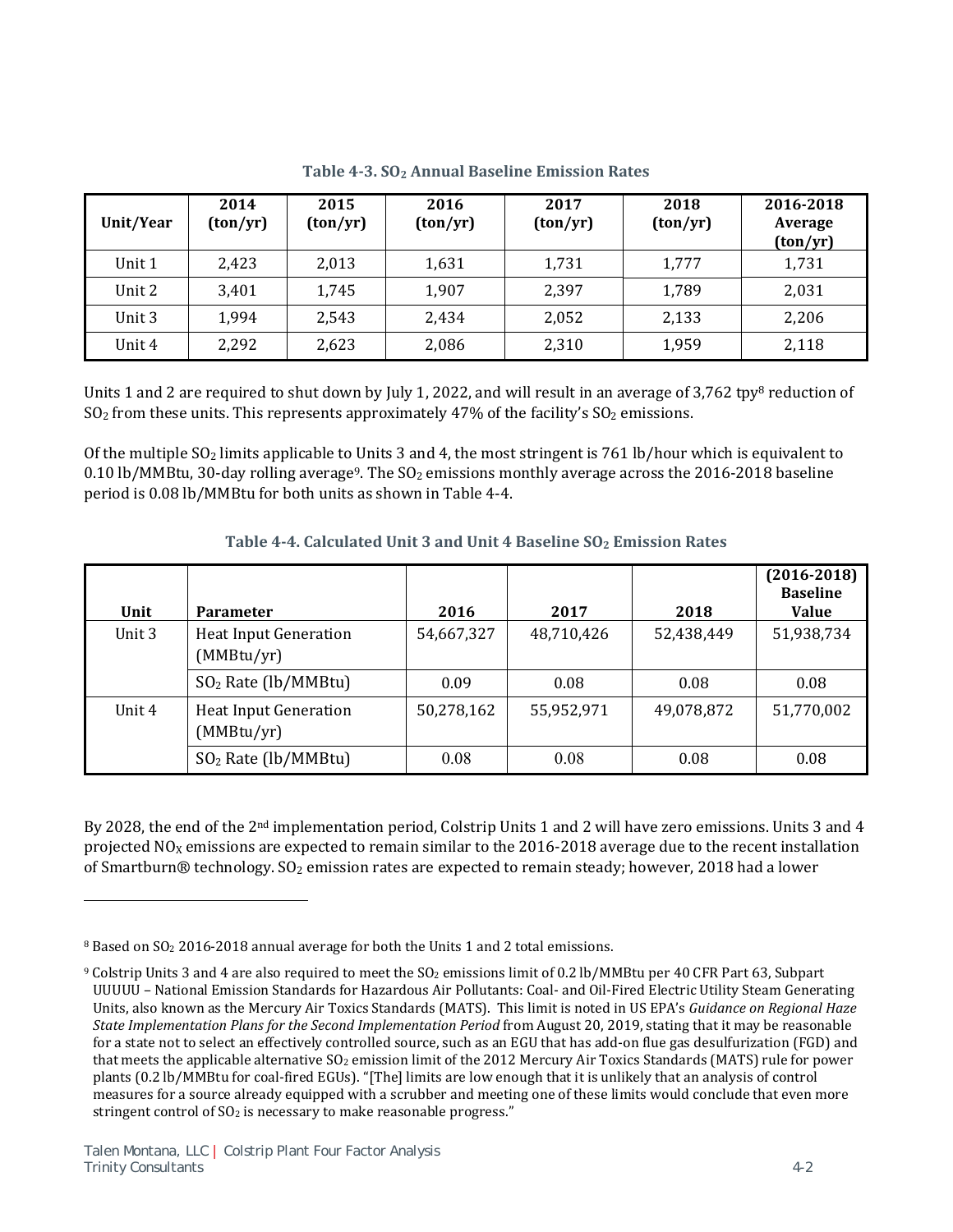capacity factor than other years so the projected  $SO_2$  emission rates are expected to be more similar to the 2015-2017 average emission rate based on current emission controls. Projected 2028 emissions for Units 1-2 and 3-4 are provided in Table 4-5.

| Unit   | 2028<br>Projected NO <sub>x</sub><br>(tpy) | 2028<br>Projected SO <sub>2</sub><br>(tpy) |
|--------|--------------------------------------------|--------------------------------------------|
| Unit 1 |                                            |                                            |
| Unit 2 |                                            |                                            |
| Unit 3 | 7,700                                      | 4,700                                      |
| Unit 4 |                                            |                                            |

**Table 4‐5. NOX and SO2 2028 Projected Emission Rates**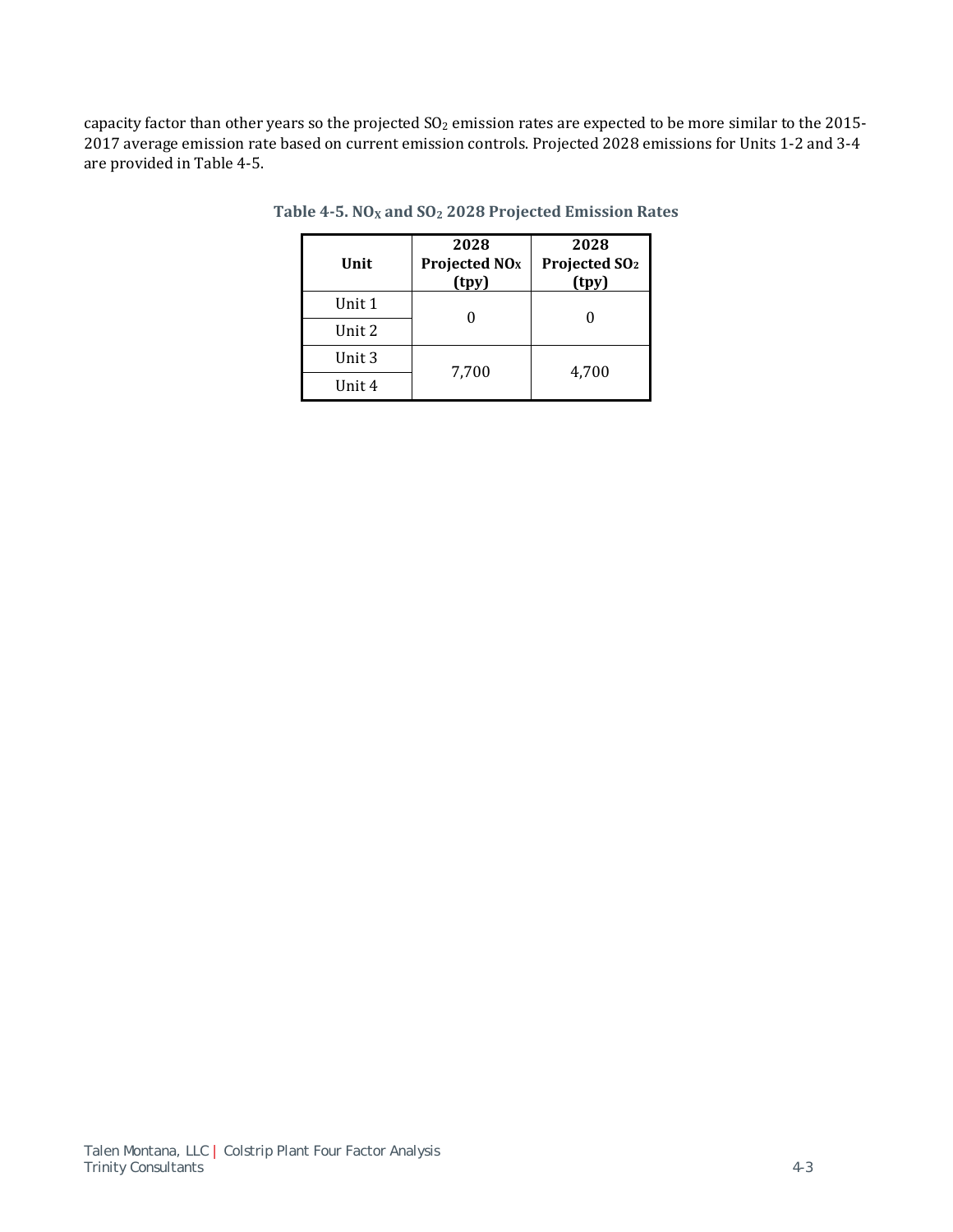As described in Section 2, Factors 1 and 3 of the four factor analysis were considered by conducting a step-wise review of emission reduction options in a top-down fashion. The steps are as follows:

- Step 1. Identify all available retrofit control technologies
- Step 2. Eliminate technically infeasible control technologies
- Step 3. Evaluate the control effectiveness of remaining control technologies
- Step 4. Evaluate impacts and document the results

Factor 4 is also addressed in the step-wise review of the emission reduction options, primarily in the context of the cost of emission reduction options. This section presents the step-wise review of control options for  $NQ_x$ . Following the step-wise review of the control options for  $NO_X$  is a review of the timing of the emission reductions to satisfy Factor 2 of the four factors.

The baseline NO<sub>X</sub> emission rates that were used in the NO<sub>X</sub> four factor analysis are summarized in Table 4-3. The basis of the emission rates is provided in Section 4 of this report. Units 3 and 4 are each currently equipped with digital boiler controls, low NO<sub>X</sub> burners (LNB), Separated Over-Fire Air (SOFA), and Smartburn® low NO<sub>X</sub> combustion systems. Talen most recently implemented Smartburn® technology on Unit 3 in the fourth quarter of 2017, and on Unit 4 in the fourth quarter of 2016, to further reduce  $NQ_X$  emissions.

# **5.1. STEP 1: IDENTIFICATION OF AVAILABLE NOX CONTROL TECHNOLOGIES**

In combustion processes,  $NQ_X$  is formed by three different mechanisms: fuel  $NQ_X$ , thermal  $NQ_X$  and prompt  $NQ_X$ .

"Fuel NOX" forms when fuels containing nitrogen (such as coal) are burned. Oxidation of the already-ionized nitrogen in the fuel results in fuel  $NO<sub>X</sub>$ .

"Thermal NOX" is formed by a series of chemical reactions in which oxygen and nitrogen present in the combustion air dissociate and react to form  $NO<sub>X</sub>$  at high combustion temperatures.

"Prompt  $NO<sub>X</sub>$ " forms in fuel-rich environments, in a fast reaction involving nitrogen, oxygen and hydrocarbon radicals.

Step 1 of the top-down control review is to identify available control options for  $NQ_x$ .

 $N_{\rm OX}$  emissions controls can be categorized as combustion or post-combustion controls. The controls currently installed on Units 3 and 4 are combustion controls, which minimizes  $NO<sub>X</sub>$  formation. Post-combustion controls, such as SCR and SNCR, convert  $NQ<sub>X</sub>$  in the flue gas to molecular nitrogen and water. These controls are not currently installed on Units 3 and 4, and are therefore identified as potential add-on  $NO<sub>X</sub>$  control options. The RBLC search results<sup>10</sup> showing SCR and SNCR (in addition to the combustion controls that are already installed on Units 3 and 4) as the available controls are included in Appendix B.

l

<sup>10</sup> Note that the RBLC search goes back 15 years for coal-fired boilers > 250 MMBtu/hr. No facilities were removed from the RBLC search result, including facilities that are listed in the RBLC database, but were not built.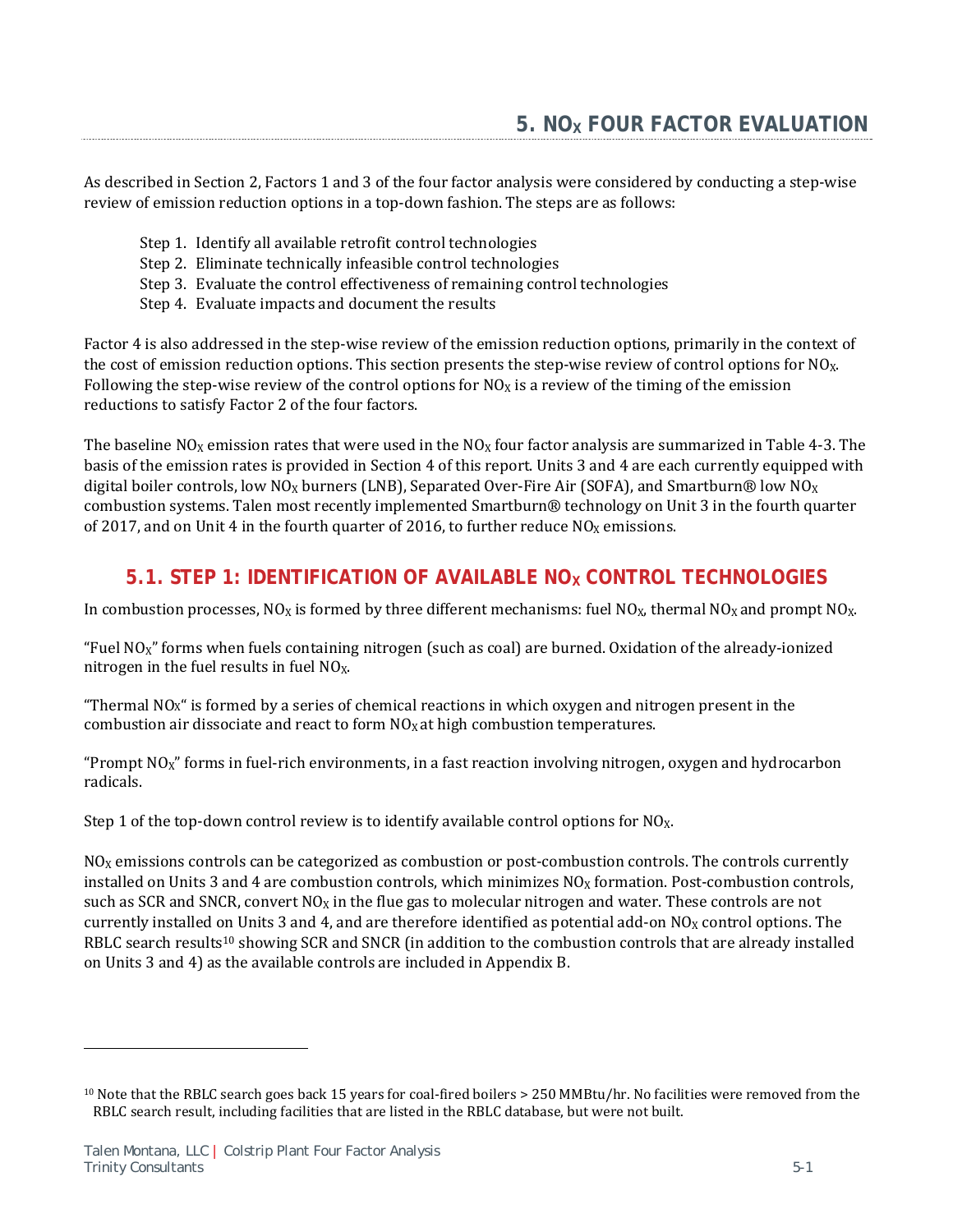# **5.1.1. Selective Non-Catalytic Reduction**

In SNCR systems, a reagent is injected into the combustion zone of the boiler where the temperature is in a range of 1600 °F to 2000 °F. The NO<sub>X</sub> and reagent (ammonia or urea) react to form atmospheric nitrogen and water (and carbon dioxide if urea serves as the source of ammonia).

In coal-fired boilers without any existing controls,  $NO<sub>X</sub>$  reduction resulting from SNCR installation can range from 38 – 83% if ammonia is used as the reagent, and 20 – 66% if urea is the reagent.<sup>11</sup> As indicated in Section 4, baseline emissions for Units 3 and 4 are 0.15 lb  $NO<sub>X</sub>/MMBtu$ , which is approximately a 63% reduction when compared to the boiler emissions prior to combustion controls (LNB and SOFA).12 Based on a similar analysis performed recently for Entergy's White Bluff Units 1 and 2, for a unit that would achieve a  $N_{\rm X}$  rate of 0.15  $lb/MM$ Btu with LNB and SOFA only, the expected controlled NO<sub>x</sub> emission rate when SNCR is combined with LNB and SOFA is 0.13 lb/MMBtu.<sup>13</sup> This represents a 13% control of NO<sub>X</sub> emissions as compared to current NO<sub>X</sub> emissions.

Often times, in order to overcome inherent natural system limitations of a SNCR system and achieve the desired level of  $NO<sub>X</sub>$  reduction, it is necessary to inject excess reagent.<sup>14</sup> This results in what is referred to as "ammonia slip". In sulfur-containing fuel, this unreacted ammonia can result in the formation of ammonium bisulfate and ammonium sulfate. These ammonia-sulfur salts can plug, foul, and corrode downstream equipment such as air heaters, ducts, and fans, which requires additional equipment maintenance, and the facility would likely see an increase in forced outages.

# **5.1.2. Selective Catalytic Reduction**

Similarly, SCR is an exhaust gas treatment process in which reagent (ammonia or urea) is injected into the exhaust gas. However, in SCR, the reagent is injected upstream of a catalyst bed, which allows the reaction to occur at lower temperatures. On the catalyst surface, ammonia and nitric oxide (NO) or nitrogen dioxide (NO2) react to form diatomic nitrogen and water.

Outlet  $NO<sub>X</sub>$  concentrations from SCR on a utility boiler are rarely less than 0.04 lb/MMBtu.<sup>15</sup> Consistent with the analysis conducted for Units 3 and 4 in 2011, the lowest  $NO<sub>X</sub>$  emission rate attainable at either Unit 3 or 4 is expected to be 0.06 lb/MMBtu, and this would likely only be achievable for higher load operations. This represents a 60% control of  $NO<sub>X</sub>$  emissions as compared to current  $NO<sub>X</sub>$  emissions.

While ammonia slip from SCR is expected to be lower than with SNCR, similar downstream fouling may still occur.

 $\overline{a}$ 

<sup>&</sup>lt;sup>11</sup> Air Pollution Control Cost Manual, Section 4, Chapter 2, Selective Catalytic Reduction, NO<sub>x</sub> Controls, EPA/452/B-02-001.

<sup>&</sup>lt;sup>12</sup> Per the analysis conducted in 2011, baseline emissions for the boilers prior to combustion controls were 0.4 lb/MMBtu.

<sup>13</sup> Federal Register 2015, 80 FR 18943 Promulgation of Air Quality Implementation Plans; State of Arkansas; Regional Haze and Interstate Visibility Transport Federal Implementation Plan.

<sup>&</sup>lt;sup>14</sup> Air Pollution Control Cost Manual, Section 4, Chapter 2, Selective Catalytic Reduction,  $N0<sub>X</sub>$  Controls, EPA/452/B-02-001.

<sup>15</sup> Ibid.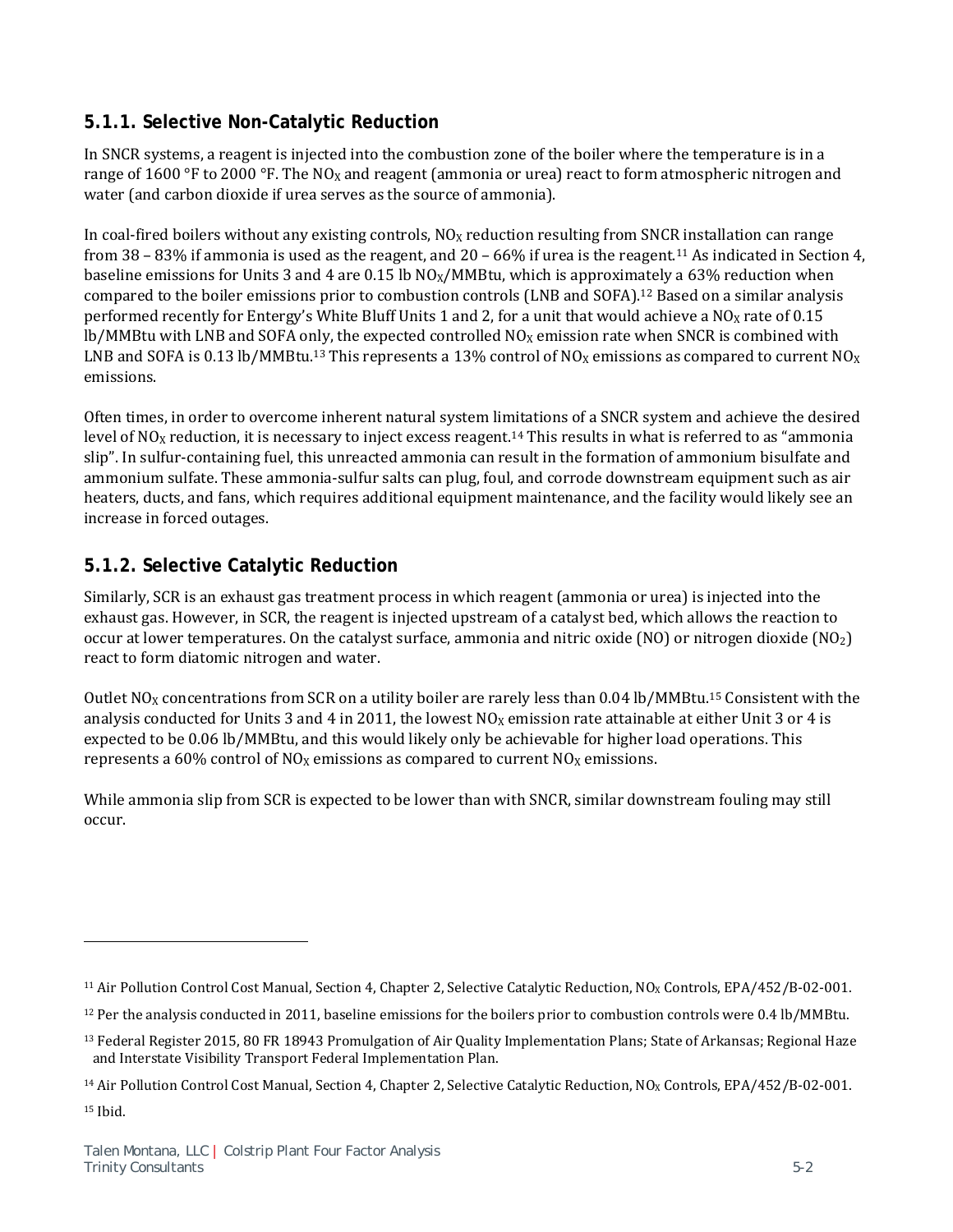# **5.2. STEP 2: ELIMINATE TECHNICALLY INFEASIBLE NOX CONTROL TECHNOLOGIES**

Step 2 of the top-down control review is to eliminate technically infeasible  $NO<sub>X</sub>$  control technologies that were identified in Step 1. Despite known potential for fouling caused by ammonia slip, both SCR and SNCR have been demonstrated at numerous coal-fired power plants in the United States. As such, these control technologies are considered technically feasible, and a cost analysis is conducted in Section 5.4.

# 5.3. **STEP 3: RANK OF TECHNICALLY FEASIBLE NO<sub>X</sub> CONTROL OPTIONS BY EFFECTIVENESS**

Step 3 of the top-down control review is to rank the technically feasible options by effectiveness. Table 5-1 presents potential  $NO<sub>X</sub>$  control technologies for the boilers and their associated controlled emission rates.

| Table 5-1. Ranking of $NOX$ Control Technologies by Effectiveness |  |  |  |
|-------------------------------------------------------------------|--|--|--|
|-------------------------------------------------------------------|--|--|--|

| <b>Pollutant</b> | <b>Control Technology</b>             | <b>Controlled Emission Rate</b>            |
|------------------|---------------------------------------|--------------------------------------------|
|                  | $SCR + LNB$ and $SOFA$                | 0.06 lb/MMBtu                              |
| $NO_{x}$         | $SNCR + LNB$ and SOFA<br>LNB and SOFA | 0.13 lb/MMBtu<br>0.15 lb/MMBtu (Base case) |
|                  |                                       |                                            |

# **5.4. STEP 4: EVALUATION OF IMPACTS FOR FEASIBLE NOX CONTROLS**

Step 4 of the top-down control review is the impact analysis. The impact analysis considers the:

- Cost of compliance ≻
- ⋗ Energy impacts

l

- У Non-air quality impacts; and
- The remaining useful life of the source У

# **5.4.1. Cost of Compliance**

In order to assess the cost of compliance for the installation of SCR and SNCR, the EPA Control Cost Manual was used. The EPA cost spreadsheets were released in June 2019 and include updates to the equations and calculation approach from prior EPA analyses for coal-fired boilers evaluating the cost effectiveness for SNCR and SCR add-on controls. Consistent with Control Cost Manual recommendations, capital costs for the installation of the SNCR assumed a 20-year life span for depreciation and capital costs for the installation of the SCR assumed a 30-year life span. The current bank prime rate of 5.5% was used for interest calculations, as determined using the Federal Reserve's Selected Interest Rates table.16 The total capital investment includes the capital cost for the control technology itself, reagent preparation costs, and the balance of the plant (i.e., supporting components and auxiliary systems) costs. Annual costs include both direct costs such as maintenance, reagent, electricity, water, fuel, and waste disposal cost, as well as indirect costs for administrative charges and the annuitized capital costs as a capital recovery value. The total costs and cost effectiveness of control in 2018 dollars for each Unit are summarized in Table 5-2, below. Note that Colstrip Units 3 and 4  $NO_X$ inlet rates have decreased from 0.168 lb/MMBtu as evaluated in the 2011 reasonable progress analysis to 0.15

<sup>16</sup> Federal Reserve, H.15 Selected Interest Rates (Daily). https://www.federalreserve.gov/releases/h15/, accessed on July 31, 2019.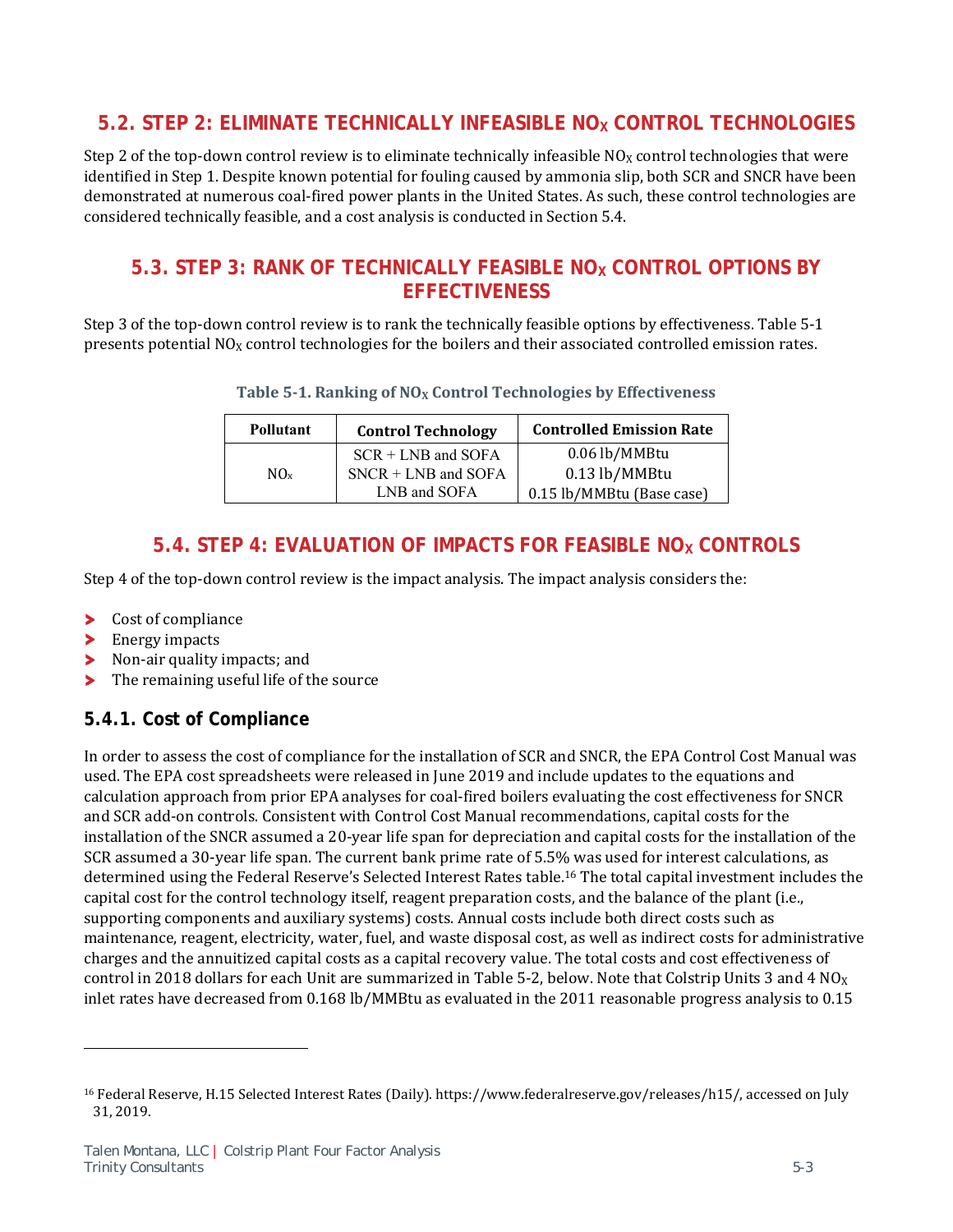lb/MMBtu (based on average of 2016-2018) used in this analysis. The decrease in inlet emissions and changes to the EPA cost spreadsheets have increased the cost per ton of the add-on controls in this updated analysis.

|                                | <b>SCR</b>    | <b>SNCR</b>  |
|--------------------------------|---------------|--------------|
| <b>Capital Cost</b>            | \$310,946,279 | \$17,750,899 |
| <b>Direct Annual Costs</b>     | \$6,347,422   | \$2,937,728  |
| <b>Indirect Annual Costs</b>   | \$21,414,389  | \$1,493,738  |
| <b>Total Annual Costs</b>      | \$27,761,811  | \$4,431,466  |
| $NOx$ in (lb/MMBtu)            | 0.15          | 0.15         |
| NO <sub>x</sub> out (lb/MMBtu) | 0.06          | 0.13         |
| $NOx$ Reduction (tons)         | 2,159         | 433          |
| Cost Effectiveness (\$/ton)    | \$12,858      | \$10,234     |

**Table 5‐2. SNCR Cost Calculation Summary Per Unit**

The full cost analysis performed using U.S. EPA's Air Pollution Control Cost Manual spreadsheet<sup>17</sup> is provided in Appendix A. Where site-specific data was not available, default values provided in the Control Cost Manual were used.

The equations used in the Control Cost Manual include a "retrofit factor" to account for retrofits that are expected to be more or less complicated than average. The installation of SCR and SNCR systems requires a significant footprint due to the need for reagent preparation equipment and reagent receipt and unloading operations. Space at the Colstrip facility is already limited by the presence of the particulate matter and  $SO<sub>2</sub>$ scrubbers. As such, Talen has used a retrofit factor of 1.3, rather than the 1.0 that would characterize a more open site plan than that available at Colstrip. This retrofit factor is in alignment with past Reasonable Progress control analyses for SCR add-on control.

# **5.4.2. Energy Impacts and Non-Air Quality Impacts**

As previously stated, the cost of energy and water required for successful operation of the SCR or SNCR are included in the calculations, which can be found in detail in Appendix A.

Ammonia slip from the SCR or SNCR can also impact plume visibility.

# **5.4.3. Remaining Useful Life**

<u>.</u>

Talen has assumed this control equipment will last for the entirety of the 20-year (SNCR) and 30-year (SCR) amortization period, which is reflected in the cost calculations. While these assumptions are used for conservatism as the default in EPA's cost control spreadsheets, it is uncertain that the Units would operate this long. A shorter equipment lifetime would further increase the estimated cost per ton of  $NO<sub>x</sub>$  removed.

<sup>17</sup> Air Pollution Control Cost Estimation Spreadsheet. US EPA, Air Economics Group, Health and Environmental Impacts Division, Office of Air Quality Planning and Standards, June 2019.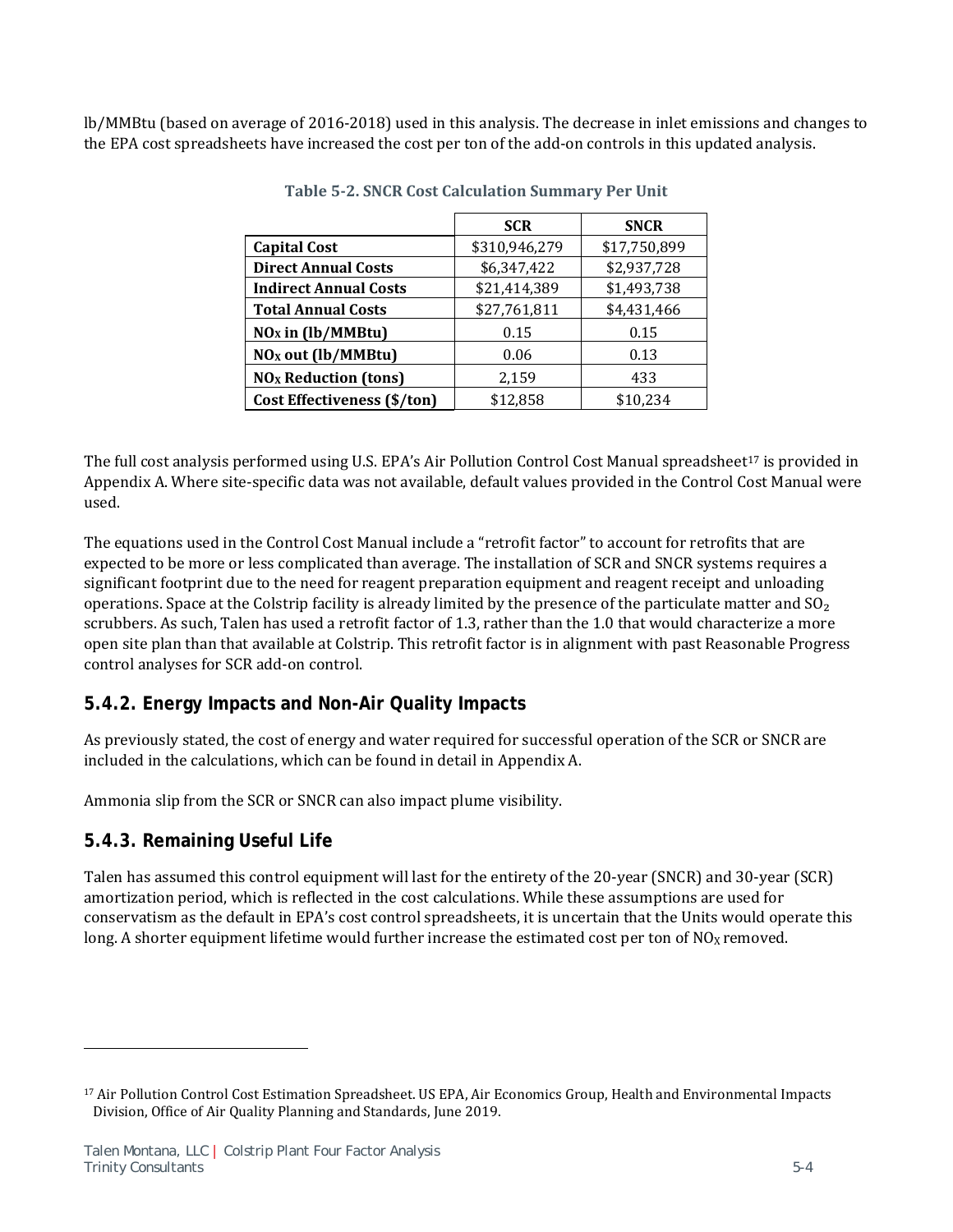## **5.5. NOX REVIEW**

Units 3 and 4 are each currently equipped with digital boiler controls, low  $N_{\rm OX}$  burners (LNB), Separated Over-Fire Air (SOFA), and Smartburn® low  $NO<sub>X</sub>$  combustion systems. The addition of SCR or SNCR controls would not represent a cost effective control technology given the limited expected improvements to  $N0<sub>X</sub>$  emission rates, high capital investment, and high cost per ton  $N_{\text{Ox}}$  removed. Furthermore, anticipated fouling caused by ammonia slip could cause an increase in forced maintenance outages (unit downtime) and related maintenance costs, which are not accounted for in the cost analysis.

# **5.6. TIMING FOR COMPLIANCE**

For purposes of completing the cost analysis, 2018 dollars (most recent full year of available cost data) were used, and an assumption that if additional controls were required that they could be installed during the second period of the regional haze program.

# **5.7. NO<sub>x</sub> CONCLUSION**

The shutdown of Units 1 and 2 will result in 4,961 tpy reduction of  $NO<sub>X</sub>$  from these units. This represents 39% of the Colstrip facility's NOx emissions. Units 3 and 4 employ all cost effective  $NO<sub>X</sub>$  controls for the regional haze program, and no additional controls could be cost effectively installed at the Colstrip Power Plant.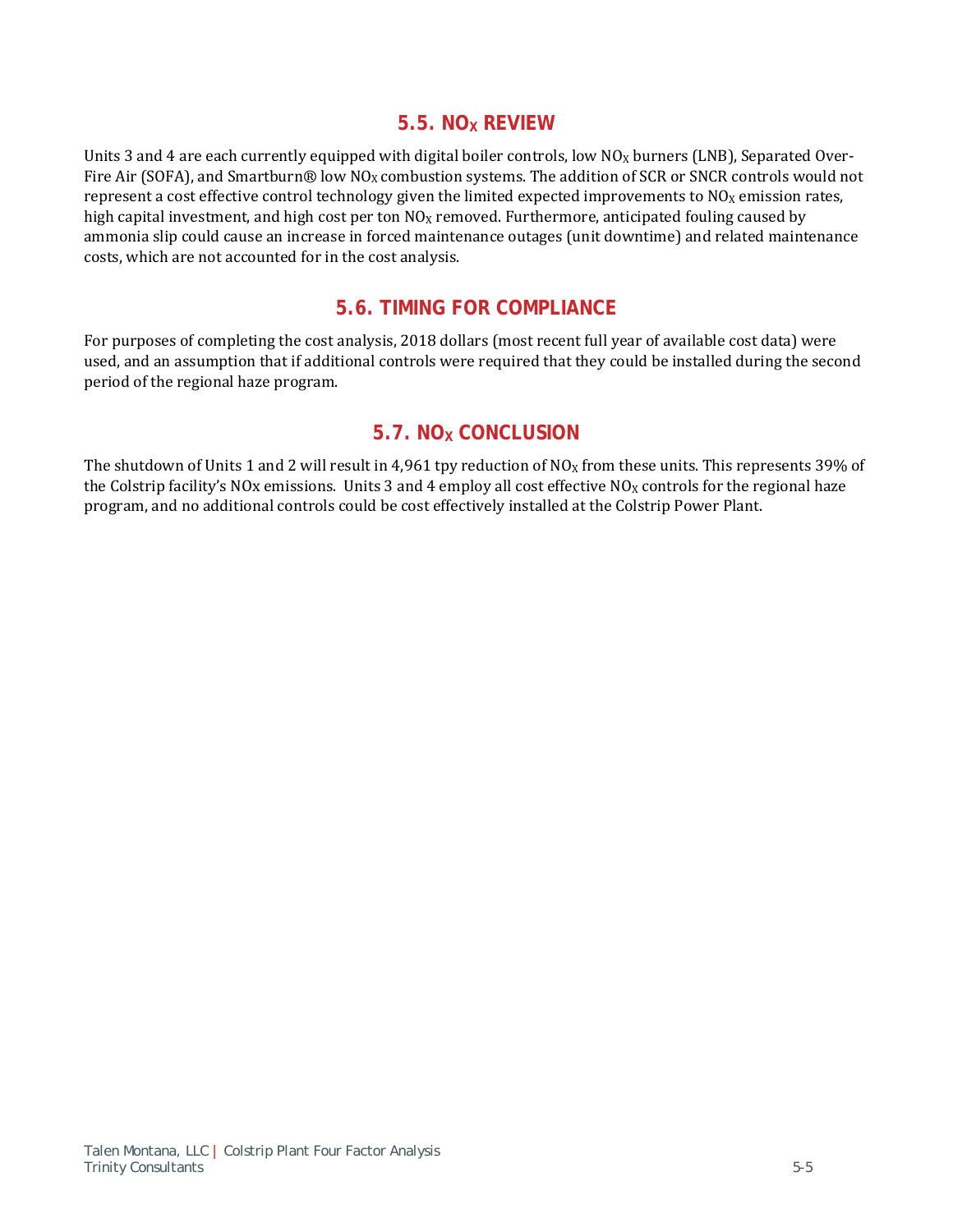For  $SO_2$ , an abbreviated four factor analysis was considered.  $SO_2$  is generated during coal combustion from the oxidation of sulfur contained in the fuel.  $SO_2$  emissions are dependent on the sulfur content of the fuel and are generally not affected by boiler size or burner design. Units 3 and 4 use low sulfur coal and wet scrubbers with lime injection to reduce  $SO_2$  emissions to low levels. As such, Talen believes that no further controls for reasonable progress purposes are necessary.

# **6.1. SO2 CONTROL TECHNOLOGIES**

Talen's air permit<sup>18</sup> limits sulfur content of coal to 1% (as received), and the most stringent  $SO_2$  emission limit of 761 lb/hr (equivalent to 0.10 lb SO<sub>2</sub>/MMBtu), 30-day rolling average. From 2016-2018, Units 3 and 4 annual average sulfur content was 0.7% (as received), and  $SO_2$  emission rates were 0.08 lb  $SO_2/MMB$ tu (monthly average). The Colstrip boilers are equipped with CEMS for  $SO_2$ , which were used to determine baseline emission rates. The baseline  $SO_2$  emission rates are also summarized in Table 4-1.

In addition to using low sulfur coal, Units 3 and 4 use eight  $(8)$  wet venturi scrubbers per unit to reduce  $SO<sub>2</sub>$  and meet their permit limits. Per the Units 3 and 4 PSD permit<sup>19</sup> the  $SO<sub>2</sub>$  control systems are a two-staged venturi scrubber/spray tower absorbers module, utilizing the lime addition and the alkalinity of the collected fly ash for  $SO<sub>2</sub>$  removal. The scrubbing system includes the past use of hydrated dolomitic lime (containing a mixture of calcium and magnesium hydroxides) and current use of calcium-only lime as the scrubbing reagent. The scrubber system was designed and certified in its Montana Facility Siting Certificate to achieve 95% control. Colstrip Units 3 and 4 have maintained compliance with the  $SO<sub>2</sub>$  emission standards with the low sulfur coal and use of the scrubber system.

It is important to note that in addition to  $SO<sub>2</sub>$  controls noted above, Talen has no provisions for scrubber bypass, and Talen has a spare scrubber vessel per unit available for service. These best management practices ensure the SO<sub>2</sub> controls are maintained and operating at all times. Furthermore, per the 2011 analysis and still valid, no enhancement techniques/improvements to the current scrubbers are available for Units 3 and 4 because they are already incorporated into the current design, or have been shown to not be effective on scrubbers of this type. Such additional technologies include Elimination of Bypass Reheat (incorporated), Installation of Liquid Distribution Rings (incorporated), Installation of Perforated Trays (incorporated), Use of Organic Acid Additives (ineffective), Improve or Upgrade Scrubber Auxiliary System Equipment (incorporated) and Redesign Spray Header or Nozzle Configuration (ineffective).

With the current design of Colstrip Units 3 and 4 tangential coal-fired boilers, all known  $SO_2$  add-on controls are being used, as shown in Appendix  $C - SO_2$  RBLC search results<sup>20</sup>. Controls or fuel switching which would change the nature or design of the boilers were not considered in this analysis.

<u>.</u>

<sup>18</sup> Title V Operating Permit Reference OP0513-14 Conditions C.

<sup>19</sup> Units 3 and 4 PSD Permit - BACT Evaluation for SO2 and Particulate Controls for Colstrip Units 3 and 4 Prepared by PEDCo Environmental, Inc. for EPA Region VIII, May 1979.

<sup>&</sup>lt;sup>20</sup> Note that the RBLC search goes back 15 years for coal-fired boilers > 250 MMBtu/hr. No facilities were removed from the RBLC search result, including facilities that are listed in the RBLC database, but were not built.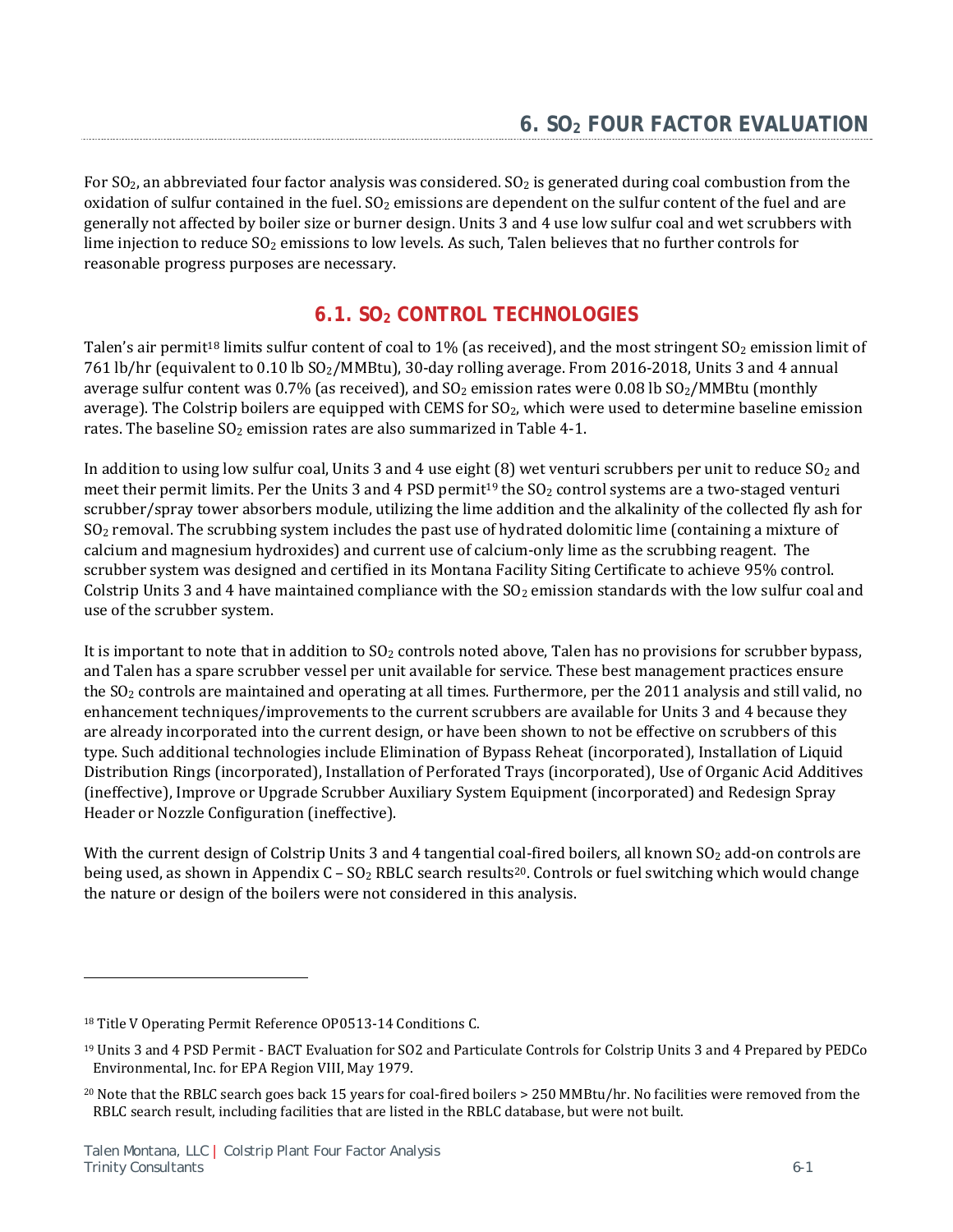# **6.2. SO2 CONCLUSION**

During the 2016-2018 baseline period, Colstrip Units 3 and 4 achieved a low  $SO<sub>2</sub>$  emission rate in alignment with their current permit limit of 761 lb/hr (equivalent to 0.10 lb/MMBtu rolling 30-day average) and complied with the 2012 MATS SO<sub>2</sub> emissions limit of 0.20 lb/MMBtu. Based on the current high level of demonstrated and design control capability, further SO<sub>2</sub> reductions are not reasonably available for Colstrip Units 3 and 4.

Colstrip Units 1 and 2 will be shut down by July 1, 2022 and will result in a reduction of 3,762 tpy of  $SO_2$ , which is approximately 47% of the Colstrip facility's  $SO<sub>2</sub>$  annual average emissions. Talen does not anticipate any further SO<sub>2</sub> reductions from the Colstrip Power Plant should be required for the second planning period.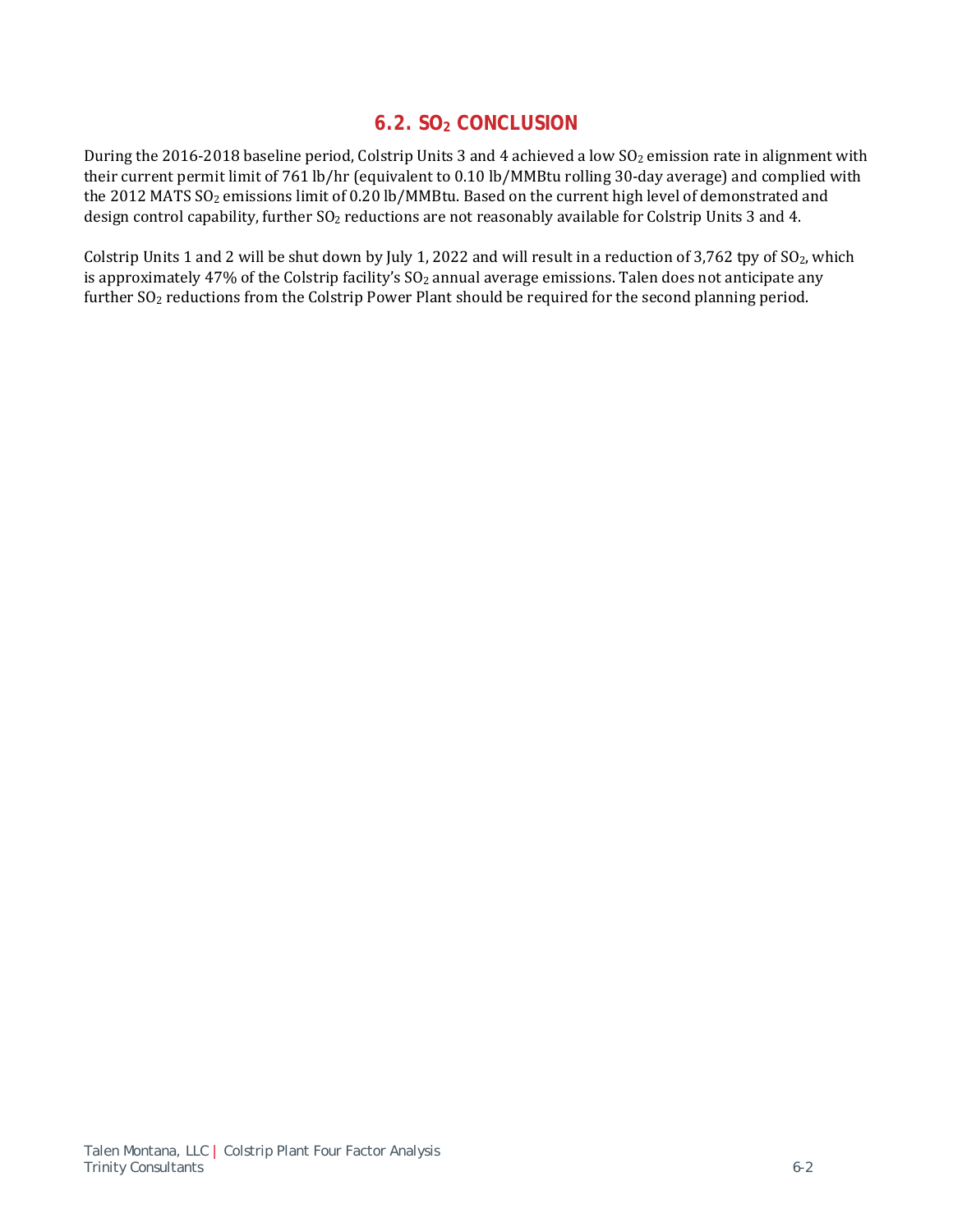# APPENDIX A NO<sub>X</sub> CONTROL COST CALCULATIONS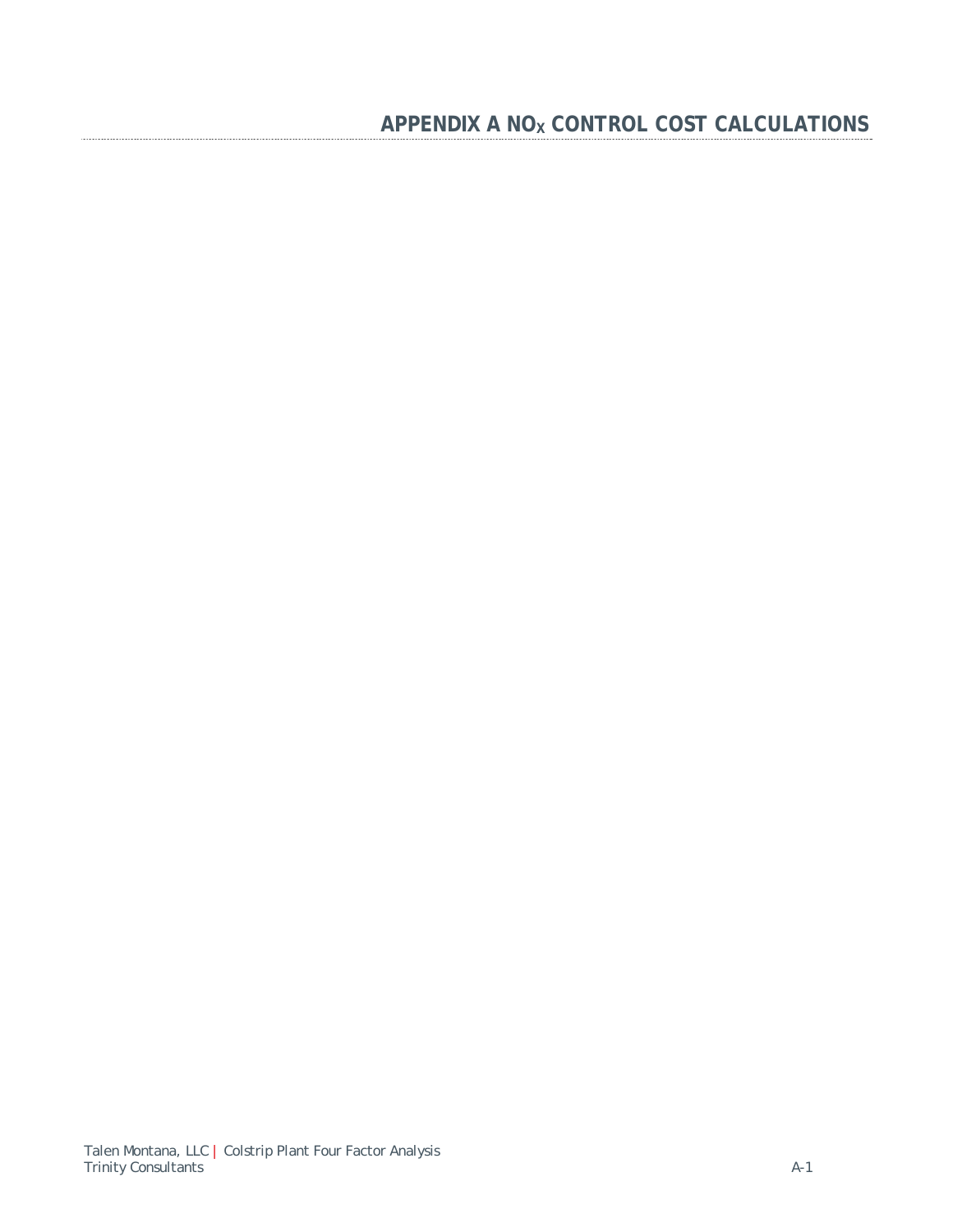| <b>SNCR Data Inputs</b>                                                                                                                                |                                                                                                            |                                                                                                                                                                                                                                                                               |  |
|--------------------------------------------------------------------------------------------------------------------------------------------------------|------------------------------------------------------------------------------------------------------------|-------------------------------------------------------------------------------------------------------------------------------------------------------------------------------------------------------------------------------------------------------------------------------|--|
| Enter the following data for your combustion unit:                                                                                                     |                                                                                                            |                                                                                                                                                                                                                                                                               |  |
| Is the combustion unit a utility or industrial boiler?                                                                                                 | Utility<br>$\blacktriangledown$                                                                            | What type of fuel does the unit burn?<br>$\overline{\phantom{a}}$<br>Coal                                                                                                                                                                                                     |  |
| Is the SNCR for a new boiler or retrofit of an existing boiler?                                                                                        | $\blacktriangledown$<br>Retrofit                                                                           |                                                                                                                                                                                                                                                                               |  |
| Please enter a retrofit factor equal to or greater than 0.84 based on the level of<br>difficulty. Enter 1 for projects of average retrofit difficulty. | 1.3                                                                                                        | NOTE: You must document why a retrofit factor of 1.3 is appropriate<br>for the proposed project.                                                                                                                                                                              |  |
| Complete all of the highlighted data fields:                                                                                                           |                                                                                                            |                                                                                                                                                                                                                                                                               |  |
|                                                                                                                                                        |                                                                                                            | Provide the following information for coal-fired boilers:                                                                                                                                                                                                                     |  |
| What is the MW rating at full load capacity (Bmw)?                                                                                                     | 805 MW                                                                                                     | Type of coal burned:<br>$\blacktriangledown$<br>Sub-Bituminous                                                                                                                                                                                                                |  |
| What is the higher heating value (HHV) of the fuel?                                                                                                    | 8,451 Btu/lb                                                                                               | 0.95 percent by weight<br>Enter the sulfur content (%S) =                                                                                                                                                                                                                     |  |
|                                                                                                                                                        |                                                                                                            | or<br>Select the appropriate SO <sub>2</sub> emission rate:<br>$\blacktriangledown$                                                                                                                                                                                           |  |
| What is the estimated actual annual MWh output?                                                                                                        | 5,262,954 MWh                                                                                              | Not Applicable<br>10.17 percent by weight<br>Ash content (%Ash):                                                                                                                                                                                                              |  |
| Is the boiler a fluid-bed boiler?                                                                                                                      | $\blacktriangledown$<br>No                                                                                 |                                                                                                                                                                                                                                                                               |  |
|                                                                                                                                                        |                                                                                                            | For units burning coal blends:                                                                                                                                                                                                                                                |  |
| Enter the net plant heat input rate (NPHR)                                                                                                             | 9.371 MMBtu/MW                                                                                             | Note: The table below is pre-populated with default values for HHV, %S, %Ash and cost. Please<br>enter the actual values for these parameters in the table below. If the actual value for any<br>parameter is not known, you may use the default values provided.             |  |
| If the NPHR is not known, use the default NPHR value:                                                                                                  | Default NPHR<br>Fuel Type<br>Coal<br>10 MMBtu/MW<br>Fuel Oil<br>11 MMBtu/MW<br>8.2 MMBtu/MW<br>Natural Gas | <b>Fraction in</b><br><b>Fuel Cost</b><br><b>Coal Blend</b><br>%S<br>HHV (Btu/lb)<br>(\$/MMBtu)<br>%Ash<br><b>Bituminous</b><br>9.2<br>11,84<br>Sub-Bituminous<br>5.8<br>8,82<br>0.4<br>Lignite<br>$\Omega$<br>6.6<br>Please click the calculate button to calculate weighted |  |
|                                                                                                                                                        |                                                                                                            | values based on the data in the table above.                                                                                                                                                                                                                                  |  |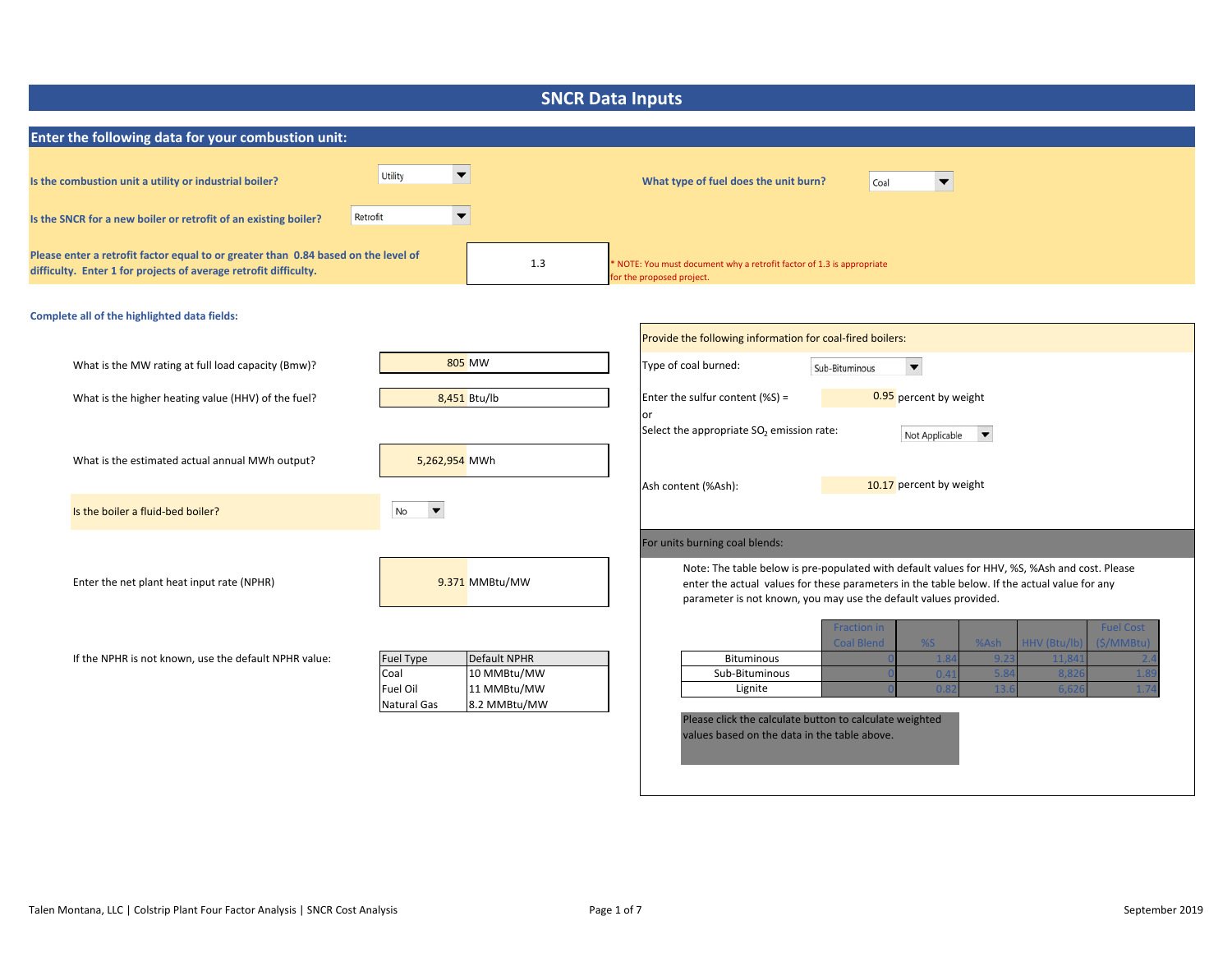#### **Enter the following design parameters for the proposed SNCR:**

| Number of days the SNCR operates $(t_{SNCR})$                             |       | $365$ days              | <b>Plant Elevation</b>                       |                                     | 3250 Feet above sea level |                      |                                                                                                               |
|---------------------------------------------------------------------------|-------|-------------------------|----------------------------------------------|-------------------------------------|---------------------------|----------------------|---------------------------------------------------------------------------------------------------------------|
| Inlet $NO_x$ Emissions ( $NOx_{in}$ ) to SNCR                             |       | 0.15 lb/MMBtu           |                                              | 0.63110004                          |                           |                      |                                                                                                               |
| Oulet NO <sub>x</sub> Emissions (NO <sub>X<sub>out</sub>) from SNCR</sub> |       | 0.13 lb/MMBtu           |                                              |                                     |                           |                      |                                                                                                               |
| Estimated Normalized Stoichiometric Ratio (NSR)                           | 0.803 |                         | Control Cost Manual (as updated March 2019). |                                     |                           |                      | *The NSR for a urea system may be calculated using equation 1.17 in Section 4, Chapter 1 of the Air Pollution |
|                                                                           |       |                         |                                              |                                     |                           |                      |                                                                                                               |
| Concentration of reagent as stored (C <sub>stored</sub> )                 |       | 50 Percent              |                                              |                                     |                           |                      |                                                                                                               |
| Density of reagent as stored ( $\rho_{\rm stored}$ )                      |       | $71$ lb/ft <sup>3</sup> |                                              |                                     |                           |                      |                                                                                                               |
| Concentration of reagent injected $(C_{\text{ini}})$                      |       | 50 percent              |                                              | Densities of typical SNCR reagents: |                           |                      |                                                                                                               |
| Number of days reagent is stored $(t_{\text{storage}})$                   |       | 14 days                 |                                              | 50% urea solution                   |                           | 71 $\text{lbs/ft}^3$ |                                                                                                               |
| Estimated equipment life                                                  |       | 20 Years                |                                              | 29.4% aqueous $NH3$                 |                           | 56 $\text{lbs/ft}^3$ |                                                                                                               |
|                                                                           |       |                         |                                              |                                     |                           |                      |                                                                                                               |
| Select the reagent used                                                   | Urea  |                         |                                              |                                     |                           |                      |                                                                                                               |

### **Enter the cost data for the proposed SNCR:**

| Desired dollar-year                                               | 2018                                                                                        |                                                                                        |
|-------------------------------------------------------------------|---------------------------------------------------------------------------------------------|----------------------------------------------------------------------------------------|
| CEPCI for 2018                                                    | <b>2016 CEPCI</b><br>603.1 Enter the CEPCI value for 2018<br>541.7                          | CEPCI = Chemical Engineering Plant Cost Index                                          |
|                                                                   |                                                                                             | *5.5 percent is the default bank prime rate. User should enter current bank prime rate |
| Annual Interest Rate (i)                                          | 5.5 Percent*                                                                                | (available at https://www.federalreserve.gov/releases/h15/.)                           |
| Fuel $(Cost_{fuel})$                                              | $1.89$ \$/MMBtu*                                                                            |                                                                                        |
| Reagent (Cost <sub>reag</sub> )                                   | 1.66 \$/gallon for a 50 percent solution of urea*                                           |                                                                                        |
| Water (Cost <sub>water</sub> )                                    | $0.0042$ \$/gallon*                                                                         |                                                                                        |
| Electricity ( $Cost_{\text{elect}}$ )                             | 0.0361 \$/kWh*                                                                              |                                                                                        |
| Ash Disposal (for coal-fired boilers only) (Cost <sub>ash</sub> ) | 48.80 \$/ton*                                                                               |                                                                                        |
|                                                                   | * The values marked are default values. See the table below for the default values used and |                                                                                        |

their references. Enter actual values, if known.

Note: The use of CEPCI in this spreadsheet is not an endorsement of the index, but is there merely to allow for availability of a well-known cost index to spreadsheet users. Use of other well-known cost indexes (e.g., M&S) acceptable.

### **Maintenance and Administrative Charges Cost Factors:**

Maintenance Cost Factor (MCF) = 0.015 Administrative Charges Factor (ACF) = 0.03

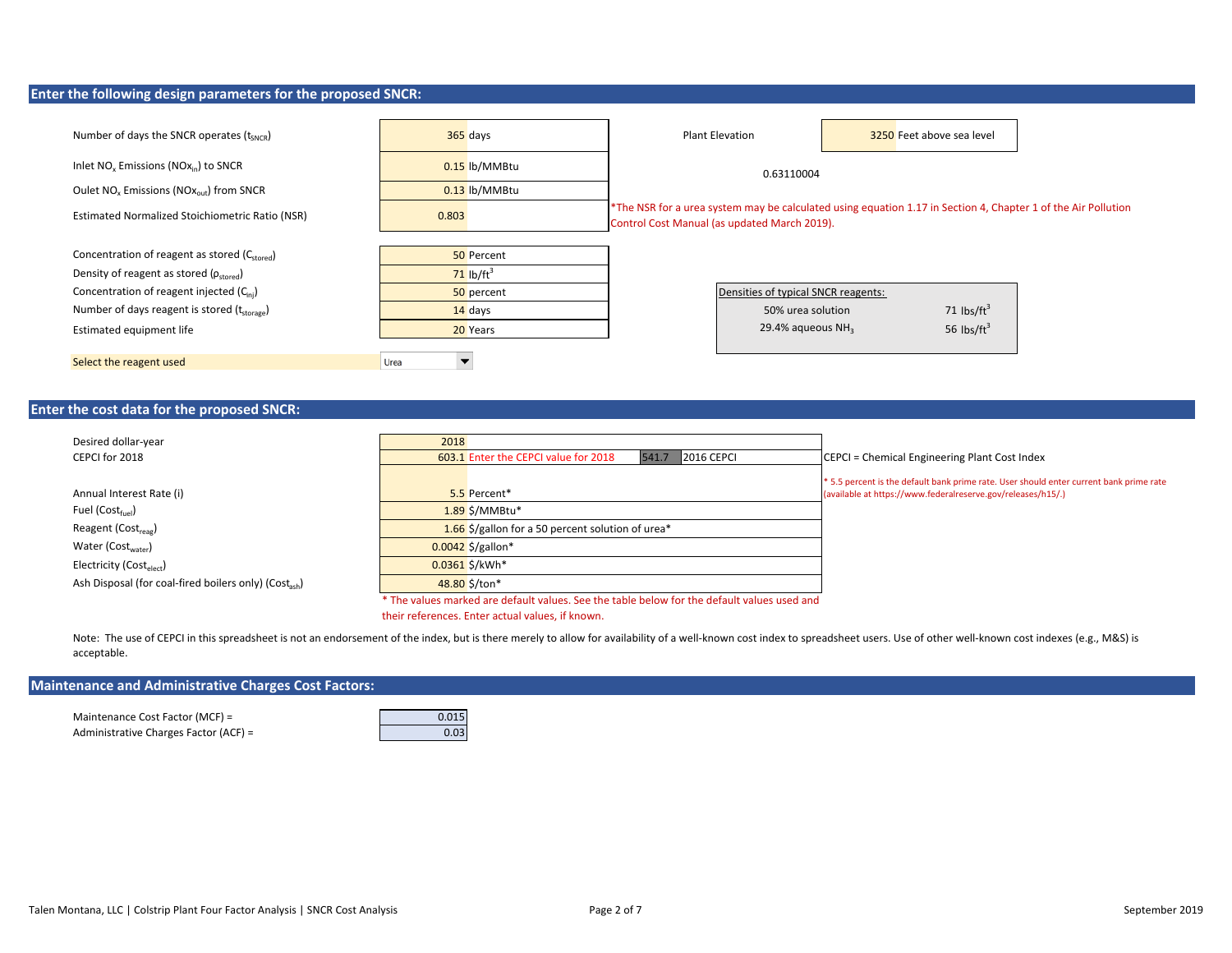#### **Data Sources for Default Values Used in Calculations:**

| <b>Data Element</b>                        | <b>Default Value</b>                     | <b>Sources for Default Value</b>                                                                                                                                                                                                                                                                                                                                                                                                   | If you used your own site-specific values, please enter the<br>value used and the reference source |
|--------------------------------------------|------------------------------------------|------------------------------------------------------------------------------------------------------------------------------------------------------------------------------------------------------------------------------------------------------------------------------------------------------------------------------------------------------------------------------------------------------------------------------------|----------------------------------------------------------------------------------------------------|
| Reagent Cost (\$/gallon)                   | \$1.66/gallon of<br>50% urea<br>solution | U.S. Environmental Protection Agency (EPA). Documentation for EPA's Power Sector<br>Modeling Platform v6, Using the Integrated Planning Model, Updates to the Cost and<br>Performance for APC Technologies, SNCR Cost Development Methodology, Chapter 5,<br>Attachment 5-4, January 2017. Available at:<br>https://www.epa.gov/sites/production/files/2018-05/documents/attachment_5-<br>4_sncr_cost_development_methodology.pdf. |                                                                                                    |
| Water Cost (\$/gallon)                     | 0.00417                                  | Average water rates for industrial facilities in 2013 compiled by Black & Veatch. (see<br>2012/2013 "50 Largest Cities Water/Wastewater Rate Survey." Available at<br>http://www.saws.org/who we are/community/RAC/docs/2014/50-largest-cities-<br>brochure-water-wastewater-rate-survey.pdf.                                                                                                                                      |                                                                                                    |
| Electricity Cost (\$/kWh)                  | 0.0361                                   | U.S. Energy Information Administration. Electric Power Annual 2016. Table 8.4.<br>Published December 2017. Available at:<br>https://www.eia.gov/electricity/annual/pdf/epa.pdf.                                                                                                                                                                                                                                                    |                                                                                                    |
| Fuel Cost (\$/MMBtu)                       | 1.89                                     | U.S. Energy Information Administration. Electric Power Annual 2016. Table 7.4.<br>Published December 2017. Available at:<br>https://www.eia.gov/electricity/annual/pdf/epa.pdf.                                                                                                                                                                                                                                                    |                                                                                                    |
| Ash Disposal Cost (\$/ton)                 | 48.8                                     | Waste Business Journal. The Cost to Landfill MSW Continues to Rise Despite Soft<br>Demand. July 11, 2017. Available at:<br>http://www.wastebusinessjournal.com/news/wbj20170711A.htm.                                                                                                                                                                                                                                              |                                                                                                    |
| Percent sulfur content for Coal (% weight) | 0.41                                     | Average sulfur content based on U.S. coal data for 2016 compiled by the U.S. Energy<br>Information Administration (EIA) from data reported on EIA Form EIA-923, Power Plant<br>Operations Report. Available at http://www.eia.gov/electricity/data/eia923/.                                                                                                                                                                        |                                                                                                    |
| Percent ash content for Coal (% weight)    | 5.84                                     | Average ash content based on U.S. coal data for 2016 compiled by the U.S. Energy<br>Information Administration (EIA) from data reported on EIA Form EIA-923, Power Plant<br>Operations Report. Available at http://www.eia.gov/electricity/data/eia923/.                                                                                                                                                                           |                                                                                                    |
| Higher Heating Value (HHV) (Btu/lb)        | 8,826                                    | 2016 coal data compiled by the Office of Oil, Gas, and Coal Supply Statistics, U.S. Energy<br>Information Administration (EIA) from data reported on EIA Form EIA-923, Power Plant<br>Operations Report. Available at http://www.eia.gov/electricity/data/eia923/.                                                                                                                                                                 |                                                                                                    |
| Interest Rate (%)                          | 5.5                                      | Default bank prime rate                                                                                                                                                                                                                                                                                                                                                                                                            |                                                                                                    |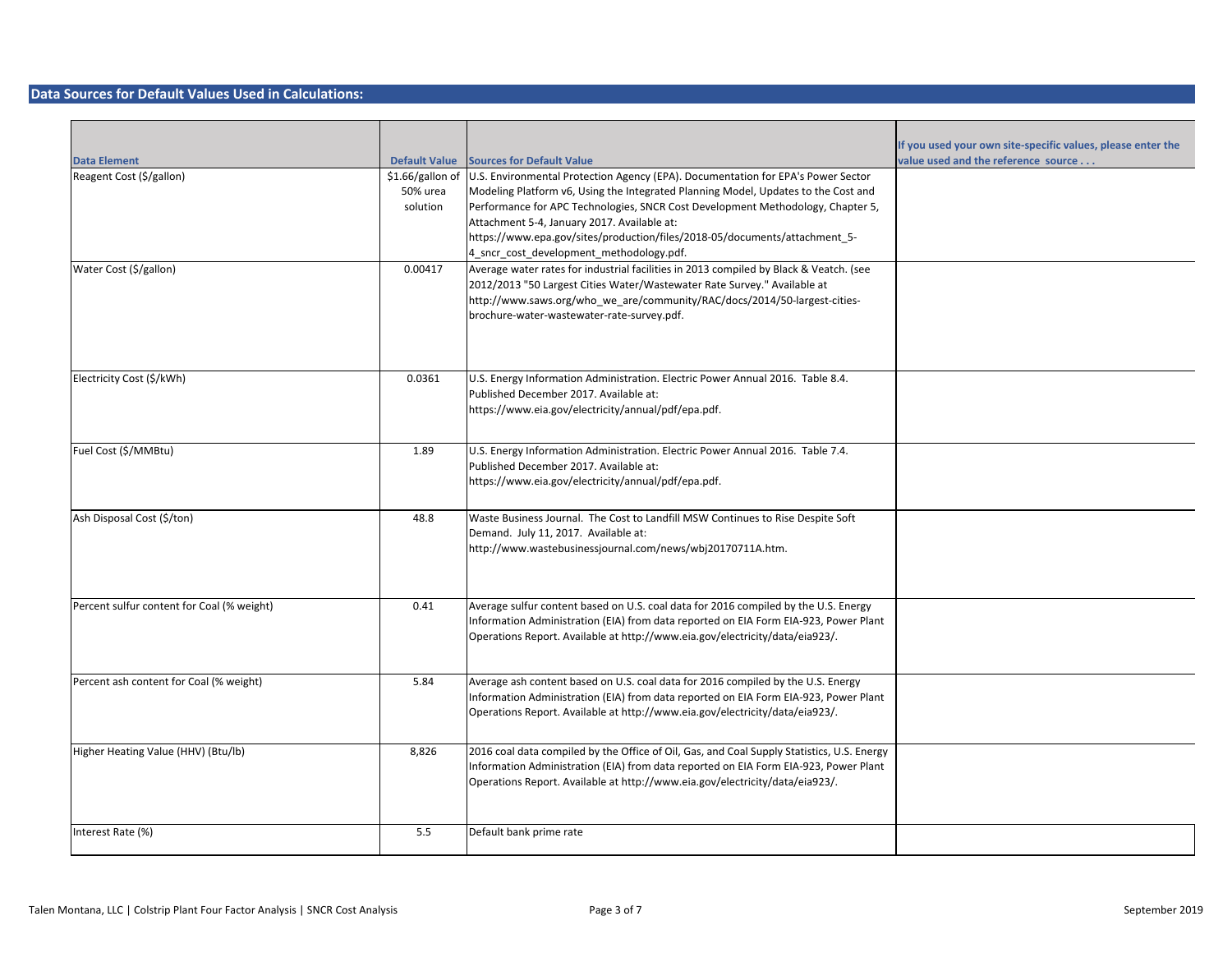## **SNCR Design Parameters**

**The following design parameters for the SNCR were calculated based on the values entered on the** *Data Inputs*  **tab. These values were used to prepare the costs shown on the** *Cost Estimate*  **tab.**

| <b>Parameter</b>                                             | <b>Equation</b>                                                                                           | <b>Calculated Value</b> | <b>Units</b>     |
|--------------------------------------------------------------|-----------------------------------------------------------------------------------------------------------|-------------------------|------------------|
| Maximum Annual Heat Input Rate $(Q_R)$ =                     | $Bmw \times NPHR =$                                                                                       |                         | 7,544 MMBtu/hour |
| Maximum Annual MWh Output =                                  | $B$ mw x 8760 =                                                                                           | 7,051,800 MWh           |                  |
| Estimated Actual Annual MWh Output (Boutput) =               |                                                                                                           | 5,262,954 MWh           |                  |
| Heat Rate Factor (HRF) =                                     | $NPHR/10 =$                                                                                               | 0.94                    |                  |
| Total System Capacity Factor (CF <sub>total</sub> ) =        | (Boutput/Bmw)*(tsncr/365) =                                                                               |                         | 0.75 fraction    |
| Total operating time for the SNCR $(t_{op})$ =               | $CF_{\text{total}}$ x 8760 =                                                                              |                         | 6538 hours       |
| NOx Removal Efficiency (EF) =                                | $(NOxin - NOxout)/NOxin =$                                                                                |                         | $12$ percent     |
| NOx removed per hour =                                       | $NOx_{in}$ x EF x $Q_B$ =                                                                                 |                         | 132.47 lb/hour   |
| Total NO <sub>v</sub> removed per year =                     | $(NOxin x EF x QB x ton)/2000 =$                                                                          |                         | 433.02 tons/year |
| Coal Factor (Coal, $=$                                       | 1 for bituminous; 1.05 for sub-bituminous; 1.07 for<br>lignite (weighted average is used for coal blends) | 1.05                    |                  |
| $SO2$ Emission rate =                                        | $(\frac{65}{100})x(64/32)^*(1x10^6)/HHV =$                                                                |                         | < 3 lbs/MMBtu    |
| Elevation Factor (ELEVF) =                                   | 14.7 psia/ $P =$                                                                                          | 1.13                    |                  |
| Atmospheric pressure at 3250 feet above sea level<br>$(P) =$ | 2116x[(59-(0.00356xh)+459.7)/518.6] <sup>5.256</sup> x (1/144)*<br>$=$                                    | $13.1$ psia             |                  |
| Retrofit Factor $(RF)$ =                                     | Retrofit to existing boiler                                                                               | 1.30                    |                  |

\* Equation is from the National Aeronautics and Space Administration (NASA), Earth Atmosphere Model. Available at

https://spaceflightsystems.grc.nasa.gov/education/rocket/atmos.html.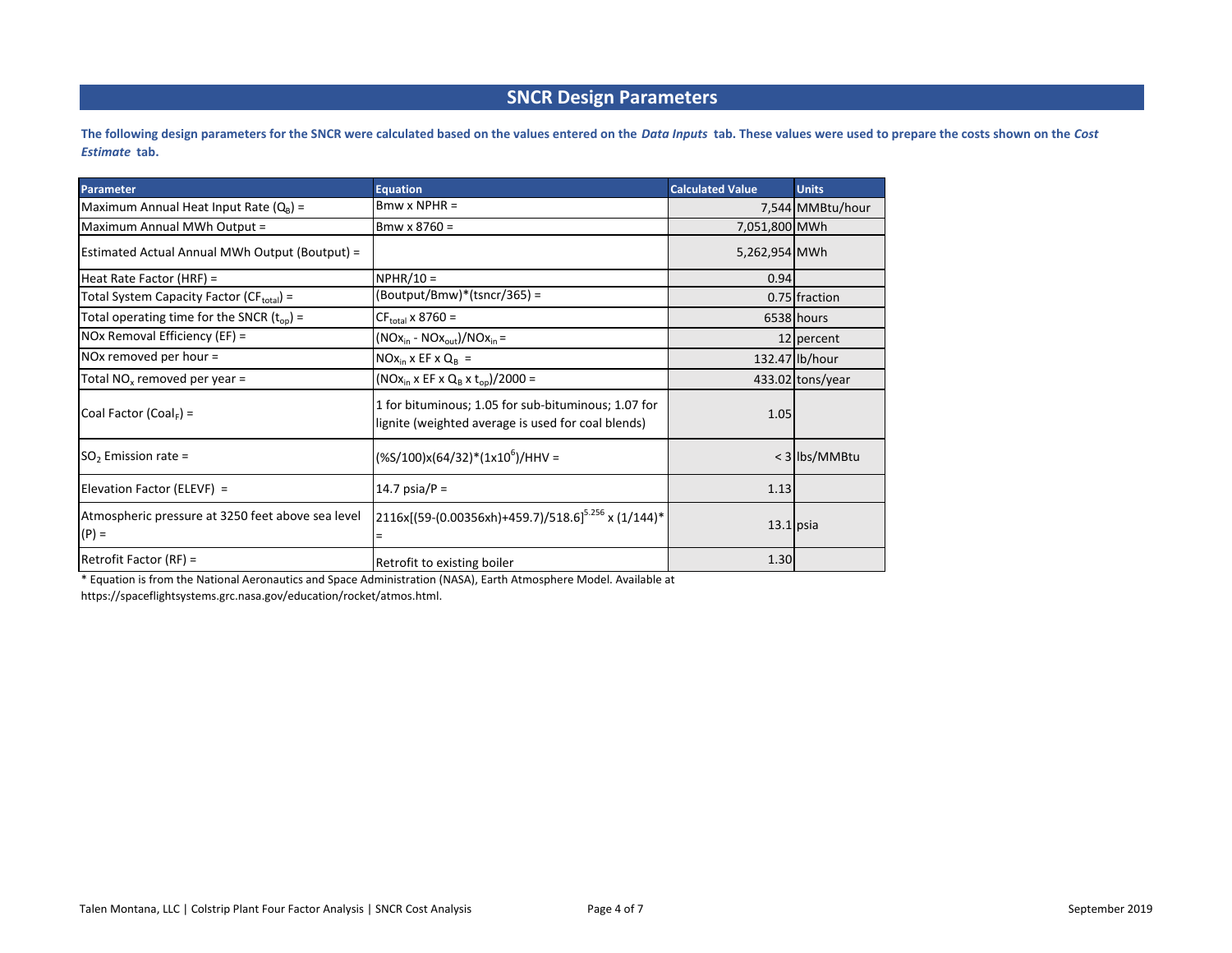### **Reagent Data:** Type of reagent used Urea 60.06 g/mole Molecular Weight of Reagent (MW) =

Density =  $71$  lb/gallon

| <b>Parameter</b>                                    | <b>Equation</b>                                                    | <b>Calculated Value</b> | <b>Units</b>                                                                                                 |
|-----------------------------------------------------|--------------------------------------------------------------------|-------------------------|--------------------------------------------------------------------------------------------------------------|
| Reagent consumption rate ( $m_{\text{reagent}}$ ) = | $(NOxin x QB x NSR x MWR)/(MWNOx x SR) =$                          |                         | 583 lb/hour                                                                                                  |
|                                                     | (whre SR = 1 for NH <sub>3</sub> ; 2 for Urea)                     |                         |                                                                                                              |
| Reagent Usage Rate $(m_{sol})$ =                    | $m_{\text{reagent}}/C_{\text{sol}} =$                              |                         | $1,166$ lb/hour                                                                                              |
|                                                     | $(m_{sol}$ x 7.4805)/Reagent Density =                             |                         | $122.9$ gal/hour                                                                                             |
| Estimated tank volume for reagent storage =         | $(m_{sol}$ x 7.4805 x t <sub>storage</sub> x 24 hours/day)/Reagent |                         | ation and pailons (storage needed to store a 14 day reagent supply<br>rounded up to the nearest 100 gallons) |
|                                                     | Density $=$                                                        |                         |                                                                                                              |

### **Capital Recovery Factor:**

| <b>Parameter</b>                | Equation                                              | <b>Calculated Value</b> |
|---------------------------------|-------------------------------------------------------|-------------------------|
| Capital Recovery Factor (CRF) = | $\left  i \left( 1+i \right)^n / (1+i)^n - 1 \right $ | 0.0837                  |
|                                 | Where n = Equipment Life and i= Interest Rate         |                         |

| <b>Parameter</b>                                                                                               | <b>Equation</b>                                                    | <b>Calculated Value</b> | <b>Units</b>    |
|----------------------------------------------------------------------------------------------------------------|--------------------------------------------------------------------|-------------------------|-----------------|
| <b>Electricity Usage:</b>                                                                                      |                                                                    |                         |                 |
| Electricity Consumption (P) =                                                                                  | $(0.47 \times NOx_{in} \times NSR \times Q_B)/NPHR =$              |                         | 44.8 kW/hour    |
| <b>Water Usage:</b>                                                                                            |                                                                    |                         |                 |
| Water consumption $(q_w)$ =                                                                                    | $(m_{sol}/Density\ of\ water) \times ((C_{stored}/C_{ini}) - 1) =$ |                         | 0 gallons/hour  |
| <b>Fuel Data:</b><br>Additional Fuel required to evaporate water in<br>$ $ injected reagent ( $\Delta$ Fuel) = | $Hv \times m_{\text{reagent}} \times ((1/C_{\text{inj}})-1) =$     |                         | 0.52 MMBtu/hour |
|                                                                                                                |                                                                    |                         |                 |
| <b>Ash Disposal:</b><br>Additional ash produced due to increased fuel<br>consumption ( $\Delta$ ash) =         | $(\Delta$ fuel x %Ash x 1x10 <sup>6</sup> )/HHV =                  |                         | 6.3 lb/hour     |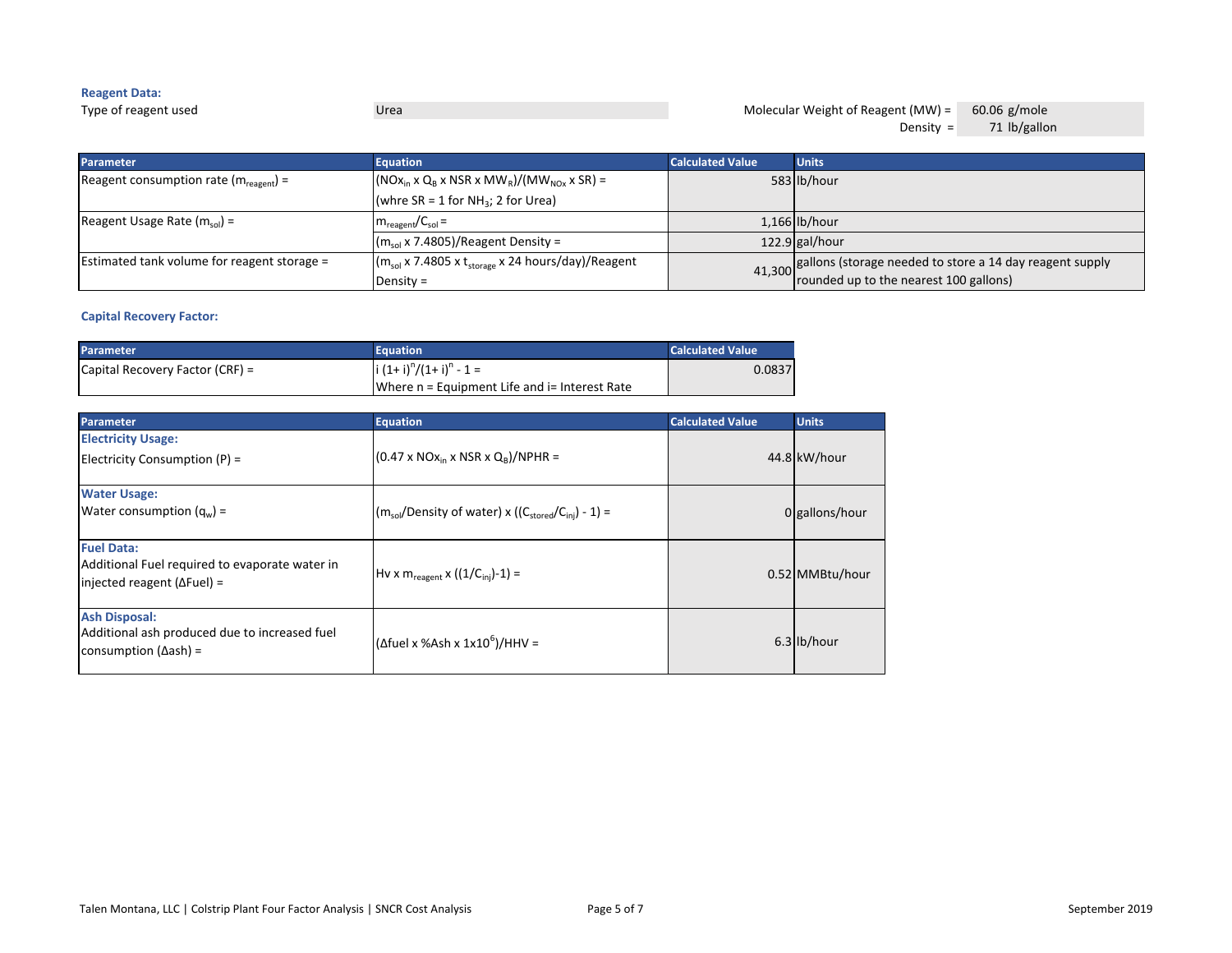# **SNCR Cost Estimate**

## **Total Capital Investment (TCI)**

| For Coal-Fired Boilers:                                |                                                                                                                                            |
|--------------------------------------------------------|--------------------------------------------------------------------------------------------------------------------------------------------|
|                                                        | $TCI = 1.3 \times (SNCR_{cost} + APH_{cost} + BOP_{cost})$                                                                                 |
| For Fuel Oil and Natural Gas-Fired Boilers:            |                                                                                                                                            |
|                                                        | $TCI = 1.3 \times (SNCR_{cost} + BOP_{cost})$                                                                                              |
|                                                        |                                                                                                                                            |
| Capital costs for the SNCR (SNCR <sub>cost</sub> ) =   | \$6,081,168 in 2018 dollars                                                                                                                |
| Air Pre-Heater Costs (APH <sub>cost</sub> )* =         | \$0 in 2018 dollars                                                                                                                        |
| Balance of Plant Costs (BOP <sub>cost</sub> ) =        | \$7,573,370 in 2018 dollars                                                                                                                |
| Total Capital Investment (TCI) =                       | \$17.750.899 in 2018 dollars                                                                                                               |
| of sulfur dioxide.                                     | * Not applicable - This factor applies only to coal-fired boilers that burn bituminous coal and emits equal to or greater than 0.3lb/MMBtu |
|                                                        |                                                                                                                                            |
|                                                        |                                                                                                                                            |
|                                                        | <b>SNCR Capital Costs (SNCRcost)</b>                                                                                                       |
| For Coal-Fired Utility Boilers:                        |                                                                                                                                            |
|                                                        | SNCR <sub>cost</sub> = 220,000 x (B <sub>MW</sub> x HRF) <sup>0.42</sup> x CoalF x BTF x ELEVF x RF                                        |
| For Fuel Oil and Natural Gas-Fired Utility Boilers:    |                                                                                                                                            |
|                                                        | SNCR <sub>cost</sub> = 147,000 x (B <sub>MW</sub> x HRF) <sup>0.42</sup> x ELEVF x RF                                                      |
| For Coal-Fired Industrial Boilers:                     |                                                                                                                                            |
|                                                        | SNCR <sub>cost</sub> = 220,000 x (0.1 x Q <sub>B</sub> x HRF) <sup>0.42</sup> x CoalF x BTF x ELEVF x RF                                   |
| For Fuel Oil and Natural Gas-Fired Industrial Boilers: |                                                                                                                                            |
|                                                        | SNCR <sub>cost</sub> = 147,000 x ((Q <sub>B</sub> /NPHR)x HRF) <sup>0.42</sup> x ELEVF x RF                                                |
|                                                        |                                                                                                                                            |
| SNCR Capital Costs (SNCR <sub>cost</sub> ) =           | \$6,081,168 in 2018 dollars                                                                                                                |
|                                                        |                                                                                                                                            |
|                                                        | Air Pre-Heater Costs (APH <sub>cost</sub> )*                                                                                               |
| For Coal-Fired Utility Boilers:                        |                                                                                                                                            |
|                                                        | APH <sub>cost</sub> = 69,000 x (B <sub>MW</sub> x HRF x CoalF) <sup>0.78</sup> x AHF x RF                                                  |
| For Coal-Fired Industrial Boilers:                     |                                                                                                                                            |
|                                                        | APH <sub>cost</sub> = 69,000 x (0.1 x Q <sub>B</sub> x HRF x CoalF) <sup>0.78</sup> x AHF x RF                                             |
|                                                        |                                                                                                                                            |
| Air Pre-Heater Costs (APH $_{cost}$ ) =                | \$0 in 2018 dollars                                                                                                                        |
|                                                        | * Not applicable - This factor applies only to coal-fired boilers that burn bituminous coal and emit equal to or greater than 3lb/MMBtu of |
| sulfur dioxide.                                        |                                                                                                                                            |
|                                                        | <b>Balance of Plant Costs (BOPcost)</b>                                                                                                    |
| For Coal-Fired Utility Boilers:                        |                                                                                                                                            |
|                                                        | BOP <sub>cost</sub> = 320,000 x (B <sub>MW</sub> ) <sup>0.33</sup> x (NO <sub>x</sub> Removed/hr) <sup>0.12</sup> x BTF x RF               |
| For Fuel Oil and Natural Gas-Fired Utility Boilers:    |                                                                                                                                            |
|                                                        | BOP <sub>cost</sub> = 213,000 x (B <sub>MW</sub> ) <sup>0.33</sup> x (NO <sub>x</sub> Removed/hr) <sup>0.12</sup> x RF                     |
| For Coal-Fired Industrial Boilers:                     |                                                                                                                                            |
|                                                        | $BOP_{\text{rest}} = 320,000 \times (0.1 \times Q_8)^{0.33} \times (NO_x\text{Removed/hr})^{0.12} \times BTF \times RF$                    |
| For Fuel Oil and Natural Gas-Fired Industrial Boilers: |                                                                                                                                            |
|                                                        |                                                                                                                                            |
|                                                        |                                                                                                                                            |
|                                                        | BOP <sub>cost</sub> = 213,000 x (Q <sub>B</sub> /NPHR) <sup>0.33</sup> x (NO <sub>x</sub> Removed/hr) <sup>0.12</sup> x RF                 |
| Balance of Plant Costs (BOP <sub>cost</sub> ) =        | \$7,573,370 in 2018 dollars                                                                                                                |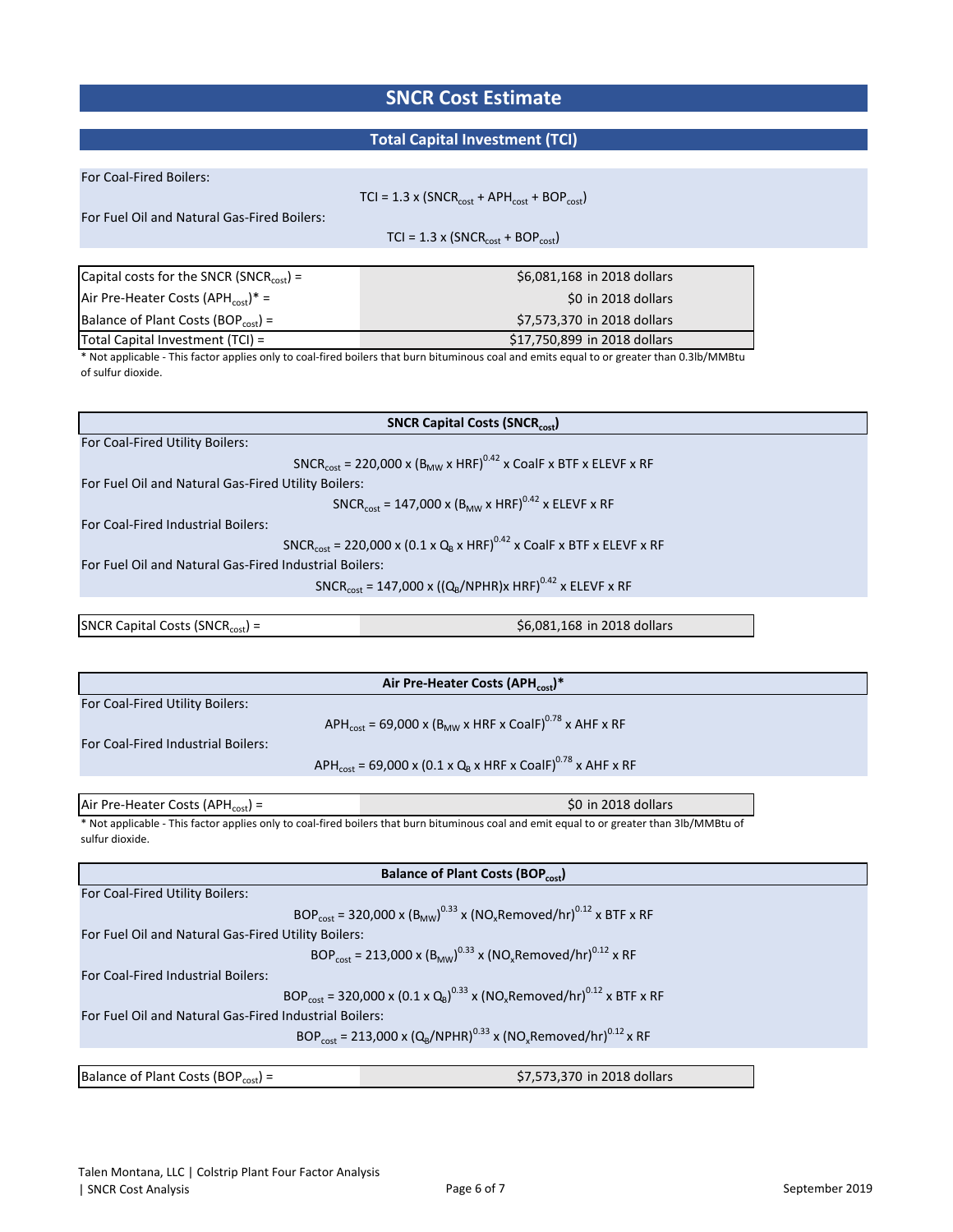### **Annual Costs**

### **Total Annual Cost (TAC)**

#### TAC = Direct Annual Costs + Indirect Annual Costs

| Direct Annual Costs (DAC) =           | \$2,937,728 in 2018 dollars |
|---------------------------------------|-----------------------------|
| Indirect Annual Costs (IDAC) =        | \$1,493,738 in 2018 dollars |
| Total annual costs (TAC) = DAC + IDAC | \$4,431,466 in 2018 dollars |

### **Direct Annual Costs (DAC)**

DAC = (Annual Maintenance Cost) + (Annual Reagent Cost) + (Annual Electricity Cost) + (Annual Water Cost) + (Annual Fuel Cost) + (Annual Ash Cost)

| Annual Maintenance Cost = | $0.015 \times TCI =$                                              | \$266,263 in 2018 dollars   |
|---------------------------|-------------------------------------------------------------------|-----------------------------|
| Annual Reagent Cost =     | $q_{sol}$ x Cost <sub>reag</sub> x t <sub>op</sub> =              | \$1,333,398 in 2018 dollars |
| Annual Electricity Cost = | $P \times Cost_{elect} \times t_{on} =$                           | \$10,575 in 2018 dollars    |
| Annual Water Cost =       | $q_{water}$ x $Cost_{water}$ x $t_{on}$ =                         | \$0 in 2018 dollars         |
| Additional Fuel Cost =    | $\Delta$ Fuel x Cost <sub>fuel</sub> x t <sub>op</sub> =          | \$6,484 in 2018 dollars     |
| Additional Ash Cost =     | $\Delta$ Ash x Cost <sub>ash</sub> x t <sub>op</sub> x (1/2000) = | \$1,007 in 2018 dollars     |
| Maintenance Cleanings* =  | $4 \times $330,000 =$                                             | \$1,320,000 in 2018 dollars |
| Direct Annual Cost =      |                                                                   | \$2,937,728 in 2018 dollars |

\* Consistent with the 2011 analysis, direct annual costs will include four cleanings per year at \$330,000 each. These cleanings are necessary due to fouling of the air preheater caused by SNCR technology.

### **Indirect Annual Cost (IDAC)**

IDAC = Administrative Charges + Capital Recovery Costs

| Administrative Charges (AC) = | 0.03 x Annual Maintenance Cost = | \$7,988 in 2018 dollars     |
|-------------------------------|----------------------------------|-----------------------------|
| Capital Recovery Costs (CR)=  | $CRF \times TCI =$               | \$1,485,750 in 2018 dollars |
| Indirect Annual Cost (IDAC) = | $AC + CR =$                      | \$1,493,738 in 2018 dollars |

### **Cost Effectiveness**

### Cost Effectiveness = Total Annual Cost/ NOx Removed/year

| Total Annual Cost (TAC) = | $\frac{1}{2}$ \$4,431,466 per year in 2018 dollars |
|---------------------------|----------------------------------------------------|
| $NOX$ Removed =           | 433 tons/year                                      |
| Cost Effectiveness =      | \$10,234 per ton of NOx removed in 2018 dollars    |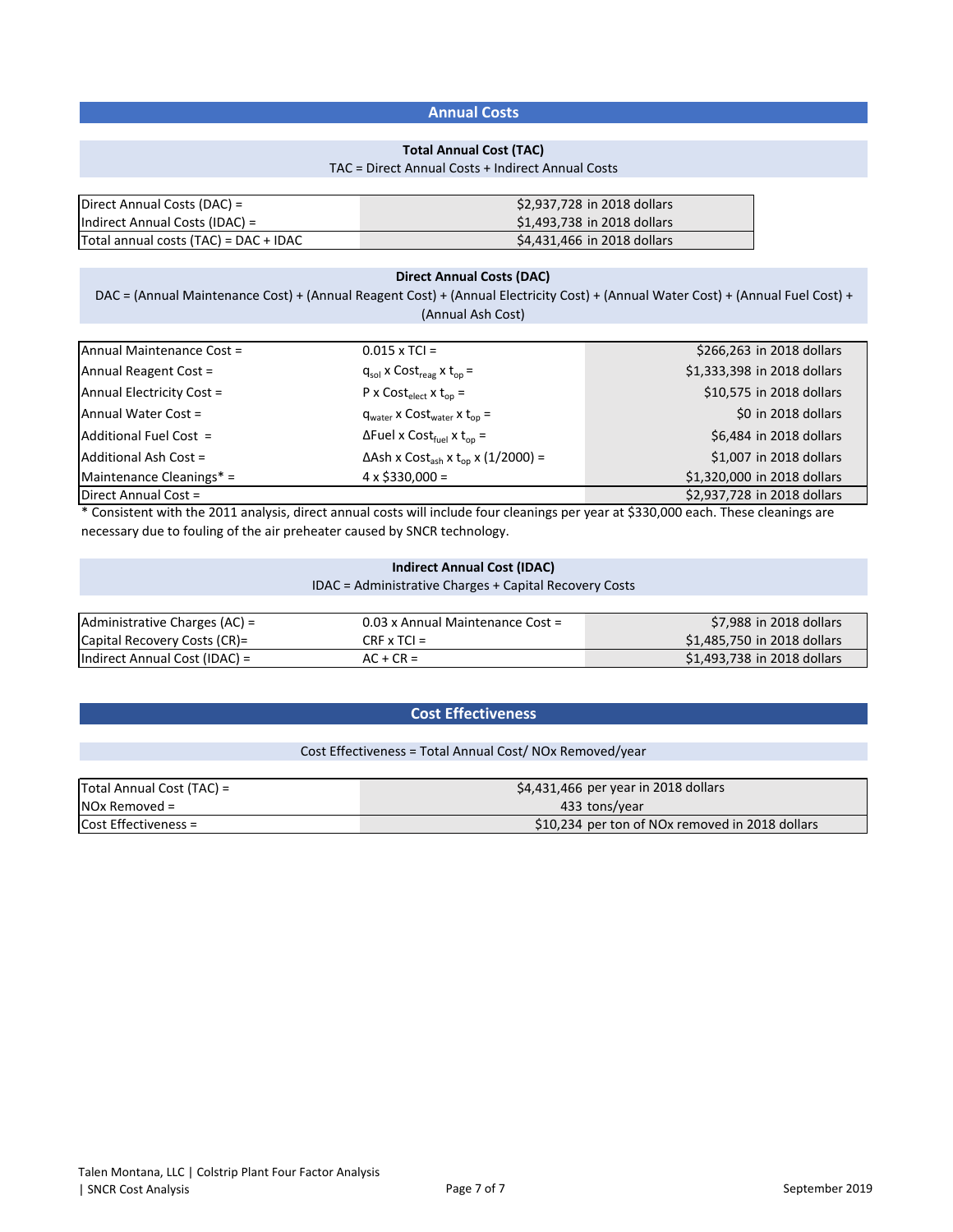| <b>SCR Data Inputs</b>                                                                                                                       |                                                                         |                                                            |                                                                                                                                                                                                                                                       |  |  |
|----------------------------------------------------------------------------------------------------------------------------------------------|-------------------------------------------------------------------------|------------------------------------------------------------|-------------------------------------------------------------------------------------------------------------------------------------------------------------------------------------------------------------------------------------------------------|--|--|
| Enter the following data for your combustion unit:                                                                                           |                                                                         |                                                            |                                                                                                                                                                                                                                                       |  |  |
| Is the combustion unit a utility or industrial boiler?<br>Is the SCR for a new boiler or retrofit of an existing boiler?                     | Utility<br>$\overline{\phantom{a}}$<br>Retrofit<br>$\blacktriangledown$ |                                                            | $\blacktriangledown$<br>What type of fuel does the unit burn?<br>Coal                                                                                                                                                                                 |  |  |
| Please enter a retrofit factor between 0.8 and 1.5 based on the level of difficulty.<br>Enter 1 for projects of average retrofit difficulty. |                                                                         | 1.3                                                        | NOTE: You must document why a retrofit factor of 1.3 is appropriate for<br>he proposed project.                                                                                                                                                       |  |  |
| Complete all of the highlighted data fields:                                                                                                 |                                                                         |                                                            |                                                                                                                                                                                                                                                       |  |  |
| What is the MW rating at full load capacity (Bmw)?                                                                                           |                                                                         | 805 MW                                                     | Provide the following information for coal-fired boilers:<br>Type of coal burned:<br>$\blacktriangledown$<br>Sub-Bituminous                                                                                                                           |  |  |
| What is the higher heating value (HHV) of the fuel?                                                                                          |                                                                         | 8,451 Btu/lb                                               | Enter the sulfur content $(% )$ =<br>0.95 percent by weight                                                                                                                                                                                           |  |  |
| What is the estimated actual annual MWhs output?                                                                                             | 5,262,954 MWhs                                                          |                                                            | For units burning coal blends:                                                                                                                                                                                                                        |  |  |
| Enter the net plant heat input rate (NPHR)                                                                                                   |                                                                         | 9.371 MMBtu/MW                                             | Note: The table below is pre-populated with default values for HHV and %S. Please enter the actual values for<br>these parameters in the table below. If the actual value for any parameter is not known, you may use the<br>default values provided. |  |  |
| If the NPHR is not known, use the default NPHR value:                                                                                        | <b>Fuel Type</b><br>Coal<br>Fuel Oil<br>Natural Gas                     | Default NPHR<br>10 MMBtu/MW<br>11 MMBtu/MW<br>8.2 MMBtu/MW | Fraction in<br>Coal Type<br><b>Coal Blend</b><br>%S<br>HHV (Btu/lb)<br>11,841<br>$\mathbf{0}$<br>1.84<br><b>Bituminous</b><br>8,826<br>Sub-Bituminous<br>$\mathbf{0}$<br>0.41<br>6,685<br>Lignite<br>$\mathbf{0}$<br>0.82                             |  |  |
| <b>Plant Elevation</b>                                                                                                                       |                                                                         | 3250 Feet above sea level                                  | Please click the calculate button to calculate weighted average<br>values based on the data in the table above.<br>For coal-fired boilers, you may use either Method 1 or Method 2 to calculate the                                                   |  |  |
|                                                                                                                                              |                                                                         |                                                            | Method 1<br>catalyst replacement cost. The equations for both methods are shown on rows 85<br>Method 2<br>and 86 on the Cost Estimate tab. Please select your preferred method:<br>Not applicable                                                     |  |  |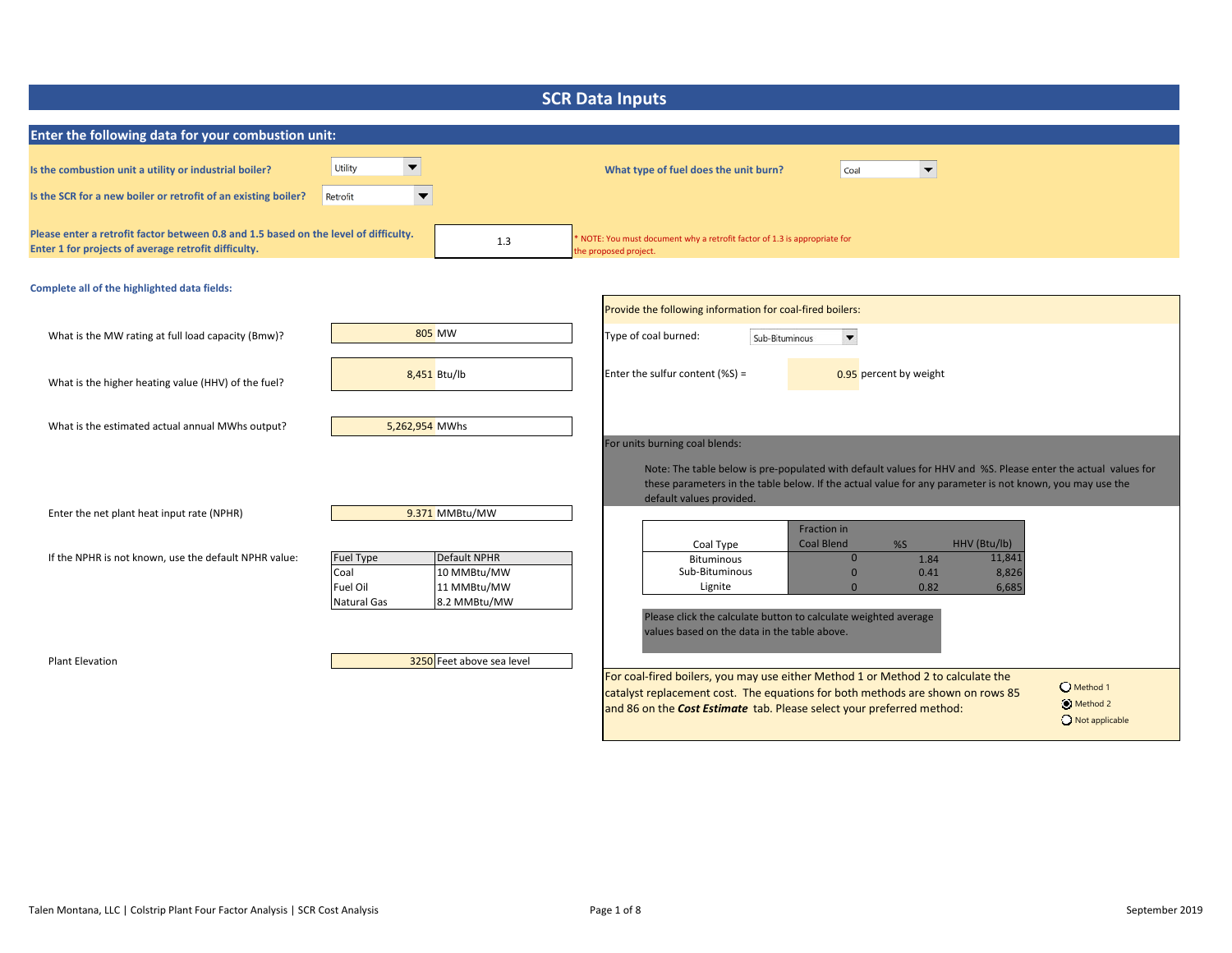### **Enter the following design parameters for the proposed SCR:**

| Number of days the SCR operates $(t_{scp})$                                           | 365 days          | Number of SCR reactor chambers (n <sub>scr</sub> )                                                                      |                                     |
|---------------------------------------------------------------------------------------|-------------------|-------------------------------------------------------------------------------------------------------------------------|-------------------------------------|
| Number of days the boiler operates (t <sub>olant</sub> )                              | 365 days          | Number of catalyst layers (R <sub>laver</sub> )                                                                         | $\overline{3}$                      |
| Inlet NO <sub>v</sub> Emissions (NO <sub>x<sub>in</sub>) to SCR</sub>                 | 0.15 lb/MMBtu     | Number of empty catalyst layers (R <sub>empty</sub> )                                                                   | $\mathbf{1}$                        |
| Outlet NO <sub>v</sub> Emissions (NO <sub>X<sub>out</sub>) from SCR</sub>             | 0.06 lb/MMBtu     | Ammonia Slip (Slip) provided by vendor                                                                                  | 2 ppm                               |
| Stoichiometric Ratio Factor (SRF)                                                     | 0.525             | Volume of the catalyst layers (Vol <sub>catalyst</sub> )<br>(Enter "UNK" if value is not known)                         | <b>UNK</b> Cubic feet               |
| *The SRF value of 0.525 is a default value. User should enter actual value, if known. |                   | Flue gas flow rate $(Q_{fluegas})$                                                                                      |                                     |
|                                                                                       |                   | (Enter "UNK" if value is not known)                                                                                     | UNK acfm                            |
| Estimated operating life of the catalyst (H <sub>catalyst</sub> )                     | 24,000 hours      |                                                                                                                         |                                     |
| <b>Estimated SCR equipment life</b>                                                   | 30 Years*         | Gas temperature at the SCR inlet (T)                                                                                    | 650 °F                              |
| * For utility boilers, the typical equipment life of an SCR is at least 30 years.     |                   | Base case fuel gas volumetric flow rate factor $(Q_{\text{final}})$                                                     | 516 ft <sup>3</sup> /min-MMBtu/hour |
| Concentration of reagent as stored (Cstored)                                          | 50 percent*       | *The reagent concentration of 50% and density of 71 lbs/cft are default                                                 |                                     |
| Density of reagent as stored ( $\rho_{\rm stored}$ )                                  | 71 lb/cubic feet* | values for urea reagent. User should enter actual values for reagent, if<br>different from the default values provided. |                                     |
| Number of days reagent is stored (tstorage)                                           | $14$ days         |                                                                                                                         | Densities of typical SCR reagents:  |
|                                                                                       |                   | 50% urea solution                                                                                                       | 71 $\text{lbs/ft}^3$                |
|                                                                                       |                   | 29.4% aqueous NH <sub>3</sub>                                                                                           | 56 $\text{lbs/ft}^3$                |
| Select the reagent used                                                               | Urea              |                                                                                                                         |                                     |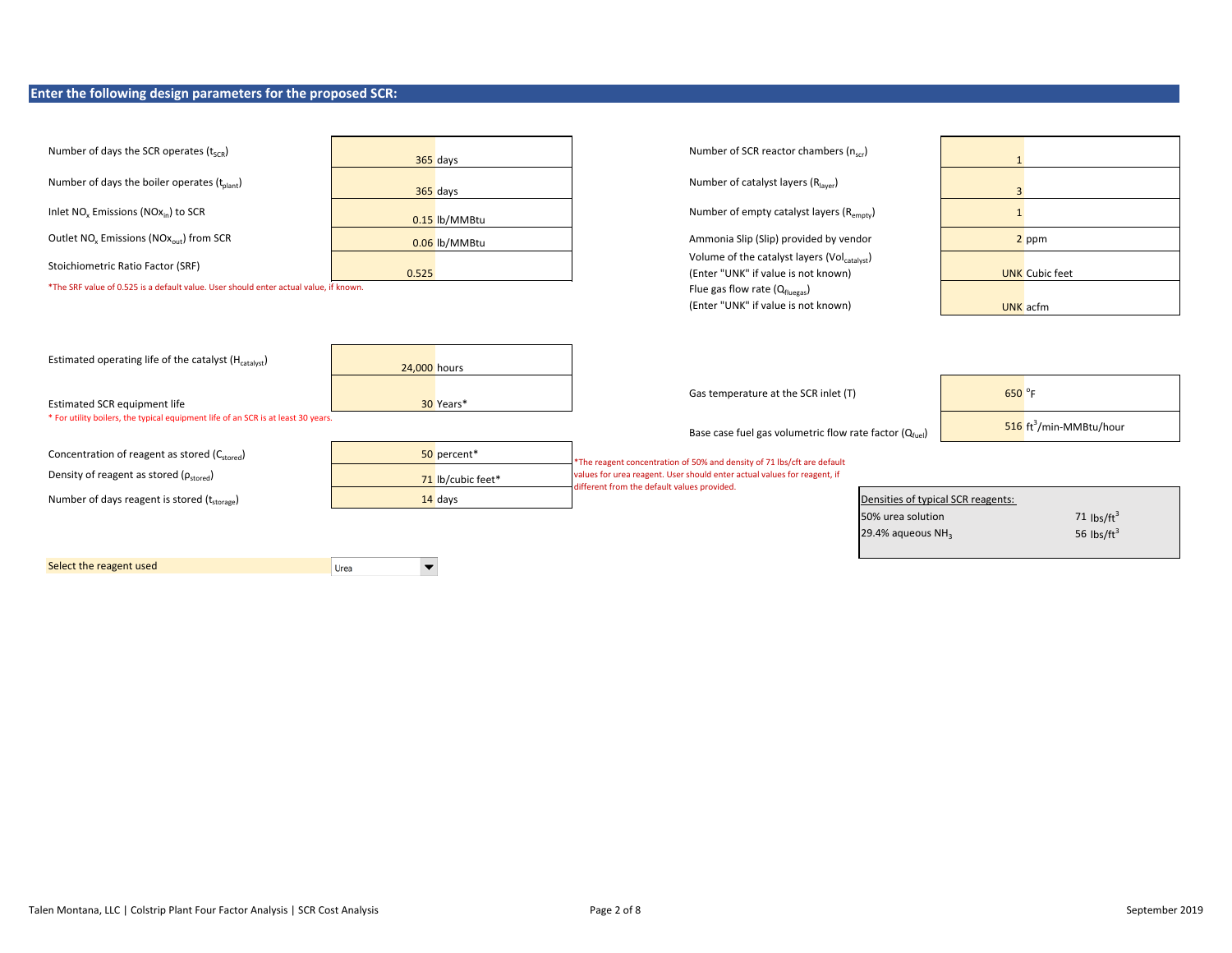### **Enter the cost data for the proposed SCR:**

| Desired dollar-year                    | 2018                                                                                                                                                  |                                                                                                                                                         |
|----------------------------------------|-------------------------------------------------------------------------------------------------------------------------------------------------------|---------------------------------------------------------------------------------------------------------------------------------------------------------|
| CEPCI for 2018                         | <b>2016 CEPCI</b><br>603.1 Enter the CEPCI value for 2018<br>541.7                                                                                    | CEPCI = Chemical Engineering Plant Cost Index                                                                                                           |
| Annual Interest Rate (i)               | 5.5 Percent*                                                                                                                                          | * 5.5 percent is the default bank prime rate. User should enter current bank prime rate (available at<br>https://www.federalreserve.gov/releases/h15/.) |
| Reagent (Cost <sub>reag</sub> )        | $2.136$ \$/gallon for 50% urea                                                                                                                        |                                                                                                                                                         |
| Electricity (Costelect)                | $0.0361$ \$/kWh                                                                                                                                       | * \$0.0361/kWh is a default value for electicity cost. User should enter actual value, if known.                                                        |
| Catalyst cost (CC <sub>replace</sub> ) | $\frac{1}{2}$ $\frac{1}{2}$ $\frac{1}{2}$ (includes removal and disposal/regeneration of existing<br>227.00 catalyst and installation of new catalyst | * \$227/cf is a default value for the catalyst cost based on 2016 prices. User should enter actual value, if<br>known.                                  |
| Operator Labor Rate                    | 60.00 \$/hour (including benefits)*                                                                                                                   | \$60/hour is a default value for the operator labor rate. User should enter actual value, if known.                                                     |
| Operator Hours/Day                     | 4.00 hours/day*                                                                                                                                       | * 4 hours/day is a default value for the operator labor. User should enter actual value, if known.                                                      |

Note: The use of CEPCI in this spreadsheet is not an endorsement of the index, but is there merely to allow for availability of a well‐known cost index to spreadsheet users. Use of other well-known cost indexes (e.g., M&S) is acceptable.

### **Maintenance and Administrative Charges Cost Factors:**

Maintenance Cost Factor (MCF) = 0.005 Administrative Charges Factor (ACF) = 0.03

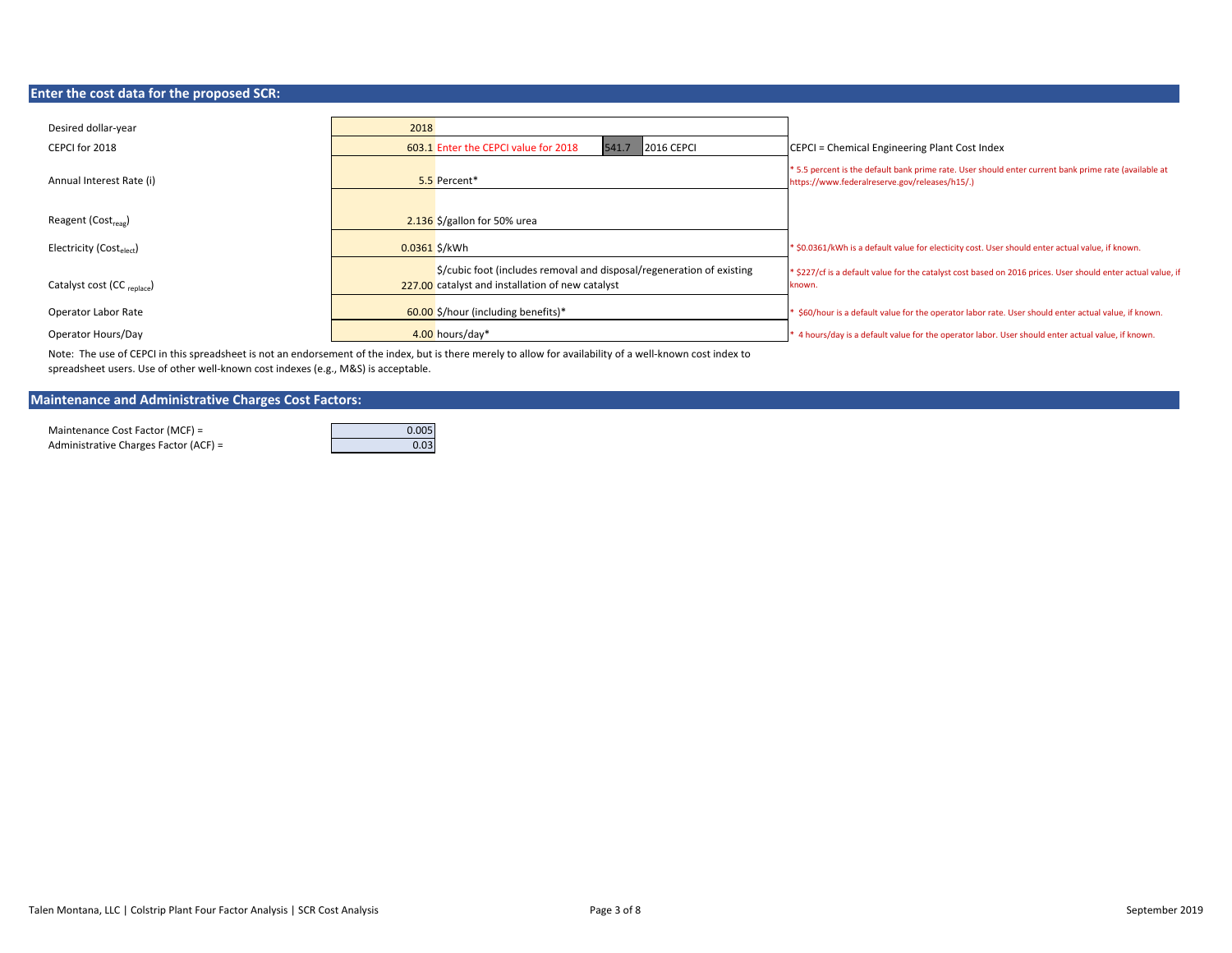#### **Data Sources for Default Values Used in Calculations:**

|                                            |                      |                                                                                                                                                                            | If you used your own site-specific values, please enter the value |
|--------------------------------------------|----------------------|----------------------------------------------------------------------------------------------------------------------------------------------------------------------------|-------------------------------------------------------------------|
| <b>Data Element</b>                        | <b>Default Value</b> | <b>Sources for Default Value</b>                                                                                                                                           | used and the reference source                                     |
| Reagent Cost (\$/gallon)                   | \$1.66/gallon 50%    | U.S. Environmental Protection Agency (EPA). Documentation for EPA's Power Sector                                                                                           |                                                                   |
|                                            | urea solution        | Modeling Platform v6 Using the Integrated Planning Model, Updates to the Cost and<br>Performance for APC Technologies, SCR Cost Development Methodology, Chapter 5,        |                                                                   |
|                                            |                      | Attachment 5-3, January 2017. Available at:                                                                                                                                |                                                                   |
|                                            |                      | https://www.epa.gov/sites/production/files/2018-05/documents/attachment 5-                                                                                                 |                                                                   |
|                                            |                      |                                                                                                                                                                            |                                                                   |
| Electricity Cost (\$/kWh)                  | 0.0361               | U.S. Energy Information Administration. Electric Power Annual 2016. Table 8.4. Published                                                                                   |                                                                   |
|                                            |                      | December 2017. Available at: https://www.eia.gov/electricity/annual/pdf/epa.pdf.                                                                                           |                                                                   |
|                                            |                      |                                                                                                                                                                            |                                                                   |
|                                            |                      |                                                                                                                                                                            |                                                                   |
|                                            |                      |                                                                                                                                                                            |                                                                   |
| Percent sulfur content for Coal (% weight) | 0.41                 | Average sulfur content based on U.S. coal data for 2016 compiled by the U.S. Energy                                                                                        |                                                                   |
|                                            |                      | Information Administration (EIA) from data reported on EIA Form EIA-923, Power Plant                                                                                       |                                                                   |
|                                            |                      | Operations Report. Available at http://www.eia.gov/electricity/data/eia923/.                                                                                               |                                                                   |
|                                            |                      |                                                                                                                                                                            |                                                                   |
| Higher Heating Value (HHV) (Btu/lb)        | 8,826                | 2016 coal data compiled by the Office of Oil, Gas, and Coal Supply Statistics, U.S. Energy                                                                                 |                                                                   |
|                                            |                      | Information Administration (EIA) from data reported on EIA Form EIA-923, Power Plant                                                                                       |                                                                   |
|                                            |                      | Operations Report. Available at http://www.eia.gov/electricity/data/eia923/.                                                                                               |                                                                   |
|                                            |                      |                                                                                                                                                                            |                                                                   |
|                                            |                      |                                                                                                                                                                            |                                                                   |
| Catalyst Cost (\$/cubic foot)              | 227                  | U.S. Environmental Protection Agency (EPA). Documentation for EPA's Power Sector                                                                                           |                                                                   |
|                                            |                      | Modeling Platform v6 Using the Integrated Planning Model. Office of Air and Radiation.                                                                                     |                                                                   |
|                                            |                      | May 2018. Available at: https://www.epa.gov/airmarkets/documentation-epas-power-                                                                                           |                                                                   |
|                                            |                      | sector-modeling-platform-v6.                                                                                                                                               |                                                                   |
|                                            |                      |                                                                                                                                                                            |                                                                   |
|                                            |                      |                                                                                                                                                                            |                                                                   |
| Operator Labor Rate (\$/hour)              | \$60.00              | U.S. Environmental Protection Agency (EPA). Documentation for EPA's Power Sector                                                                                           |                                                                   |
|                                            |                      | Modeling Platform v6 Using the Integrated Planning Model. Office of Air and Radiation.<br>May 2018. Available at: https://www.epa.gov/airmarkets/documentation-epas-power- |                                                                   |
|                                            |                      | sector-modeling-platform-v6.                                                                                                                                               |                                                                   |
|                                            |                      |                                                                                                                                                                            |                                                                   |
|                                            |                      |                                                                                                                                                                            |                                                                   |
| Interest Rate (Percent)                    | 5.5                  | Default bank prime rate                                                                                                                                                    |                                                                   |
|                                            |                      |                                                                                                                                                                            |                                                                   |
|                                            |                      |                                                                                                                                                                            |                                                                   |
|                                            |                      |                                                                                                                                                                            |                                                                   |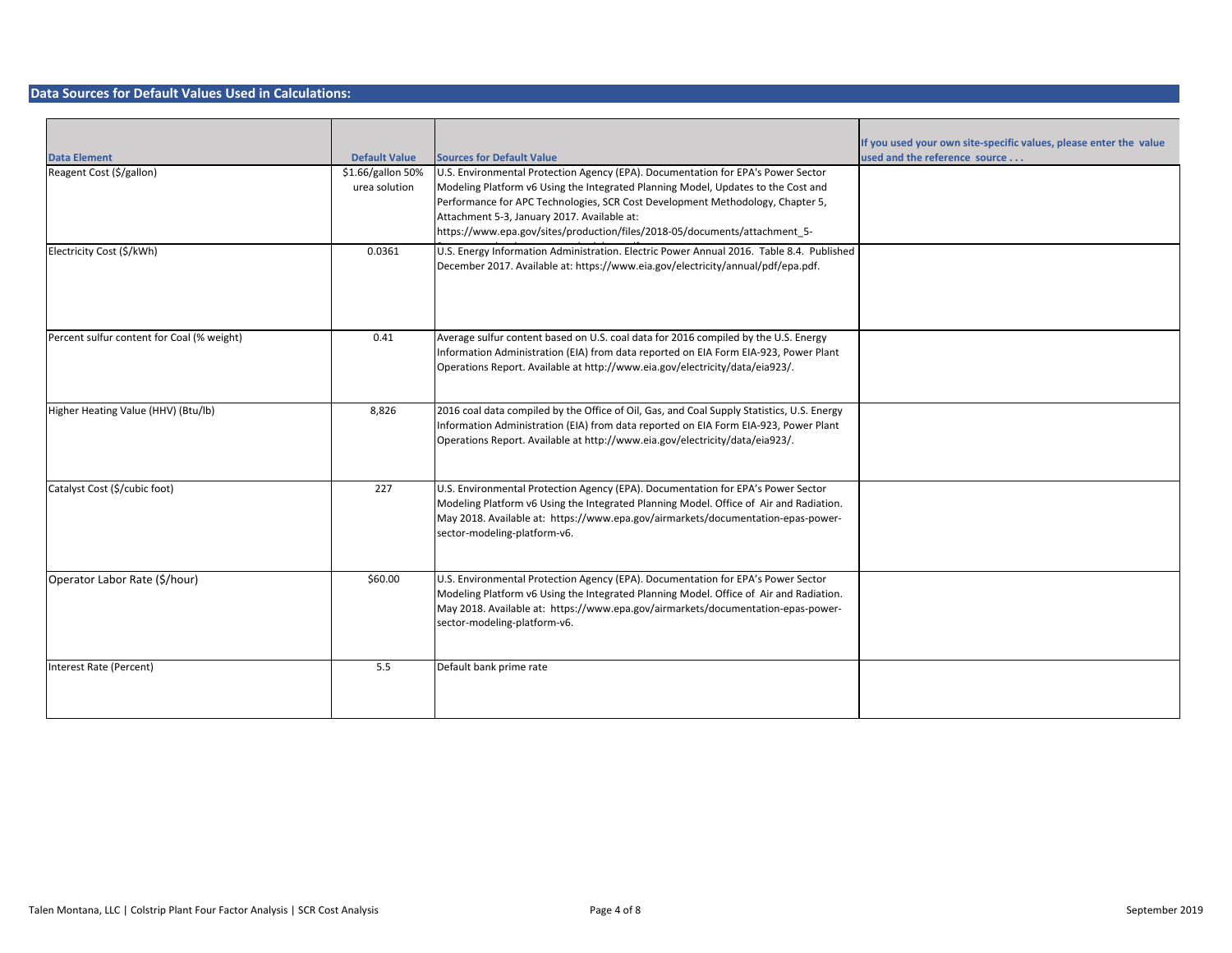### **SCR Design Parameters**

The following design parameters for the SCR were calculated based on the values entered on the Data Inputs tab. These values were used to prepare the costs shown on the Cost Estimate tab.

| <b>Parameter</b>                                          | <b>Equation</b>                                                                                                                          | <b>Calculated Value</b> | <b>Units</b>         |
|-----------------------------------------------------------|------------------------------------------------------------------------------------------------------------------------------------------|-------------------------|----------------------|
| Maximum Annual Heat Input Rate $(Q_R)$ =                  | $Bmw \times NPHR =$                                                                                                                      |                         | 7,544 MMBtu/hour     |
| Maximum Annual MW Output (Bmw) =                          | $B$ mw x 8760 =                                                                                                                          | 7,051,800 MWhs          |                      |
| Estimated Actual Annual MWhs Output (Boutput)             |                                                                                                                                          | 5,262,954 MWhs          |                      |
| Heat Rate Factor (HRF) =                                  | $NPHR/10 =$                                                                                                                              | 0.94                    |                      |
| Total System Capacity Factor (CF <sub>total</sub> ) =     | (Boutput/Bmw)*(tscr/tplant) =                                                                                                            |                         | 0.746 fraction       |
| Total operating time for the SCR $(t_{op})$ =             | $CF_{\text{total}}$ x 8760 =                                                                                                             |                         | 6538 hours           |
| NOx Removal Efficiency (EF) =                             | $(NOxin - NOxout)/NOxin =$                                                                                                               |                         | 59.3 percent         |
| NOx removed per hour =                                    | $NOx_{in}$ x EF x $Q_B$ =                                                                                                                |                         | 660.52 lb/hour       |
| Total NO <sub>x</sub> removed per year =                  | $(NOxin x EF x QB x top)/2000 =$                                                                                                         |                         | $2,159.19$ tons/year |
| $NOx$ removal factor (NRF) =                              | $EF/80 =$                                                                                                                                | 0.74                    |                      |
| Volumetric flue gas flow rate ( $q_{\text{flue gas}}$ ) = | $Q_{\text{fuel}}$ x QB x (460 + T)/(460 + 700) $n_{\text{scr}}$ =                                                                        | 3,724,745 acfm          |                      |
| Space velocity $(V_{space})$ =                            | $q_{\text{flue gas}}/Vol_{\text{catalyst}} =$                                                                                            | 158.14 /hour            |                      |
| <b>Residence Time</b>                                     | $1/V_{space}$                                                                                                                            |                         | $0.01$ hour          |
| Coal Factor (CoalF) =                                     | 1 for oil and natural gas; 1 for bituminous; 1.05 for sub-<br>bituminous; 1.07 for lignite (weighted average is used for<br>coal blends) | 1.05                    |                      |
| $SO2$ Emission rate =                                     | $(%100)x(64/32)*1x106)/HHV =$                                                                                                            |                         | < 3 lbs/MMBtu        |
| Elevation Factor (ELEVF) =                                | 14.7 psia/ $P =$                                                                                                                         | 1.13                    |                      |
| Atmospheric pressure at sea level $(P)$ =                 | $2116 \times [(59-(0.00356 \times h)+459.7)/518.6]^{5.256} \times (1/144)^* =$                                                           |                         | $13.1$ psia          |
| Retrofit Factor (RF)                                      | Retrofit to existing boiler                                                                                                              | 1.30                    |                      |

\* Equation is from the National Aeronautics and Space Administration (NASA), Earth Atmosphere Model. Available at https://spaceflightsystems.grc.nasa.gov/education/rocket/atmos.html.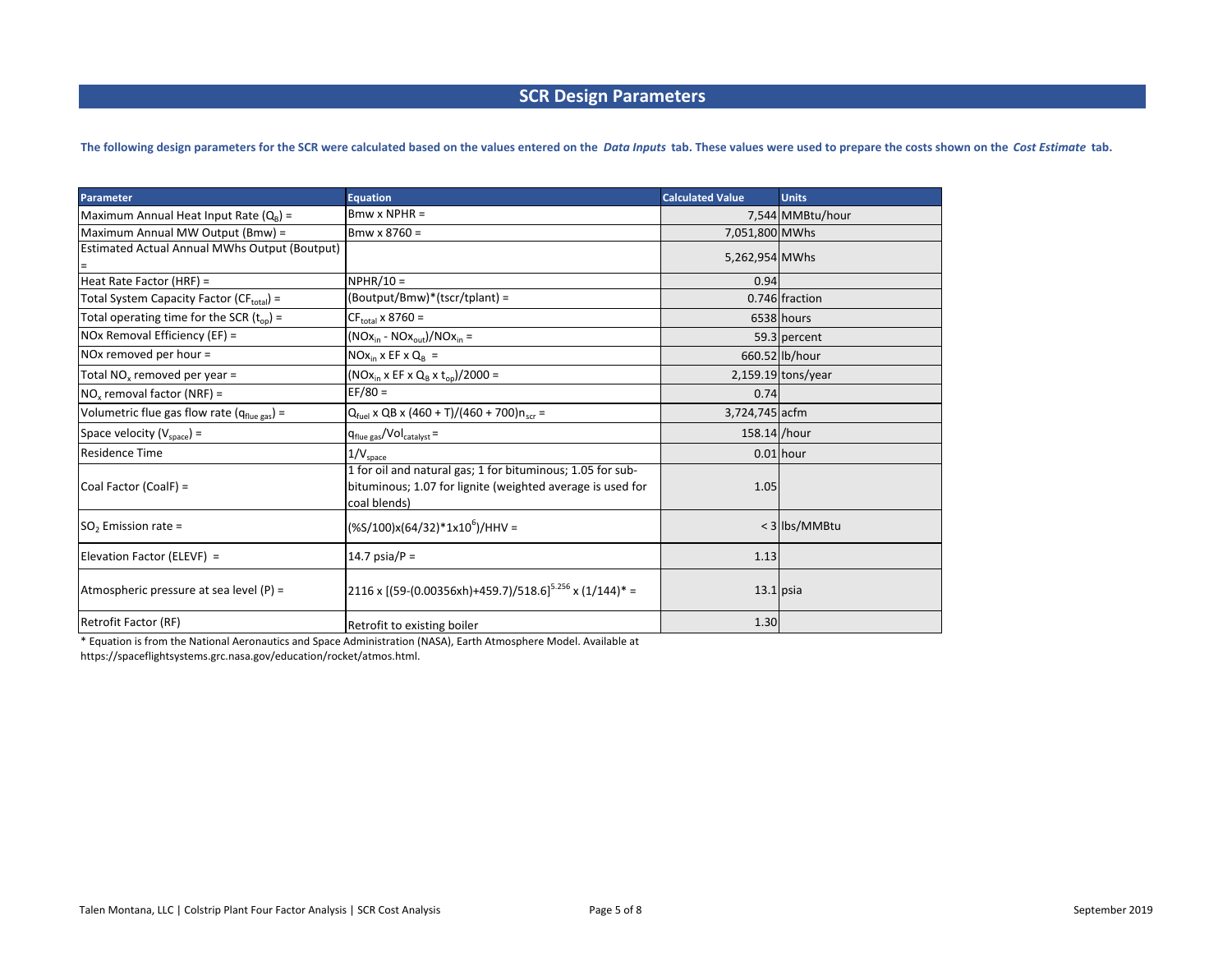### **Catalyst Data:**

| <b>Parameter</b>                                   | <b>Equation</b>                                                                                                                                          | <b>Calculated Value</b> | <b>Units</b>         |
|----------------------------------------------------|----------------------------------------------------------------------------------------------------------------------------------------------------------|-------------------------|----------------------|
| Future worth factor (FWF) =                        | (interest rate)(1/((1+ interest rate) <sup>Y</sup> -1), where Y = H <sub>catalyts</sub> /(t <sub>SCR</sub> x<br>24 hours) rounded to the nearest integer |                         | 0.3157 Fraction      |
| Catalyst volume (Vol <sub>catalyst</sub> ) =       | 2.81 x $Q_B$ x EF $_{adj}$ x Slipadj x NO $x_{adj}$ x S <sub>adj</sub> x (T <sub>adj</sub> /N <sub>scr</sub> )                                           |                         | 23,553.25 Cubic feet |
| Cross sectional area of the catalyst $(Acalvst)$ = | $q_{\text{flue gas}}$ /(16ft/sec x 60 sec/min)                                                                                                           | 3,880 $ft^2$            |                      |
| Height of each catalyst layer ( $Hlaver$ ) =       | $(Vol_{\text{catalyst}}/(R_{\text{layer}} \times A_{\text{catalyst}})) + 1$ (rounded to next highest<br>integer)                                         |                         | 3 feet               |

#### **SCR Reactor Data:**

| <b>Parameter</b>                                                                                                   | <b>Equation</b>                                 | <b>Calculated Value</b> | <b>Units</b> |
|--------------------------------------------------------------------------------------------------------------------|-------------------------------------------------|-------------------------|--------------|
| Cross sectional area of the reactor $(ASCR) =$                                                                     | 1.15 $\times$ A <sub>catalyst</sub>             | 4,462 $ft^2$            |              |
| $\frac{1}{2}$ Reactor length and width dimensions for a square $\left _{\left(A_{\text{SCR}}\right)^{0.5}}\right $ |                                                 | 66.8 feet               |              |
| $reactor =$                                                                                                        |                                                 |                         |              |
| Reactor height $=$                                                                                                 | $(Rlayer + Rempty) \times (7ft + hlayer) + 9ft$ |                         | 49 feet      |

#### **Reagent Data:**

| Type of reagent used |  |
|----------------------|--|
|                      |  |

Type of reagent used Urea 60.06 g/mole Molecular Weight of Reagent (MW) = Density =  $71$  lb/ft<sup>3</sup>

| <b>Parameter</b>                                  | <b>Equation</b>                                                    | <b>Calculated Value</b> | <b>Units</b>                                                                 |
|---------------------------------------------------|--------------------------------------------------------------------|-------------------------|------------------------------------------------------------------------------|
| Reagent consumption rate $(m_{\text{rearent}})$ = | $(NOxin x QB x EF x SRF x MWB)/MWNOx =$                            |                         | 453 lb/hour                                                                  |
| Reagent Usage Rate $(m_{sol})$ =                  | $m_{\text{reagent}} / \text{Csol} =$                               |                         | 905 lb/hour                                                                  |
|                                                   | $(msol x 7.4805)/$ Reagent Density                                 |                         | 95 gal/hour                                                                  |
| Estimated tank volume for reagent storage =       | $(m_{sol}$ x 7.4805 x t <sub>storage</sub> x 24)/Reagent Density = |                         | 32,100 gallons (storage needed to store a 14 day reagent supply rounded to t |

#### **Capital Recovery Factor:**

| <b>Parameter</b>                  | Equation                                      | Calculated Value |
|-----------------------------------|-----------------------------------------------|------------------|
| Capital Recovery Factor $(CRF) =$ | $(i (1+i)^n/(1+i)^n - 1 =$                    | 0.0688           |
|                                   | Where n = Equipment Life and i= Interest Rate |                  |

| <b>Other parameters</b>         | <b>Equation</b>                                      | <b>Calculated Value</b> | <b>Units</b> |
|---------------------------------|------------------------------------------------------|-------------------------|--------------|
| <b>Electricity Usage:</b>       |                                                      |                         |              |
| Electricity Consumption $(P)$ = | A x 1,000 x 0.0056 x (CoalF x HRF) <sup>0.43</sup> = | 4476.75 kW              |              |
|                                 | where $A = B$ mw for utility boilers                 |                         |              |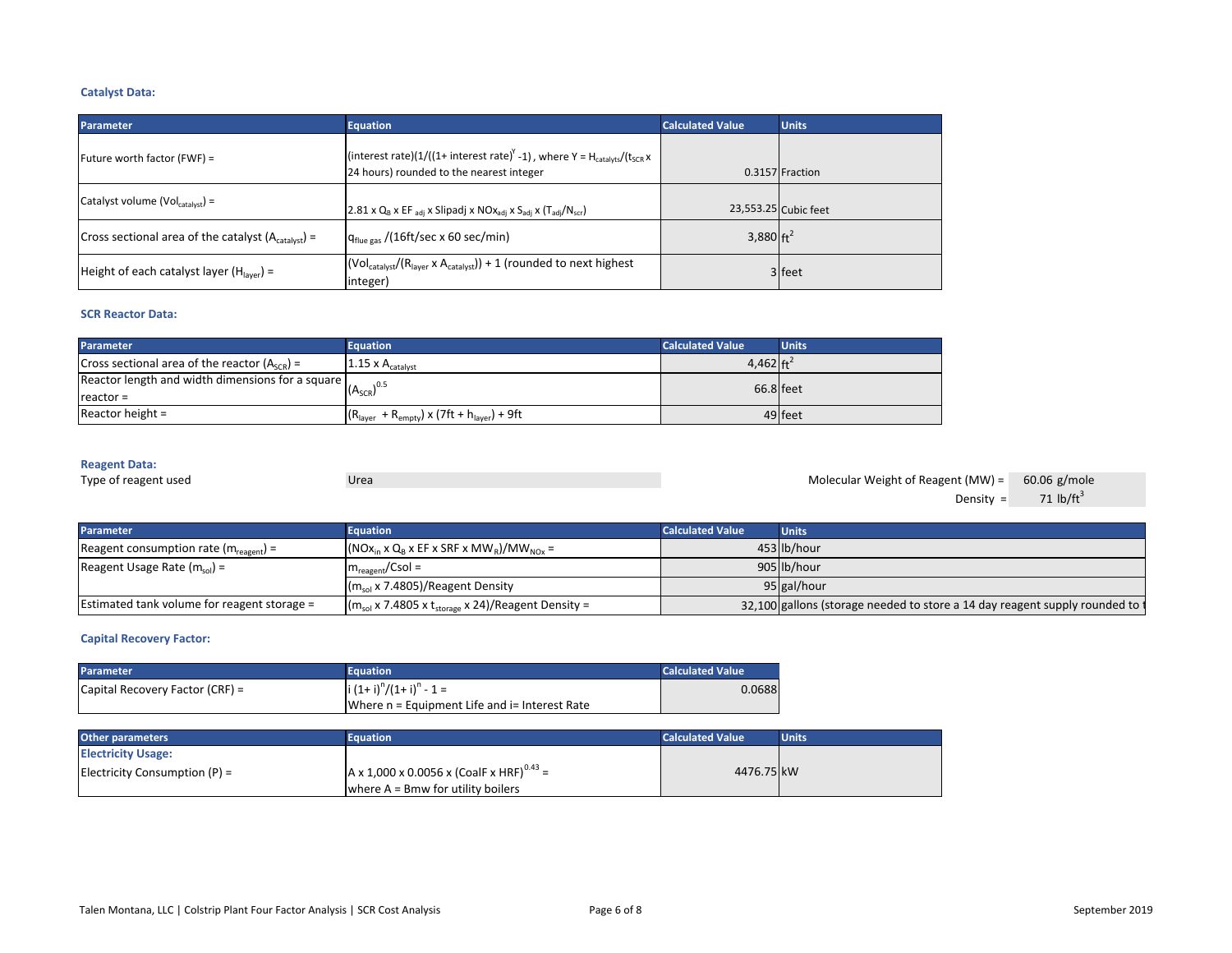### **SCR Cost Estimate**

### **Total Capital Investment (TCI)**

#### **TCI for Coal‐Fired Boilers**

| <b>For Coal-Fired Boilers:</b> |  |
|--------------------------------|--|
|--------------------------------|--|

 $TCI = 1.3 \times (SCR_{cost} + RPC + APHC + BPC)$ 

| Capital costs for the SCR (SCR <sub>cost</sub> ) = | \$220,836,664 | in 2018 dollars |
|----------------------------------------------------|---------------|-----------------|
| Reagent Preparation Cost (RPC) =                   | \$4,138,327   | in 2018 dollars |
| Air Pre-Heater Costs (APHC)* =                     | \$0           | in 2018 dollars |
| Balance of Plant Costs (BPC) =                     | \$14.214.454  | in 2018 dollars |
| Total Capital Investment (TCI) =                   | \$310,946,279 | in 2018 dollars |
|                                                    |               |                 |

\* Not applicable ‐ This factor applies only to coal‐fired boilers that burn bituminous coal and emits equal to or greater than 3lb/MMBtu of sulfur dioxide.

| <b>SCR Capital Costs (SCRcost)</b>                                                                                                                         |  |
|------------------------------------------------------------------------------------------------------------------------------------------------------------|--|
| For Coal-Fired Utility Boilers >25 MW:                                                                                                                     |  |
| $SCR_{cost} = 310,000 \times (NRF)^{0.2} \times (B_{MW} \times HRF \times CoalF)^{0.92} \times ELEVF \times RF$                                            |  |
| For Coal-Fired Industrial Boilers >250 MMBtu/hour:                                                                                                         |  |
| $SCR_{cost} = 310,000 \times (NRF)^{0.2} \times (0.1 \times Q_B \times CoalF)^{0.92} \times ELEVF \times RF$                                               |  |
|                                                                                                                                                            |  |
| SCR Capital Costs (SCR <sub>cost</sub> ) =<br>\$220,836,664 in 2018 dollars                                                                                |  |
|                                                                                                                                                            |  |
| <b>Reagent Preparation Costs (RPC)</b>                                                                                                                     |  |
| For Coal-Fired Utility Boilers >25 MW:                                                                                                                     |  |
| RPC = 564,000 x (NOx <sub>in</sub> x B <sub>MW</sub> x NPHR x EF) <sup>0.25</sup> x RF                                                                     |  |
| For Coal-Fired Industrial Boilers >250 MMBtu/hour:                                                                                                         |  |
| RPC = 564,000 x (NOx <sub>in</sub> x Q <sub>B</sub> x EF) <sup>0.25</sup> x RF                                                                             |  |
|                                                                                                                                                            |  |
| Reagent Preparation Costs (RPC) =<br>\$4,138,327 in 2018 dollars                                                                                           |  |
| Air Pre-Heater Costs (APHC)*                                                                                                                               |  |
| For Coal-Fired Utility Boilers >25MW:                                                                                                                      |  |
| APHC = 69,000 x ( $B_{MW}$ x HRF x CoalF) <sup>0.78</sup> x AHF x RF                                                                                       |  |
| For Coal-Fired Industrial Boilers >250 MMBtu/hour:                                                                                                         |  |
| APHC = 69,000 x (0.1 x Q <sub>B</sub> x CoalF) <sup>0.78</sup> x AHF x RF                                                                                  |  |
|                                                                                                                                                            |  |
| Air Pre-Heater Costs (APH $_{cost}$ ) =<br>\$0 in 2018 dollars                                                                                             |  |
| * Not applicable - This factor applies only to coal-fired boilers that burn bituminous coal and emit equal to or greater than 3lb/MMBtu of sulfur dioxide. |  |
|                                                                                                                                                            |  |
| <b>Balance of Plant Costs (BPC)</b>                                                                                                                        |  |
| For Coal-Fired Utility Boilers >25MW:                                                                                                                      |  |
| BPC = 529,000 x (B <sub>MW</sub> x HRFx CoalF) <sup>0.42</sup> x ELEVF x RF                                                                                |  |
| For Coal-Fired Industrial Boilers >250 MMBtu/hour:                                                                                                         |  |
| BPC = 529,000 x (0.1 x Q <sub>B</sub> x CoalF) <sup>0.42</sup> ELEVF x RF                                                                                  |  |
|                                                                                                                                                            |  |

Balance of Plant Costs (BOP<sub>cost</sub>) =  $$14,214,454$  in 2018 dollars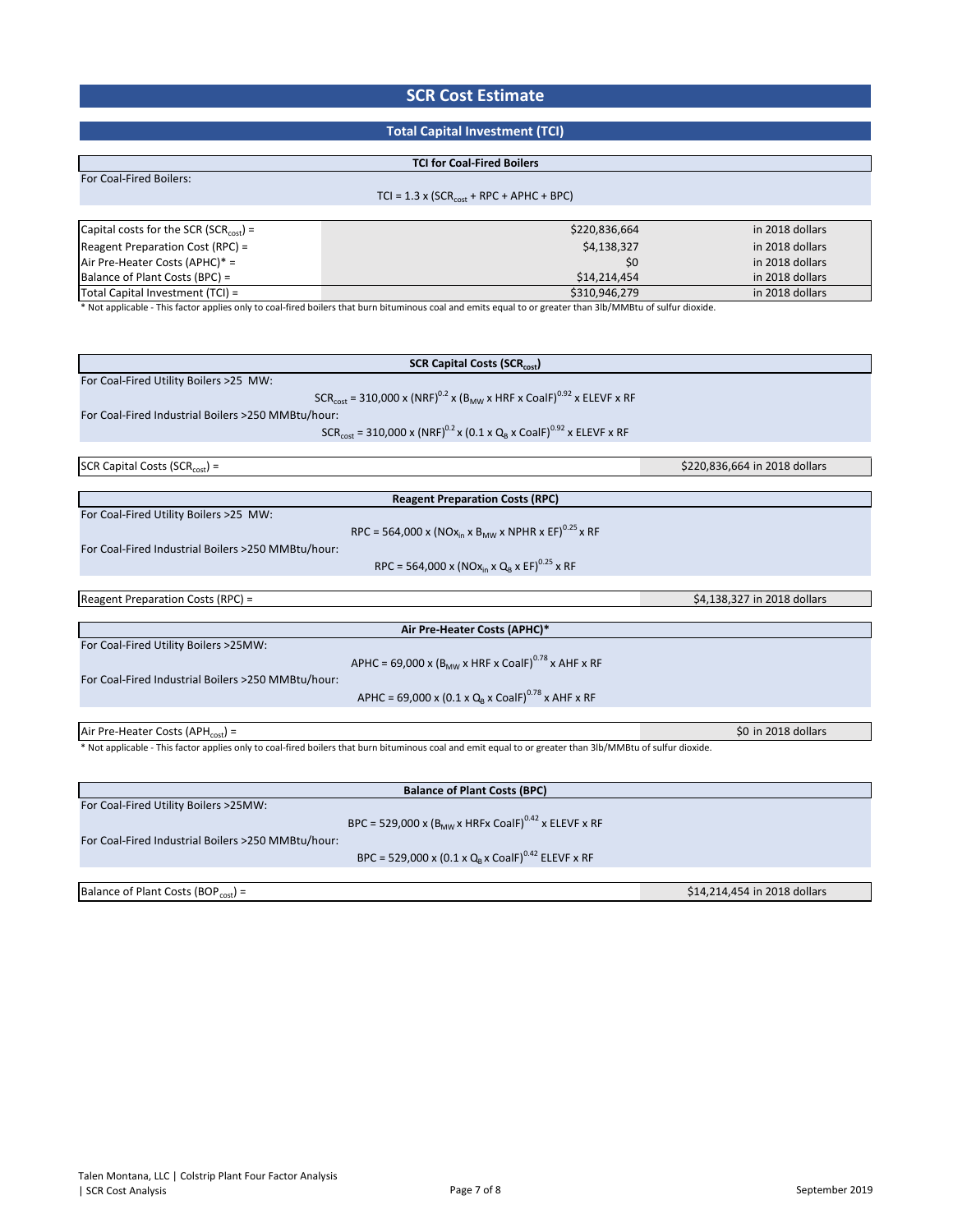### **Annual Costs**

### **Total Annual Cost (TAC)**

#### TAC = Direct Annual Costs + Indirect Annual Costs

| Direct Annual Costs (DAC) =           | \$6,347,422 in 2018 dollars  |
|---------------------------------------|------------------------------|
| Indirect Annual Costs (IDAC) =        | \$21,414,389 in 2018 dollars |
| Total annual costs (TAC) = DAC + IDAC | \$27,761,811 in 2018 dollars |

### **Direct Annual Costs (DAC)**

DAC = (Annual Maintenance Cost) + (Annual Reagent Cost) + (Annual Electricity Cost) + (Annual Catalyst Cost)

| Annual Maintenance Cost =                                                                                                                                                            | $0.005 \times TCI =$                                 | \$1,554,731 in 2018 dollars |
|--------------------------------------------------------------------------------------------------------------------------------------------------------------------------------------|------------------------------------------------------|-----------------------------|
| Annual Reagent Cost =                                                                                                                                                                | $m_{sol}$ x Cost <sub>reag</sub> x t <sub>op</sub> = | \$1,331,849 in 2018 dollars |
| Annual Electricity Cost =<br>P x $Cost_{elect}$ x $t_{on}$ =                                                                                                                         |                                                      | \$1,056,584 in 2018 dollars |
| Annual Catalyst Replacement Cost =                                                                                                                                                   | \$2,404,257 in 2018 dollars                          |                             |
| For coal-fired boilers, the following methods may be used to calcuate the catalyst replacement cost.<br>Method 1 (for all fuel types):<br>Method 2 (for coal-fired utility boilers): | * Calculation Method 2 selected.                     |                             |
| Direct Annual Cost =                                                                                                                                                                 | \$6,347,422 in 2018 dollars                          |                             |
|                                                                                                                                                                                      |                                                      |                             |
|                                                                                                                                                                                      | <b>Indirect Annual Cost (IDAC)</b>                   |                             |

|                               | IDAC = Administrative Charges + Capital Recovery Costs     |                              |
|-------------------------------|------------------------------------------------------------|------------------------------|
|                               |                                                            |                              |
| Administrative Charges (AC) = | $0.03$ x (Operator Cost + 0.4 x Annual Maintenance Cost) = | \$21,285 in 2018 dollars     |
| Capital Recovery Costs (CR)=  | $CRF \times TCI =$                                         | \$21,393,104 in 2018 dollars |
| Indirect Annual Cost (IDAC) = | $AC + CR =$                                                | \$21,414,389 in 2018 dollars |

### **Cost Effectiveness**

#### Cost Effectiveness = Total Annual Cost/ NOx Removed/year

| Total Annual Cost (TAC) = | \$27,761,811 per year in 2018 dollars           |
|---------------------------|-------------------------------------------------|
| $NOX$ Removed =           | 2,159 tons/year                                 |
| Cost Effectiveness =      | \$12,858 per ton of NOx removed in 2018 dollars |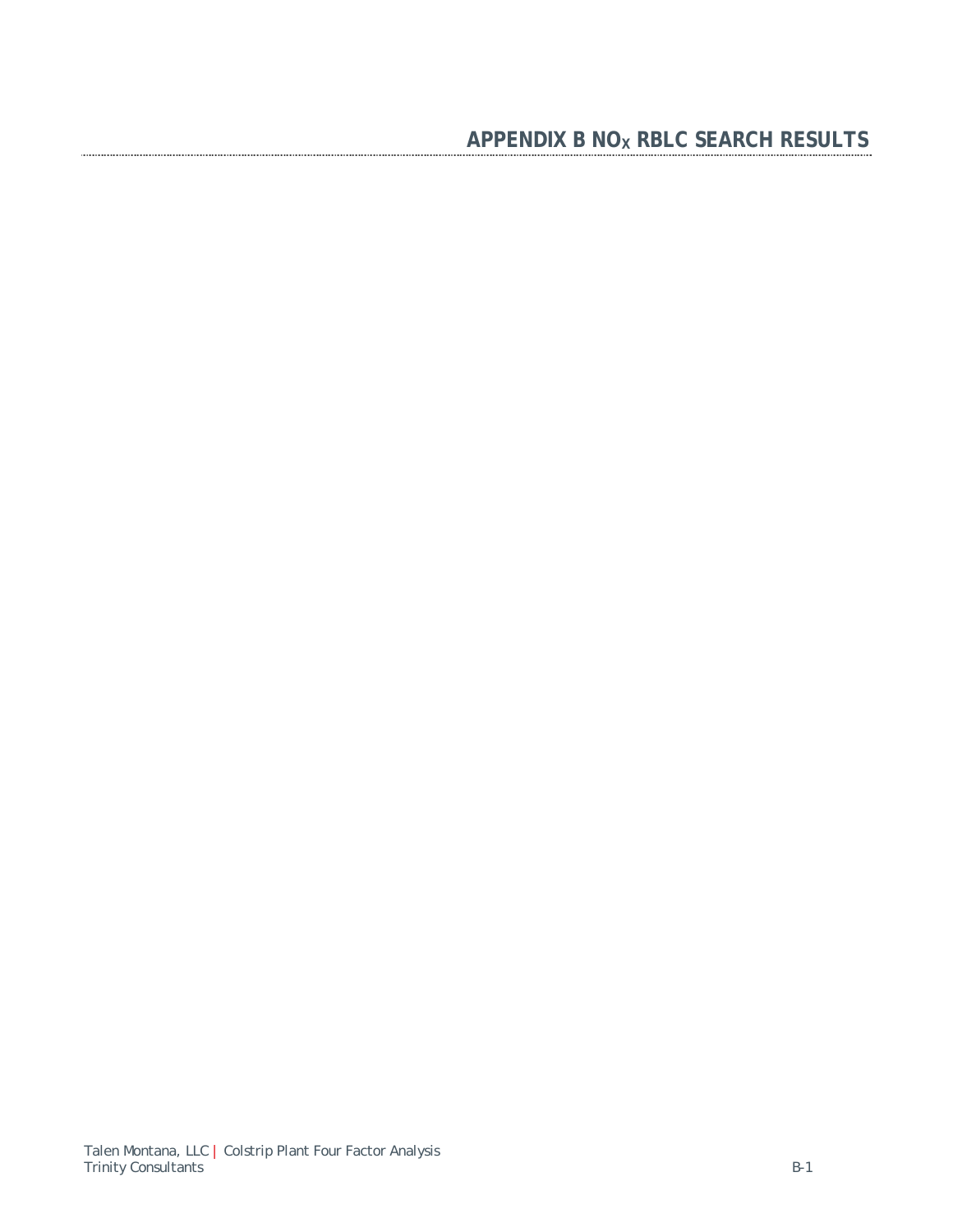| Table B-1. RBLC Search Results for NO <sub>x</sub> Controls for Coal-Fired Utility- and Large Industrial-Size Boilers/Furnaces (> 250 MMBtu/hr) |  |
|-------------------------------------------------------------------------------------------------------------------------------------------------|--|
|-------------------------------------------------------------------------------------------------------------------------------------------------|--|

| <b>RBLCID</b> | <b>FACILITY NAME</b>                                                                  | <b>CORPORATE OR</b><br><b>COMPANY NAME</b>                             | PERMIT NUMBER | <b>PERMIT</b><br><b>ISSUANCE</b><br><b>DATE</b> | <b>PROCESS NAME</b>                                                                                   | <b>PRIMARY FUEL</b>        | <b>THROUGHPUT</b> | THROUGHPUT<br><b>UNIT</b> | <b>CONTROL METHOD</b><br><b>DESCRIPTION</b>                                                                                                                                                                                        |
|---------------|---------------------------------------------------------------------------------------|------------------------------------------------------------------------|---------------|-------------------------------------------------|-------------------------------------------------------------------------------------------------------|----------------------------|-------------------|---------------------------|------------------------------------------------------------------------------------------------------------------------------------------------------------------------------------------------------------------------------------|
| AR-0094       | JOHN W. TURK JR. POWER<br><b>PLANT</b>                                                | SOUTHWEST ELECTRIC<br>POWER COMPANY                                    | 2123-AOP-R0   | 11/5/2008                                       | PC BOILER                                                                                             | <b>PRB SUB-BIT</b><br>COAL | 6000              | MMBTU/H                   | SELECTIVE CATALYTIC<br>REDUCTION (SCR)                                                                                                                                                                                             |
| AZ-0055       | NAVAJO GENERATING<br><b>STATION</b>                                                   | <b>SALT RIVER PROJECT</b><br><b>AGRICULTURAL AND</b><br>POWER DISTRICT | AZ 08-01      | 2/6/2012                                        | PULVERIZED COAL FIRED<br><b>BOILER</b>                                                                | COAL                       | 7725              | MMBTU/H                   | LOW NOX BURNER (LNB).<br>SEPARATED OVERFIRE AIR<br>(SOFA) SYSTEM                                                                                                                                                                   |
| AZ-0055       | NAVAJO GENERATING<br>STATION                                                          | <b>SALT RIVER PROJECT</b><br>AGRICULTURAL AND<br>POWER DISTRICT        | AZ 08-01      | 2/6/2012                                        | PULVERIZED COAL FIRED<br><b>BOILER</b>                                                                | COAL                       | 7725              | MMBTU/H                   | LOW NOX BURNER (LNB),<br>SEPARATED OVERFIRE AIR<br>(SOFA) SYSTEM                                                                                                                                                                   |
| AZ-0055       | NAVAJO GENERATING<br><b>STATION</b>                                                   | <b>SALT RIVER PROJECT</b><br><b>AGRICULTURAL AND</b><br>POWER DISTRICT | AZ 08-01      | 2/6/2012                                        | PULVERIZED COAL FIRED<br><b>BOILER</b>                                                                | COAL                       | 7725              | MMBTU/H                   | LOW NOX BURNER (LNB),<br>SEPARATED OVERFIRE AIR<br>(SOFA) SYSTEM                                                                                                                                                                   |
| CA-1206       | STOCKTON COGEN<br>COMPANY                                                             | APMC STOCKTON COGEN                                                    | SJ 85-04      | 9/16/2011                                       | CIRCULATING FLUIDIZED BED<br><b>BOILER</b>                                                            | COAL                       | 730               | MMBTU/H                   | <b>LOW BED TEMPERATUR</b><br>STAGED COMBUSTION;<br>SELECTIVE NON-CATALYTIC<br><b>REDUCTION (SNCR)</b>                                                                                                                              |
| KY-0100       | J.K. SMITH GENERATING<br><b>STATION</b>                                               | <b>EAST KENTUCKY POWER</b><br>COOPERATIVE, INC                         | V-05-070 R3   | 4/9/2010                                        | CIRCULATING FLUIDIZED BED<br><b>BOILER CFB1 AND CFB2</b>                                              | COAL                       | 3000              | MMBTU/H                   | <b>SNCR</b>                                                                                                                                                                                                                        |
| LA-0148       | <b>ACTIVATED CARBON</b><br><b>FACILITY</b>                                            | <b>RED RIVER</b><br>ENVIRONMENTAL<br>PRODUCTS LLC                      | PSD-LA-727    | 5/28/2008                                       | MULTIPLE HEARTH FURNACES<br>/ AFTERBURNERS                                                            | COAL                       | 7.78              | $LB/YR E + 08$            | <b>COMBUSTION CONTROLS</b><br>(INCLUDING LOW-NOX<br>BURNERS) AND SNCR                                                                                                                                                              |
| LA-0176       | <b>BIG CAJUN II POWER</b><br><b>PLANT</b>                                             | LOUISIANA GENERATING,<br>LLC                                           | PSD-LA-677    | 8/22/2005                                       | NEW 675 MW PULVERIZED<br>COAL BOILER (UNIT 4)                                                         | SUBBITUMINOUS<br>COAL      | 3518791           | T/YR                      | LOW NOX BURNERS AND<br>SELECTIVE CATALYTIC<br><b>REDUCTION</b>                                                                                                                                                                     |
| MI-0389       | KARN WEADOCK<br><b>GENERATING COMPLEX</b>                                             | CONSUMERS ENERGY                                                       | 341-07        | 12/29/2009 BOILER                               |                                                                                                       | PRB COAL OR<br>50/50 BLEND | 8190              | MMBTU/H                   | LOW NOX BURNER, OVER-<br>FIRED AIR, SELECTIVE<br>CATALYTIC REDUCTION.                                                                                                                                                              |
| MI-0399       | DETROIT EDISON--<br><b>MONROE</b>                                                     | DETROIT EDISON                                                         | 93-09A        |                                                 | 12/21/2010 Boiler Units 1, 2, 3 and 4                                                                 | Coal                       | 7624              | MMBTU/H                   | Staged combustion, low-NOx<br>burners, overfire air, and SCR.                                                                                                                                                                      |
| MI-0400       | <b>WOLVERINE POWER</b>                                                                | WOLVERINE POWER<br>SUPPLY COOPERATIVE, INC.                            | 317-07        | 6/29/2011                                       | 2 Circulating Fluidized Bed<br>Boilers (CFB1 & CFB2)                                                  | Petcoke/coal               | 3030              | MMBTU/H<br>EACH           | <b>SNCR</b> (Selective Non-Catalytic<br>Reduction)                                                                                                                                                                                 |
| MI-0400       | <b>WOLVERINE POWER</b>                                                                | <b>WOLVERINE POWER</b><br>SUPPLY COOPERATIVE, INC                      | 317-07        | 6/29/2011                                       | 2 Circulating Fluidized Bed<br>Boilers (CFB1 & CFB2) -<br><b>EXCLUDING Startup &amp;:</b><br>Shutdown | Petcoke/coal               | 3030              | MMBTU/H each              | <b>SNCR</b> (Selective Non-Catalytic<br>Reduction)                                                                                                                                                                                 |
| MO-0060       | <b>CITY UTILITIES OF</b><br>SPRINGFIELD -<br><b>SOUTHWEST POWER</b><br><b>STATION</b> | <b>CITY UTILITIES OF</b><br>SPRINGFIELD                                | 122004-007    | 12/15/200                                       | PULVERIZED COAL FIRED<br><b>BOILER</b>                                                                | COAL                       | 2724              | MMBTU/H                   | IT WAS DETERMINED THAT<br>THE BACT FOR NOX FROM<br>THE PULVERIZED COAL<br>FIRED BOILER IS GOOD<br><b>COMBUSTION PRACTICES</b><br>ALONG WITH SCR HAVING A<br>NOX EMISSION LIMIT OF 0.08<br>LB/MMBTU ON A 30-DAY<br>ROOLING AVERAGE. |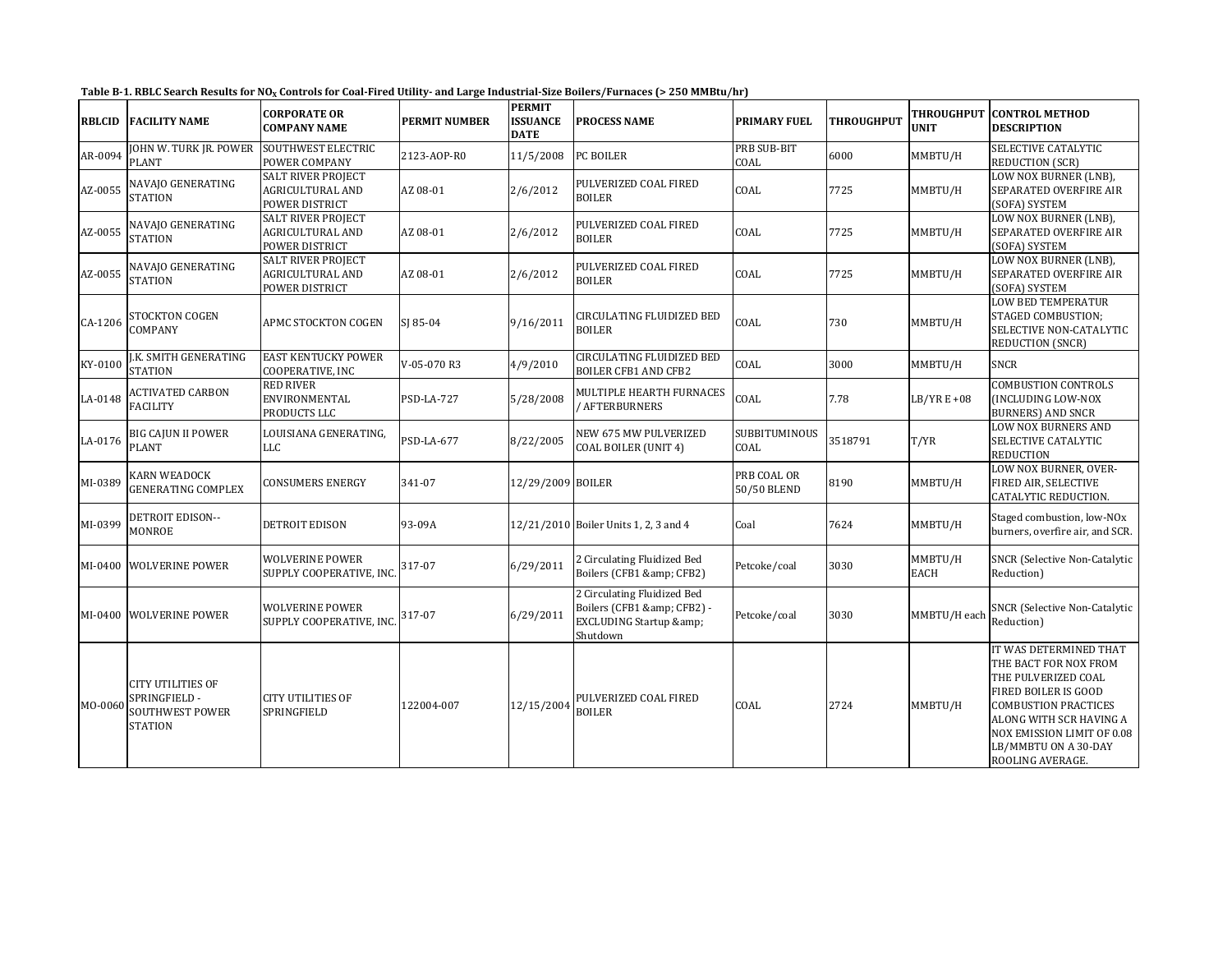Table B-1 (cont.). RBLC Search Results for NO<sub>x</sub> Controls for Coal-Fired Utility- and Large Industrial-Size Boilers/Furnaces (> 250 MMBtu/hr)

| <b>RBLCID</b> | <b>FACILITY NAME</b>                                                   | <b>CORPORATE OR</b><br><b>COMPANY NAME</b>          | <b>PERMIT NUMBER</b>         | <b>PERMIT</b><br><b>ISSUANCE</b><br><b>DATE</b> | <b>PROCESS NAME</b>                                    | <b>PRIMARY FUEL</b>               | <b>THROUGHPUT</b> | <b>THROUGHPUT</b><br><b>UNIT</b> | <b>CONTROL METHOD</b><br><b>DESCRIPTION</b>                                                                                                                                                                   |
|---------------|------------------------------------------------------------------------|-----------------------------------------------------|------------------------------|-------------------------------------------------|--------------------------------------------------------|-----------------------------------|-------------------|----------------------------------|---------------------------------------------------------------------------------------------------------------------------------------------------------------------------------------------------------------|
|               | KANSAS CITY POWER &<br>MO-0071 LIGHT COMPANY - IATAN<br><b>STATION</b> | <b>GREAT PLAINS ENERGY</b>                          | 012006-019                   | 1/27/2006                                       | PULVERIZED COAL BOILER -<br>UNIT <sub>2</sub>          | PULVERIZED<br>COAL                | 4000              | T/H                              | KCPL SHALL INSTALL SCR<br>UNIT FOR THE UNIT 2 BOILER<br>TO REDUCE NOX EMISSIONS<br>AND ALSO SHALL INSTALL<br>WET SCRUBBER TO REDUCE<br>SOX EMISSIONS. BOTH<br><b>CONTROLS ARE NOT BACT</b><br>FOR NOX AND SOX |
|               | KANSAS CITY POWER &<br>MO-0071 LIGHT COMPANY - IATAN<br>STATION        | GREAT PLAINS ENERGY                                 | 012006-019                   | 1/27/2006                                       | PULVERIZED COAL BOILER -<br>UNIT <sub>1</sub>          | COAL                              | 4000              | T/H                              |                                                                                                                                                                                                               |
| MO-0077       | NORBORNE POWER<br>PLANT                                                | ASSOCIATED ELECTRIC<br>COOPERATIVE, INC             | 022008-010                   | 2/22/2008                                       | <b>MAIN BOILER</b>                                     | COAL                              | 3762420           | T/YR                             | <b>SCR - SELECTIVE CATALYTIC</b><br><b>REDUCTION</b><br><b>LNB - LOW NOX BURNERS</b><br>OFA - OVERFIRE AIR                                                                                                    |
| ND-0021       | <b>GASCOYNE GENERATING</b><br>STATION                                  | MONTANA DAKOTA<br>UTILITIES /<br>WESTMORELAND POWER | PTC 05005                    | 6/3/2005                                        | <b>BOILER, COAL-FIRED</b>                              | LIGNITE                           | 2116              | MMBTU/H                          | FLUIDIZED BED COMBUSTION<br>AND SELECTIVE NON-<br><b>CATALYTIC REDUCTION</b><br>(SNCR).                                                                                                                       |
|               | ND-0024 SPIRITWOOD STATION                                             | <b>GREAT RIVER ENERGY</b>                           | PTC07026                     | 9/14/2007                                       | ATMOSPHERIC CIRCULATING<br><b>FLUIDIZED BED BOILER</b> | LIGNITE                           | 1280              | MMBTU/H                          | FLUIDIZED BED COMBUSTION<br>AND SELECTIVE NON-<br><b>CATALYTIC REDUCTION</b>                                                                                                                                  |
|               | ND-0026 M.R. YOUNG STATION                                             | <b>MINNKOTA POWER</b><br>COOPERATIVE                | PTC12003                     | 3/8/2012                                        | Cyclone Boilers, Unit 1                                | Lignite                           | 3200              | MMBTU/H                          | SNCR plus separated over fire<br>air                                                                                                                                                                          |
|               | ND-0026 M.R. YOUNG STATION                                             | <b>MINNKOTA POWER</b><br>COOPERATIVE                | PTC12003                     | 3/8/2012                                        | Cyclone Boilers, Unit 2                                | Lignite                           | 6300              | MMBTU/H                          | SNCR plus separated over fire<br>air                                                                                                                                                                          |
|               | NE-0018 WHELAN ENERGY CENTER HASTINGS UTILITIES                        |                                                     | 58048                        | 3/30/2004                                       | <b>BOILER, UNIT 2 UTILITY</b>                          | SUBBITUMINOUS<br>COAL             | 2210              | MMBTU/H                          | SELECTIVE CATALYTIC<br><b>REDUCTION</b>                                                                                                                                                                       |
| NE-0031       | OPPD - NEBRASKA CITY<br>STATION                                        | <b>OMAHA PUBLIC POWER</b><br><b>DISTRICT</b>        | 58343C01                     | 3/9/2005                                        | <b>UNIT 2 BOILER</b>                                   | <b>SUBBITUMINOUS</b><br>COAL      |                   |                                  | SELECTIVE CATALYTIC<br><b>REDUCTION (SCR)</b>                                                                                                                                                                 |
| NE-0049       | OPPD NEBRASKA CITY<br>STATION                                          | <b>OMAHA PUBLIC POWER</b><br><b>DISTRICT</b>        | CP07-0049                    | 2/26/2009                                       | <b>NCS UNIT 1</b>                                      | POWDER RIVER<br><b>BASIN COAL</b> | 370               | T/YR                             | LNB W/OVERFIRE AIR PORT<br><b>SYSTEM</b>                                                                                                                                                                      |
|               | NV-0036 TS POWER PLANT                                                 | NEWMONT NEVADA<br>ENERGY INVESTMENT, LLC            | AP4911-1349                  | 5/5/2005                                        | 200 MW PC COAL BOILER                                  | POWDER RIVER<br><b>BASIN COAL</b> | 2030              | MMBTU/H                          | SCR & LOW NOX BURNERS                                                                                                                                                                                         |
|               | AMERICAN MUNICIPAL<br>OH-0310 POWER GENERATING<br><b>STATION</b>       | AMERICAN MUNICIPAL<br>POWER                         | P0104461                     | 10/8/2009                                       | BOILER (2), PULVERIZED COAL<br><b>FIRED</b>            | <b>PULVERIZED</b><br>COAL         | 5191              | MMBTU/H                          | SELECTIVE CATALYTIC<br><b>REDUCTION</b>                                                                                                                                                                       |
| OH-0314       | <b>SMART PAPERS</b><br>HOLDINGS, LLC                                   | SMART PAPERS HOLDINGS,<br>LLC                       | 14-05962                     | 1/31/2008                                       | PULVERIZED DRY BOTTOM<br><b>BOILER</b>                 | COAL                              | 420               | MMBTU/H                          |                                                                                                                                                                                                               |
| OH-0314       | <b>SMART PAPERS</b><br>HOLDINGS, LLC                                   | <b>SMART PAPERS HOLDINGS</b><br>LLC                 | 14-05962                     | 1/31/2008                                       | SPREADER STOKER COAL-<br>FIRED BOILER                  | COAL                              | 249               | MMBTU/H                          |                                                                                                                                                                                                               |
|               | OK-0118 HUGO GENERATING STA                                            | <b>WESTERN FARMERS</b><br>ELECTRIC COOP             | 97-058-C M-2 PSD             | 2/9/2007                                        | COAL-FIRED STEAM EGU<br><b>BOILER (HU-UNIT 2)</b>      |                                   | 750               | <b>MW</b>                        | LOW NOX BURNERS (LNB) W/<br><b>OVERFIRE AIR (OFA) AND</b><br>SELECTIVE CATALYTIC<br><b>REDUCTION (SCR)</b>                                                                                                    |
| OK-0151       | SOONER GENERATING<br><b>STATION</b>                                    | O G AND E                                           | 2010-338-C(M-1)PSD 1/17/2013 |                                                 | <b>COAL-FIRED BOILERS</b>                              | COAL                              | 550               | MW                               | <b>LOW-NOx BURNERS AND</b><br>OVERFIRE AIR.                                                                                                                                                                   |
| OK-0152       | MUSKOGEE GENERATING<br><b>STATION</b>                                  | O G AND E                                           | 2005-271-C(M-5)PSD 1/30/2013 |                                                 | <b>COAL-FIRED BOILER</b>                               | COAL                              | 550               | MW                               | <b>LOW-NOx BURNERS AND</b><br><b>OVERFIRE AIR</b>                                                                                                                                                             |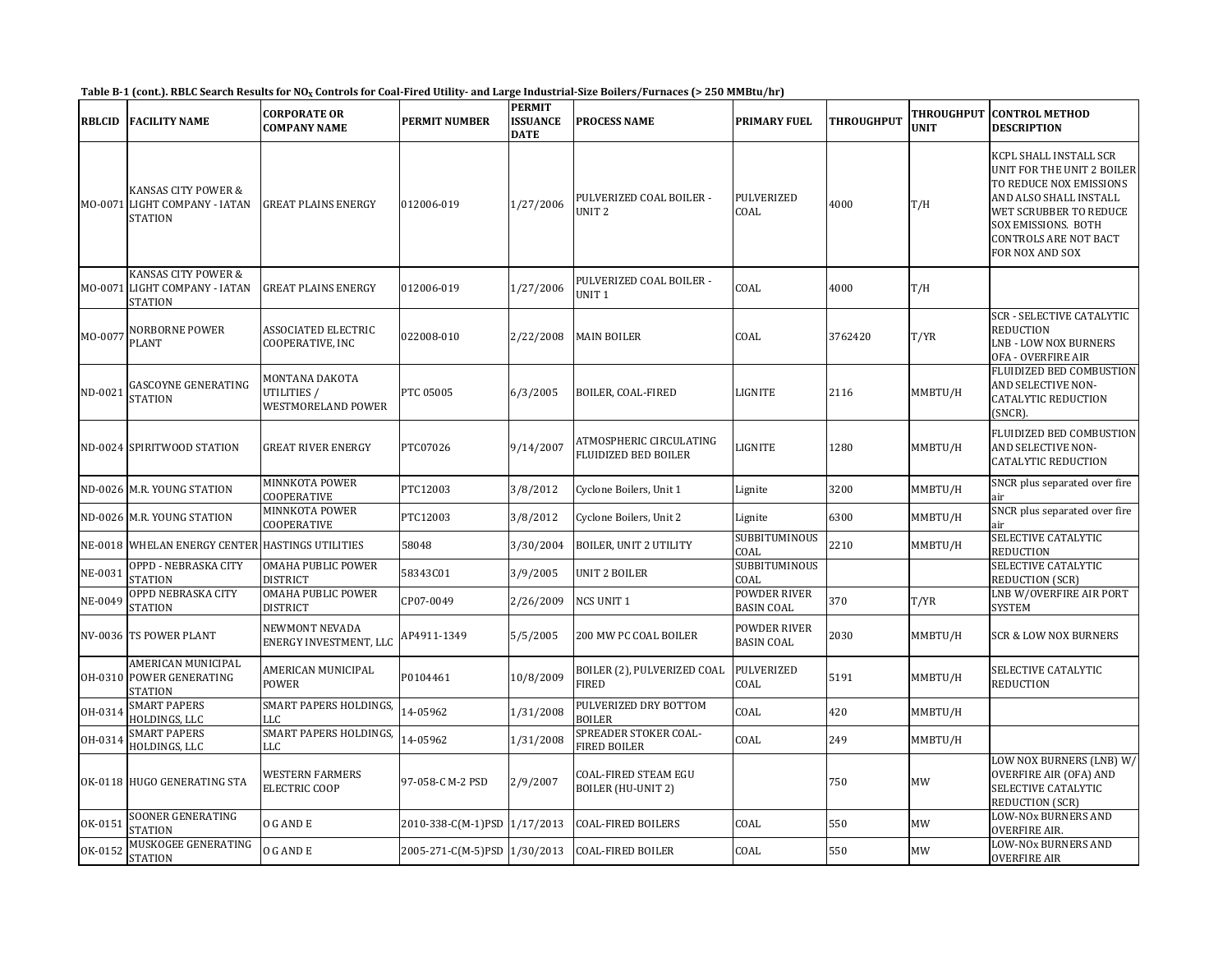| Table B-1 (cont.). RBLC Search Results for NO <sub>x</sub> Controls for Coal-Fired Utility- and Large Industrial-Size Boilers/Furnaces (> 250 MMBtu/hr) |  |  |
|---------------------------------------------------------------------------------------------------------------------------------------------------------|--|--|
|                                                                                                                                                         |  |  |

| RBLCID  | <b>FACILITY NAME</b>                                                        | <b>CORPORATE OR</b><br><b>COMPANY NAME</b>                 | PERMIT NUMBER                   | <b>PERMIT</b><br><b>ISSUANCE</b><br><b>DATE</b> | PROCESS NAME                 | <b>PRIMARY FUEL</b>           | <b>THROUGHPUT</b> | THROUGHPUT<br>UNIT | <b>CONTROL METHOD</b><br><b>DESCRIPTION</b>                                                                                                                                                |
|---------|-----------------------------------------------------------------------------|------------------------------------------------------------|---------------------------------|-------------------------------------------------|------------------------------|-------------------------------|-------------------|--------------------|--------------------------------------------------------------------------------------------------------------------------------------------------------------------------------------------|
| PA-0247 | BEECH HOLLOW POWER<br>PROJECT                                               | <b>ROBINSON POWER</b><br>COMPANY LLC                       | 63-00922A                       | 4/1/2005                                        | COAL FIRED CFB               | <b>WASTE COAL</b>             |                   |                    | SNCR EMPLOYED TO<br>MINIMIZE NOX EMISSIONS.<br><b>FACILITY WILL BE EQUIPPED</b><br>WITH NOX CEM TO MONITOR<br>EXHAUST GAS STREAM.                                                          |
| PA-0248 | <b>GREENE ENERGY</b><br><b>RESOURCE RECOVERY</b><br>PROJECT                 | WELLINGTON<br><b>DEV/GREENE ENERGY</b>                     | 30-00150A                       | 7/8/2005                                        | 2 CFB BOILERS                | <b>WASTE COAL</b>             | 358               | T/H (each)         | SNCR, NOX CEM                                                                                                                                                                              |
| PA-0249 | RIVER HILL POWER<br>COMPANY, LLC                                            | <b>RIVER HILL POWER</b><br>COMPANY, LLC                    | 17-00055A                       | 7/21/2005                                       | <b>CFB BOILER</b>            | <b>WASTE COAL</b>             |                   |                    | SNCR INSTALLED. NOX<br><b>EMISSIONS MONITORED BY</b><br>CEM                                                                                                                                |
| PA-0257 | SUNNYSIDE ETHANOL, LLC                                                      | SUNNYSIDE ETHANOL,LLC                                      | 17-313-001                      | 5/7/2007                                        | <b>CFB BOILER</b>            | COAL                          | 496.8             | MMBTU/H            | SNCR                                                                                                                                                                                       |
| PA-0259 | <b>CAMBRIA COKE CO.</b>                                                     | CAMBRIA COKE CO.                                           | 11-00332                        | 8/25/2006                                       | PYROPOWER UNIT A             | COAL                          |                   |                    | COMBUSTION STAGING                                                                                                                                                                         |
| PA-0259 | CAMBRIA COKE CO.                                                            | CAMBRIA COKE CO.                                           | 11-00332                        | 8/25/2006                                       | PYROPOWER UNIT B             | COAL                          |                   |                    | COMBUSTION STAGING                                                                                                                                                                         |
| SC-0104 | SANTEE COOPER CROSS<br><b>GENERATING STATION</b>                            | <b>SANTEE COOPER</b>                                       | 0420-0030-CI                    | 2/5/2004                                        | BOILER, NO. 3 AND NO. 4      | <b>BITUMINOUS</b><br>COAL     | 5700              | MMBTU/H            | LOW NOX BURNERS AND SCR                                                                                                                                                                    |
| TX-0489 | SOUTHWESTERN PUBLIC<br><b>SERVICE COMPANY-</b><br><b>HARRINGTON STATION</b> | SOUTHWESTERN PUBLIC<br>SERVICE COMPANY                     | P017M1                          |                                                 | 10/17/2006 UNIT 3 BOILER     | <b>PBR COAL</b>               | 3870              | MMBtu/h            | LOW NOX BURNERS,<br>SEPARATED OVERFIRE AIR<br>WINDBOX, WITH<br>ADDITIONAL YAW CONTROL<br>OF THE BURNERS FOR<br>ADDITIONAL NOX CONTROL                                                      |
| TX-0491 | MEADWESTVACO TEXAS<br>LP PULP AND PAPER MILI                                | MEADWESTVACO TEXAS LP P785M7                               |                                 | 1/24/2007                                       | NO. 6 POWER BOILER           | <b>SCRAP WOOD</b><br>AND BARK |                   |                    | <b>OVERFIRE AIR</b>                                                                                                                                                                        |
| TX-0499 | SANDY CREEK ENERGY<br>STATION                                               | <b>SANDY CREEK ENERGY</b><br><b>ASSOCIATES</b>             | <b>PSD-TX 1039 AND</b><br>70861 | 7/24/2006                                       | PULVERIZED CAOL BOILER       | COAL                          | 8185              | MMBTU/H            | AT THIS POINT, THE FLUE<br>GAS HAS BEEN COOLED TO<br>THE APPROPRIATE<br>TEMPERATURE FOR SCR, SO<br>IT NEXT PASSES THROUGH<br>THE SCR REACTOR, WHERE<br>NOX IS REDUCED TO FORM<br>NITROGEN. |
| TX-0518 | <b>VALERO HEAVY OIL</b><br>CRACKER                                          | VALERO REFINING                                            | PSD-TX 324M12 AND<br>38754      | 11/16/2005 EMISSIONS                            |                              |                               |                   |                    |                                                                                                                                                                                            |
| TX-0554 | <b>COLETO CREEK UNIT 2</b>                                                  | COLETO CREEK                                               | PSDTX1118                       | 5/3/2010                                        | Coal-fired Boiler Unit 2     | PRB coal                      | 6670              | MMBTU/H            | low-NOx burners with OFA,<br>Selective Catalytic Reduction                                                                                                                                 |
| TX-0556 | <b>HARRINGTON STATION</b><br><b>UNIT 1 BOILER</b>                           | SOUTHWESTERN PUBLIC<br><b>SERVICE COMPANY</b>              | PSDTX631M1                      | 1/15/2010                                       | Unit 1 Boiler                | Coal                          | 3630              | MMBTU/H            | Separated overfire air<br>windbox system; low-NOx<br>burner tips and additional ya<br>control to the burners.                                                                              |
| TX-0557 | LIMESTONE ELECTRIC<br><b>GENERATING STATION</b>                             | NRG TEXAS POWER LLC                                        | PSDTX371M4                      | 2/1/2010                                        | LMS Units 1 and 2            | Coal                          | 9061              | MMBtu/H            | Tuning of existing low-NO <sub>x</sub><br>firing system to induce deeper<br>state combustion.                                                                                              |
| TX-0577 | <b>CENTER</b>                                                               | WHITE STALLION ENERGY WHITE STALLION ENERGY<br>CENTER, LLC | 86088                           |                                                 | 12/16/2010 CFB BOILER        | <b>COAL &amp; PET COKE</b>    | 3300              | MMBTU/H            | CFB AND SNCR                                                                                                                                                                               |
| TX-0585 | TENASKA TRAILBLAZER<br><b>ENERGY CENTER</b>                                 | TENASKA TRAILBLAZER<br><b>PARTNERS LLC</b>                 | PSDTX1123                       |                                                 | 12/30/2010 Coal-fired Boiler | Sub-bituminous<br>coal        | 8307              | MMBTU/H            | Selective Catalytic Reduction                                                                                                                                                              |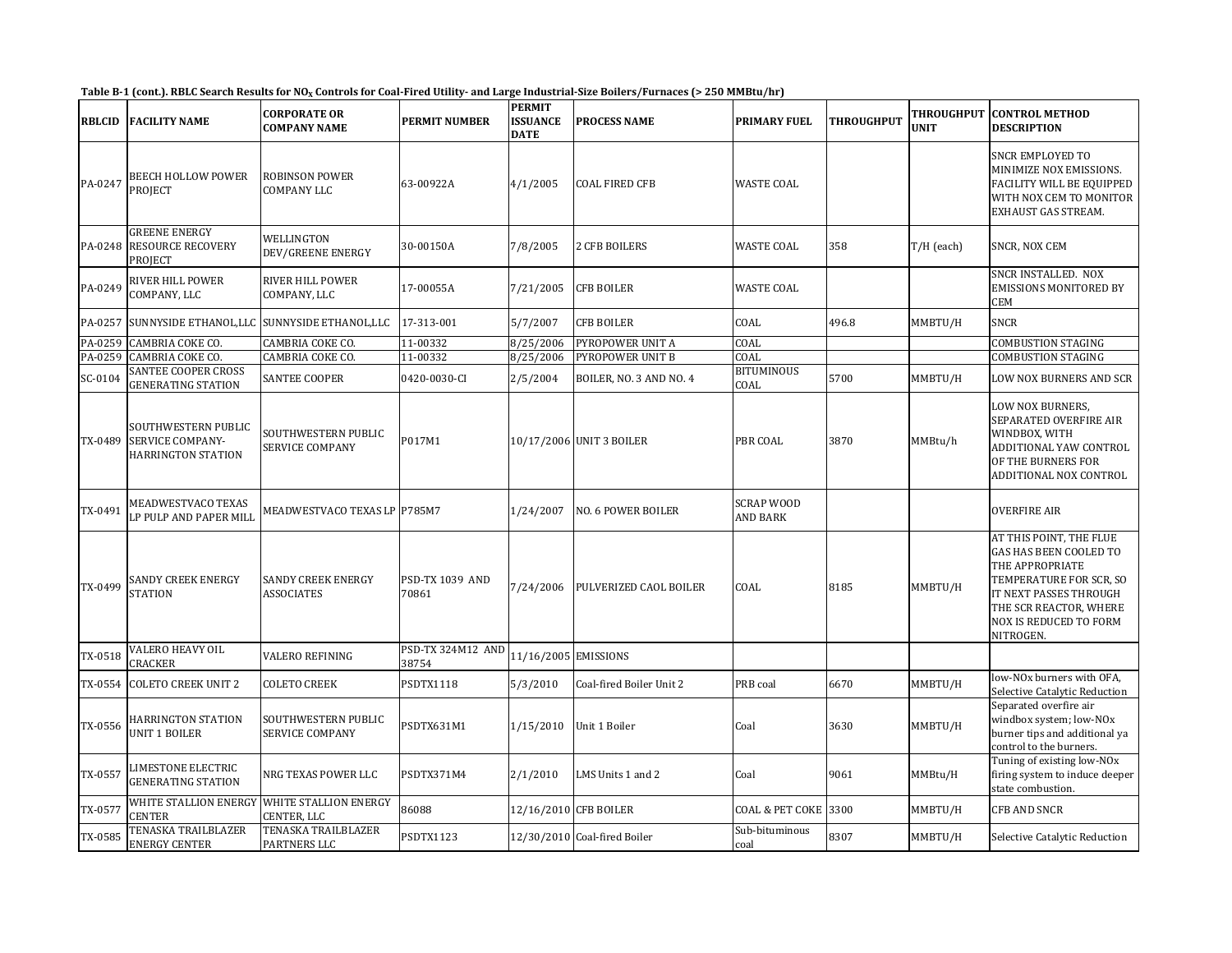| -Table B<br>. RBLC Search Results for NO $_{\rm v}$<br>ا Controls for Coal-Fired Utility- and Large Industrial-Size Boilers/Furnaces ا<br>· 250 MMBtu/hr`<br>fcont. |                      |                                             |                           |                                                 |                    |                     |                   |                            |  |  |
|---------------------------------------------------------------------------------------------------------------------------------------------------------------------|----------------------|---------------------------------------------|---------------------------|-------------------------------------------------|--------------------|---------------------|-------------------|----------------------------|--|--|
| <b>RBLCID</b>                                                                                                                                                       | <b>FACILITY NAME</b> | <b>ICORPORATE OR</b><br><b>COMPANY NAME</b> | ' NUMBER<br><b>PERMIT</b> | <b>PERMIT</b><br><b>ISSUANCE</b><br><b>DATE</b> | CESS NAME<br>PROC. | <b>PRIMARY FUEL</b> | <b>THROUGHPUT</b> | <b>THRO</b><br><b>UNIT</b> |  |  |

| <b>RBLCID</b>   | <b>FACILITY NAME</b>                                                            | CORPORATE OR<br><b>COMPANY NAME</b>                                    | <b>PERMIT NUMBER</b>         | <b>ISSUANCE</b><br><b>DATE</b> | <b>PROCESS NAME</b>                                                                                             | <b>PRIMARY FUEL</b>                                     | <b>THROUGHPUT</b> | <b>UNIT</b> | THROUGHPUT  CONTROL METHOD<br><b>DESCRIPTION</b>                                                                         |
|-----------------|---------------------------------------------------------------------------------|------------------------------------------------------------------------|------------------------------|--------------------------------|-----------------------------------------------------------------------------------------------------------------|---------------------------------------------------------|-------------------|-------------|--------------------------------------------------------------------------------------------------------------------------|
| TX-0593         | TEXAS CLEAN ENERGY<br><b>PROJECT</b>                                            | <b>SUMMIT TEXAS CLEAN</b><br><b>ENERGY</b>                             | PSDTX1218                    | 12/28/201                      | <b>Integrated Gasification</b><br><b>Combined Cycle</b>                                                         | PRB coal                                                | 400               | <b>MW</b>   | <b>SCR</b>                                                                                                               |
|                 | UT-0064 SEVIER POWER COMPANY                                                    | <b>NEVCO - SEVIER POWER</b><br>COMPANY                                 |                              |                                | <b>LOW-NOX BURNERS WITH</b><br>DAQE-AN2529001-04 10/12/2004 SNCR (SELECTIVE NON-<br><b>CATALYTIC REDUCTION)</b> | <b>WESTERN COAL</b>                                     | 270               | MW          | LOW NOX BURNERS WITH<br><b>SNCR WITH AMMONIA</b><br><b>INJECTION</b>                                                     |
| UT-0065         | <b>INTERMOUNTAIN POWER</b><br><b>GENERATING STATION -</b><br>UNIT <sub>#3</sub> | <b>INTERMOUNTAIN POWER</b><br><b>SERVICE CORPORATION</b>               | DAQE-AN0327010-04 10/15/2004 |                                | PULVERIZED COAL FIRED<br>ELECTRIC GENERATING UNIT                                                               | <b>BITUMINOUS OR</b><br><b>BLEND</b>                    | 950               | MW-gross    | LOW NOX BURNERS, OVER<br>FIRE AIR, SCR                                                                                   |
| UT-0070         | <b>BONANZA POWER PLANT</b><br><b>WASTE COAL FIRED UNIT</b>                      | DESERET POWER ELECTRIC PSD-OU-0002-04.00<br><b>COOPERATIVE</b>         |                              | 8/30/2007                      | <b>CIRCULATING FLUIDIZED BED</b><br>BOILER, 1445 MMBTU/HR<br><b>WASTE COAL FIRED</b>                            | WASTE COAL/<br><b>BITUMINOUS</b><br><b>BLEND</b>        |                   |             | <b>SNCR</b>                                                                                                              |
| UT-0070         | <b>BONANZA POWER PLANT</b><br><b>WASTE COAL FIRED UNIT</b>                      | <b>DESERET POWER ELECTRIC</b><br><b>COOPERATIVE</b>                    | PSD-OU-0002-04.00            | 8/30/2007                      | <b>CIRCULATING FLUIDIZED BED</b><br>BOILER, 1445 MMBTU/HR<br><b>WASTE COAL FIRED</b>                            | <b>WASTE COAL/</b><br><b>BITUMINOUS</b><br><b>BLEND</b> |                   |             | <b>SNCR</b>                                                                                                              |
|                 | VA-0296 VIRGINIA TECH                                                           | VIRGINIA POLYTECHNIC<br><b>INSTITUTE AND STATE</b><br><b>UNIVERSIT</b> | 20124                        | 9/15/2005                      | <b>OPERATION OF BOILER 11</b>                                                                                   | COAL                                                    | 146.7             | mmbtu       | <b>EMISSIONS CONTROLLED BY</b><br>A MASS-FEED STOKER<br>CONFIGURATION WITH LOW<br><b>EXCESS AIR/STAGED</b><br>COMBUSTION |
| VA-0309         | <b>GEORGIA PACIFIC WOOD</b><br>PRODUCTS - JARRATT                               | <b>GEORGIA PACIFIC WOOD</b><br><b>PRODUCTS</b>                         | 50253                        | 5/15/2008                      | <b>KEELER BOILER</b>                                                                                            | COAL                                                    | 86.6              | MMBTU/H     | <b>GOOD COMBUSTION</b><br>PRACTICES AND CEM<br>SYSTEM.                                                                   |
| VA-0311         | VIRGINIA CITY HYBRID<br><b>ENERGY CENTER</b>                                    | <b>VIRGINIA ELECTRIC AND</b><br>POWER CO                               | 11526                        | 6/30/2008                      | 2 CIRCULATING FLUIDIZED BED<br><b>BOILERS</b>                                                                   | <b>COAL AND COAL</b><br><b>REFUSE</b>                   | 3132              | MMBTU/H     | SELECTIVE NON-CATALYTIC<br><b>REDUCTION AND GOOD</b><br><b>COMBUSTION PRACTICES</b><br>AND CEM SYSTEM                    |
|                 | WI-0228 WPS - WESTON PLANT                                                      | <b>WISCONSIN PUBLIC</b><br><b>SERVICE</b>                              | 04-RV-248                    |                                | SUPER CRITICAL PULVERIZED<br>10/19/2004 COAL ELECTRIC STEAM BOILER PRB COAL<br>(S04, P04)                       |                                                         | 5173.07           | MMBTU/H     | LOW NOX BURNERS, GOOD<br><b>COMBUSTION PRACTICES</b><br>SELECTIVE CATALYTIC<br><b>REDUCTION (SCR)</b>                    |
|                 | WV-0023 MAIDSVILLE                                                              | LONGVIEW POWER, LLC                                                    | R14-0024                     | 3/2/2004                       | <b>BOILER, PC</b>                                                                                               | <b>PULVERIZED</b><br>COAL                               | 6114              | MMBTU/H     | <b>LOW-NOX BURNERS IN</b><br><b>SERIES WITH SCR</b>                                                                      |
| WV-0024         | <b>WESTERN GREENBRIER</b><br><b>CO-GENERATION, LLC</b>                          | <b>WESTERN GREENBRIER CO-</b><br><b>GENERATION, LLC</b>                | R14-0028                     | 4/26/2006                      | <b>CIRCULATING FLUIDIZED BED</b><br><b>BOILER (CFB)</b>                                                         | <b>WASTE COAL</b>                                       | 1070              | mmbtu/h     | <b>SNCR</b>                                                                                                              |
| WY-0063 WYGEN 3 |                                                                                 | <b>BLACK HILLS</b><br>CORPORATION                                      | CT-4517                      | 2/5/2007                       | PC BOILER                                                                                                       | <b>SUBBITUMINOUS</b><br>COAL                            | 1300              | MMBTU/H     | SCR/LNB/OVERFIRE AIR                                                                                                     |
|                 | WY-0064 DRY FORK STATION                                                        | <b>BASIN ELECTRIC POWER</b><br><b>COOPERATIVE</b>                      | CT-4631                      |                                | 10/15/2007 PC BOILER (ES1-01)                                                                                   | COAL                                                    |                   |             | <b>LOW NOX BURNERS AND SCR</b>                                                                                           |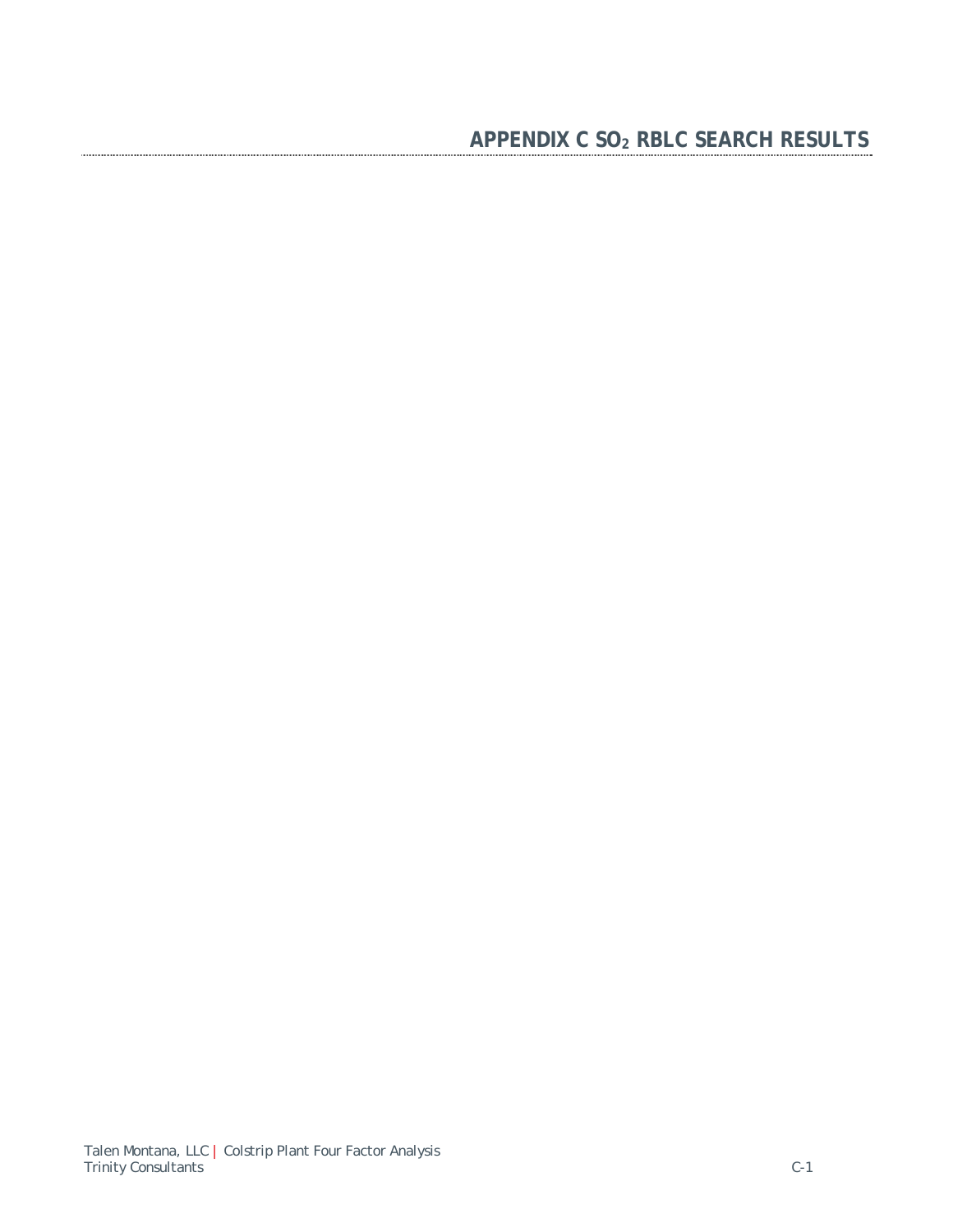| <b>RBLCID</b> | <b>FACILITY NAME</b>                                                            | <b>CORPORATE OR</b><br><b>COMPANY NAME</b>                             | <b>PERMIT NUMBER</b> | <b>PERMIT</b><br><b>ISSUANCE</b><br><b>DATE</b> | <b>PROCESS NAME</b>                                                                      | <b>PRIMARY FUEL</b>          | <b>THROUGHPUT</b> | <b>THROUGHPUT</b><br><b>UNIT</b> | <b>CONTROL METHOD</b><br><b>DESCRIPTION</b>                                                                        |
|---------------|---------------------------------------------------------------------------------|------------------------------------------------------------------------|----------------------|-------------------------------------------------|------------------------------------------------------------------------------------------|------------------------------|-------------------|----------------------------------|--------------------------------------------------------------------------------------------------------------------|
| AR-0094 PLANT | JOHN W. TURK JR. POWER SOUTHWEST ELECTRIC                                       | POWER COMPANY                                                          | 2123-AOP-R0          |                                                 | 11/5/2008 PC BOILER                                                                      | PRB SUB-BIT<br>COAL          |                   | 6000 MMBTU/H                     | <b>DRY FLUE GAS</b><br><b>DESULFURIZATION (SPRAY</b><br>DRY ADSORBER)                                              |
|               | NAVAJO GENERATING<br>AZ-0055 STATION                                            | <b>SALT RIVER PROJECT</b><br>AGRICULTURAL AND<br>POWER DISTRICT        | AZ 08-01             | 2/6/2012 BOILER                                 | PULVERIZED COAL FIRED                                                                    | COAL                         |                   | 7725 MMBTU/H                     | FLUE GAS DESULFURIZATION<br>(FGD), SCRUBBER                                                                        |
| AZ-0055       | NAVAJO GENERATING<br><b>STATION</b>                                             | <b>SALT RIVER PROJECT</b><br><b>AGRICULTURAL AND</b><br>POWER DISTRICT | AZ 08-01             | 2/6/2012 BOILER                                 | PULVERIZED COAL FIRED                                                                    | COAL                         |                   | 7725 MMBTU/H                     | FLUE GAS DESULFURIZATION<br>(FGD), SCRUBBER                                                                        |
|               | NAVAJO GENERATING<br>AZ-0055 STATION                                            | <b>SALT RIVER PROJECT</b><br><b>AGRICULTURAL AND</b><br>POWER DISTRICT | AZ 08-01             | 2/6/2012 BOILER                                 | PULVERIZED COAL FIRED                                                                    | COAL                         |                   | 7725 MMBTU/H                     | <b>FLUE GAS DESULFURIZATION</b><br>(FGD), SCRUBBER                                                                 |
|               | STOCKTON COGEN<br>CA-1206 COMPANY                                               | APMC STOCKTON COGEN                                                    | SJ 85-04             | 9/16/2011 BOILER                                | CIRCULATING FLUIDIZED BED                                                                | COAL                         |                   | 730 MMBTU/H                      | LIMESTONE INJECTION W/ A<br>MINIMUM REMOVAL<br>EFFICIENCY OF 70% (3-HR<br>AVG) TO BE MAINTAINED AT<br>ALL TIMES    |
|               | J.K. SMITH GENERATING<br>KY-0100 STATION                                        | <b>EAST KENTUCKY POWER</b><br>COOPERATIVE, INC                         | V-05-070 R3          |                                                 | <b>CIRCULATING FLUIDIZED BED</b><br>4/9/2010 BOILER CFB1 AND CFB2                        | COAL                         |                   | 3000 MMBTU/H                     | <b>LIMESTONE INJECTION</b><br>(CFB)AND A FLASH DRYER<br>ABSORBER WITH FRESH LIME<br><b>INJECTION</b>               |
|               | ACTIVATED CARBON<br>LA-0148 FACILITY                                            | <b>RED RIVER</b><br>ENVIRONMENTAL<br>PRODUCTS LLC                      | <b>PSD-LA-727</b>    |                                                 | MULTIPLE HEARTH FURNACES<br>5/28/2008 / AFTERBURNERS                                     | COAL                         |                   | 7.78 LB/YR E +08                 | SPRAY DRYER ABSORBER<br>(SDA) SYSTEM                                                                               |
| LA-0176 PLANT | BIG CAJUN II POWER                                                              | LOUISIANA GENERATING,<br>LLC                                           | PSD-LA-677           |                                                 | <b>NEW 675 MW PULVERIZED</b><br>8/22/2005 COAL BOILER (UNIT 4)                           | <b>SUBBITUMINOUS</b><br>COAL | 3518791 T/YR      |                                  | OPTION 1: SEMI-DRY LIME<br><b>SCRUBBER</b><br><b>OPTION 2: WET FLUE GAS</b><br>DESULFURIZATION SYSTEM              |
| MI-0389       | KARN WEADOCK<br><b>GENERATING COMPLEX</b>                                       | <b>CONSUMERS ENERGY</b>                                                | 341-07               | 12/29/2009 BOILER                               |                                                                                          | PRB COAL OR<br>50/50 BLEND   |                   | 8190 MMBTU/H                     | <b>LIMESTONE FORCED</b><br>OXIDATION, WET FLUIDIZED<br><b>GAS DESULFURIZATION</b><br>(FGD) AND LOW SULFUR<br>COAL. |
| MI-0399       | DETROIT EDISON--<br>MONROE                                                      | DETROIT EDISON                                                         | 93-09A               |                                                 | 12/21/2010 Boiler Units 1, 2, 3 and 4                                                    | Coal                         |                   | 7624 MMBTU/H                     | Wet flue gas desulfurization.                                                                                      |
| MI-0400       | <b>WOLVERINE POWER</b>                                                          | <b>WOLVERINE POWER</b><br>SUPPLY COOPERATIVE, INC. 317-07              |                      |                                                 | 2 Circulating Fluidized Bed<br>6/29/2011 Boilers (CFB1 & CFB2)                           | Petcoke/coal                 |                   |                                  | Dry flue gas desulfurization<br>(spray dry absorber or<br>3030 MMBTU/H EACH polishing scrubber).                   |
|               | MI-0400 WOLVERINE POWER                                                         | <b>WOLVERINE POWER</b><br>SUPPLY COOPERATIVE, INC. 317-07              |                      | 6/29/2011 Shutdown                              | 2 Circulating Fluidized Bed<br>Boilers (CFB1 & CFB2) -<br><b>EXCLUDING Startup &amp;</b> | Petcoke/coal                 |                   |                                  | Dry flue gas desulfurization<br>(spray dry absorber or<br>3030 MMBTU/H each polishing scrubber).                   |
|               | CITY UTILITIES OF<br>SPRINGFIELD -<br><b>SOUTHWEST POWER</b><br>MO-0060 STATION | <b>CITY UTILITIES OF</b><br>SPRINGFIELD                                | 122004-007           | 12/15/2004 BOILER                               | PULVERIZED COAL FIRED                                                                    | COAL                         |                   | 2724 MMBTU/H                     | DRY FLUE GAS<br>DESULFURIZATION > 90%                                                                              |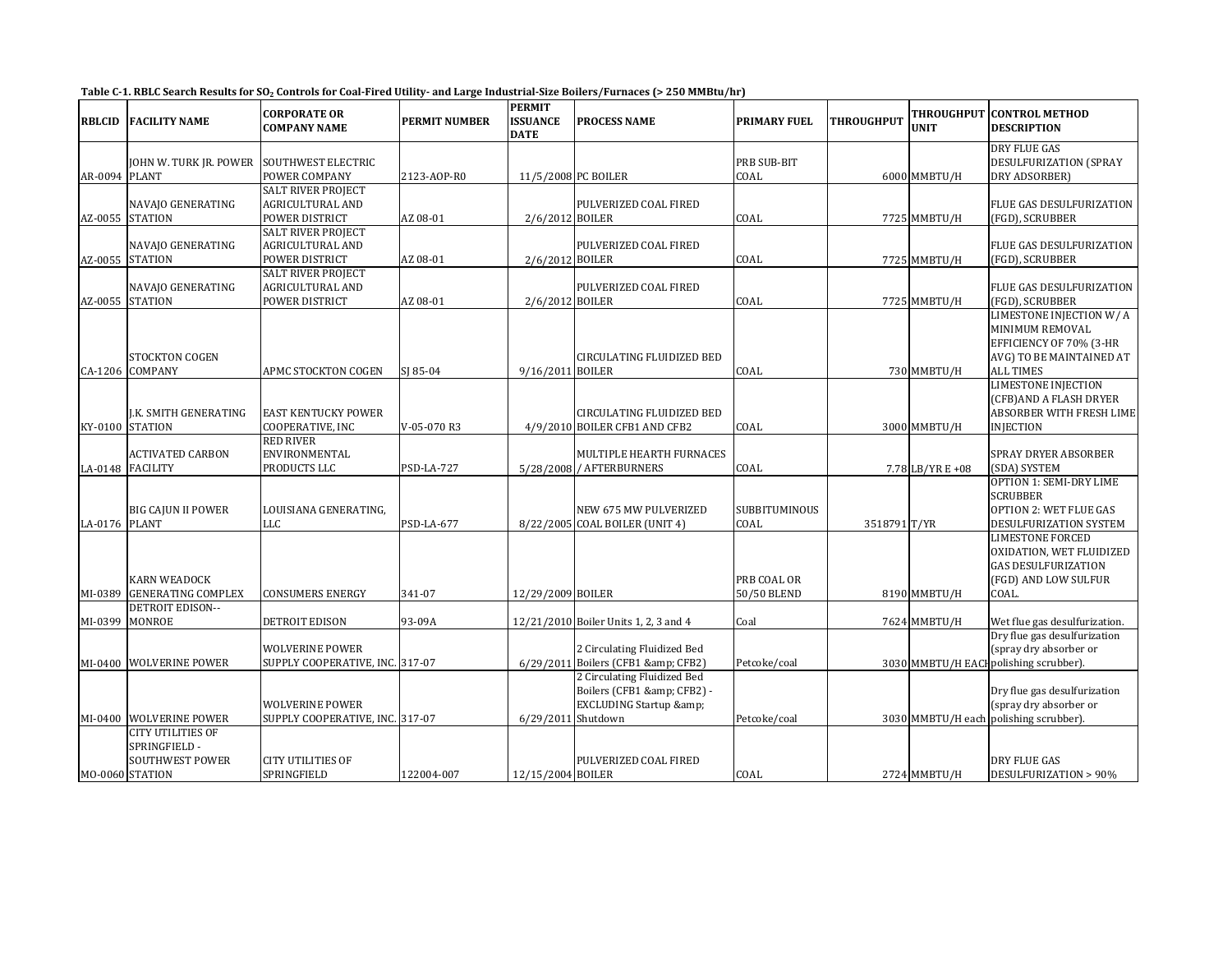#### Table C-1 (cont.). RBLC Search Results for SO $_2$  Controls for Coal-Fired Utility- and Large Industrial-Size Boilers/Furnaces (> 250 MMBtu/hr)

| <b>RBLCID</b>   | <b>FACILITY NAME</b>                                            | <b>CORPORATE OR</b><br><b>COMPANY NAME</b>           | <b>PERMIT NUMBER</b> | <b>PERMIT</b><br><b>ISSUANCE</b><br><b>DATE</b> | <b>PROCESS NAME</b>                                        | <b>PRIMARY FUEL</b>               | THROUGHPUT   | THROUGHPUT<br>UNIT | <b>CONTROL METHOD</b><br><b>DESCRIPTION</b>                                                                                                                                                                                        |
|-----------------|-----------------------------------------------------------------|------------------------------------------------------|----------------------|-------------------------------------------------|------------------------------------------------------------|-----------------------------------|--------------|--------------------|------------------------------------------------------------------------------------------------------------------------------------------------------------------------------------------------------------------------------------|
|                 | KANSAS CITY POWER &<br>LIGHT COMPANY - IATAN<br>MO-0071 STATION | <b>GREAT PLAINS ENERGY</b>                           | 012006-019           | 1/27/2006 UNIT 2                                | PULVERIZED COAL BOILER -                                   | PULVERIZED<br>COAL                | 4000 T/H     |                    | KCPL SHALL INSTALL SCR<br>UNIT FOR THE UNIT 2 BOILER<br>TO REDUCE NOX EMISSIONS<br>AND ALSO SHALL INSTALL<br>WET SCRUBBER TO REDUCE<br><b>SOX EMISSIONS. BOTH</b><br><b>CONTROLS ARE NOT BACT</b><br>FOR NOX AND SOX               |
|                 | KANSAS CITY POWER &<br>LIGHT COMPANY - IATAN<br>MO-0071 STATION | <b>GREAT PLAINS ENERGY</b>                           | 012006-019           | 1/27/2006 UNIT 1                                | PULVERIZED COAL BOILER -                                   | COAL                              | 4000 T/H     |                    |                                                                                                                                                                                                                                    |
| MO-0077 PLANT   | <b>NORBORNE POWER</b>                                           | <b>ASSOCIATED ELECTRIC</b><br>COOPERATIVE, INC       | 022008-010           |                                                 | 2/22/2008 MAIN BOILER                                      | COAL                              | 3762420 T/YR |                    | DRY FLUE GAS DESUL                                                                                                                                                                                                                 |
|                 | GASCOYNE GENERATING<br>ND-0021 STATION                          | MONTANA DAKOTA<br>UTILITIES /<br>WESTMORELAND POWER  | PTC 05005            |                                                 | 6/3/2005 BOILER, COAL-FIRED                                | LIGNITE                           |              | 2116 MMBTU/H       | LIMESTONE INJECTION WITH<br>A SPRAY DRYER.                                                                                                                                                                                         |
|                 | ND-0024 SPIRITWOOD STATION                                      | <b>GREAT RIVER ENERGY</b>                            | PTC07026             |                                                 | ATMOSPHERIC CIRCULATING<br>9/14/2007 FLUIDIZED BED BOILER  | LIGNITE                           |              | 1280 MMBTU/H       | LIMESTONE INJECTION INTO<br>THE UNIT WITH A SPRAY<br>DRYER FOLLOWING.                                                                                                                                                              |
|                 | NE-0018 WHELAN ENERGY CENTER HASTINGS UTILITIES                 |                                                      | 58048                |                                                 | 3/30/2004 BOILER, UNIT 2 UTILITY                           | <b>SUBBITUMINOUS</b><br>COAL      |              | 2210 MMBTU/H       | SPRAY DRYER ABSORBER<br>(SDA)                                                                                                                                                                                                      |
|                 | OPPD - NEBRASKA CITY<br>NE-0031 STATION                         | OMAHA PUBLIC POWER<br><b>DISTRICT</b>                | 58343C01             |                                                 | 3/9/2005 UNIT 2 BOILER                                     | <b>SUBBITUMINOUS</b><br>COAL      |              |                    | DRY FLUE GAS<br><b>DESULFURIZATION &amp; FABRIC</b><br><b>FILTER</b>                                                                                                                                                               |
|                 | NV-0036 TS POWER PLANT                                          | NEWMONT NEVADA<br>ENERGY INVESTMENT, LLC AP4911-1349 |                      |                                                 | 5/5/2005 200 MW PC COAL BOILER                             | POWDER RIVER<br><b>BASIN COAL</b> |              | 2030 MMBTU/H       | LIME SPRAY SPRAY DRY<br><b>SCRUBBER</b>                                                                                                                                                                                            |
|                 | AMERICAN MUNICIPAL<br>POWER GENERATING<br>OH-0310 STATION       | AMERICAN MUNICIPAL<br><b>POWER</b>                   | P0104461             | 10/8/2009 FIRED                                 | BOILER (2), PULVERIZED COAL                                | PULVERIZED<br>COAL                |              | 5191 MMBTU/H       | <b>WET FLUE GAS</b><br><b>DESULFURIZATION (FGS)</b><br>EITHER LIME OR AMMONIA-<br><b>BASED</b>                                                                                                                                     |
|                 | <b>SMART PAPERS</b><br>OH-0314 HOLDINGS, LLC                    | <b>SMART PAPERS HOLDINGS,</b><br>LLC                 | 14-05962             | 1/31/2008 BOILER                                | PULVERIZED DRY BOTTOM                                      | COAL                              |              | 420 MMBTU/H        |                                                                                                                                                                                                                                    |
|                 | <b>SMART PAPERS</b><br>OH-0314 HOLDINGS, LLC                    | <b>SMART PAPERS HOLDINGS,</b><br><b>LLC</b>          | 14-05962             |                                                 | SPREADER STOKER COAL-<br>1/31/2008 FIRED BOILER            | COAL                              |              | 249 MMBTU/H        |                                                                                                                                                                                                                                    |
|                 | OK-0118 HUGO GENERATING STA                                     | <b>WESTERN FARMERS</b><br><b>ELECTRIC COOP</b>       | 97-058-C M-2 PSD     |                                                 | <b>COAL-FIRED STEAM EGU</b><br>2/9/2007 BOILER (HU-UNIT 2) |                                   |              | 750 MW             | WET LIMESTONE FLUE GAS<br><b>DESULFURIZATION</b>                                                                                                                                                                                   |
| PA-0247 PROJECT | BEECH HOLLOW POWER                                              | <b>ROBINSON POWER</b><br><b>COMPANY LLC</b>          | 63-00922A            |                                                 | 4/1/2005 COAL FIRED CFB                                    | <b>WASTE COAL</b>                 |              |                    | LIMESTONE INJECTION WITH<br>FLY ASH HYDRATION AND<br>REINJECTION. LIMESTONE<br>SORBENT WILL BE FED AT<br>MAX. RATE OF<br>APPROXIMATELY 79 TPH TO<br>ACHIEVE CALCIUM-TO-<br><b>SULFUR RATIO OF ABOUT</b><br>2.75:1 MONITORED BY CEM |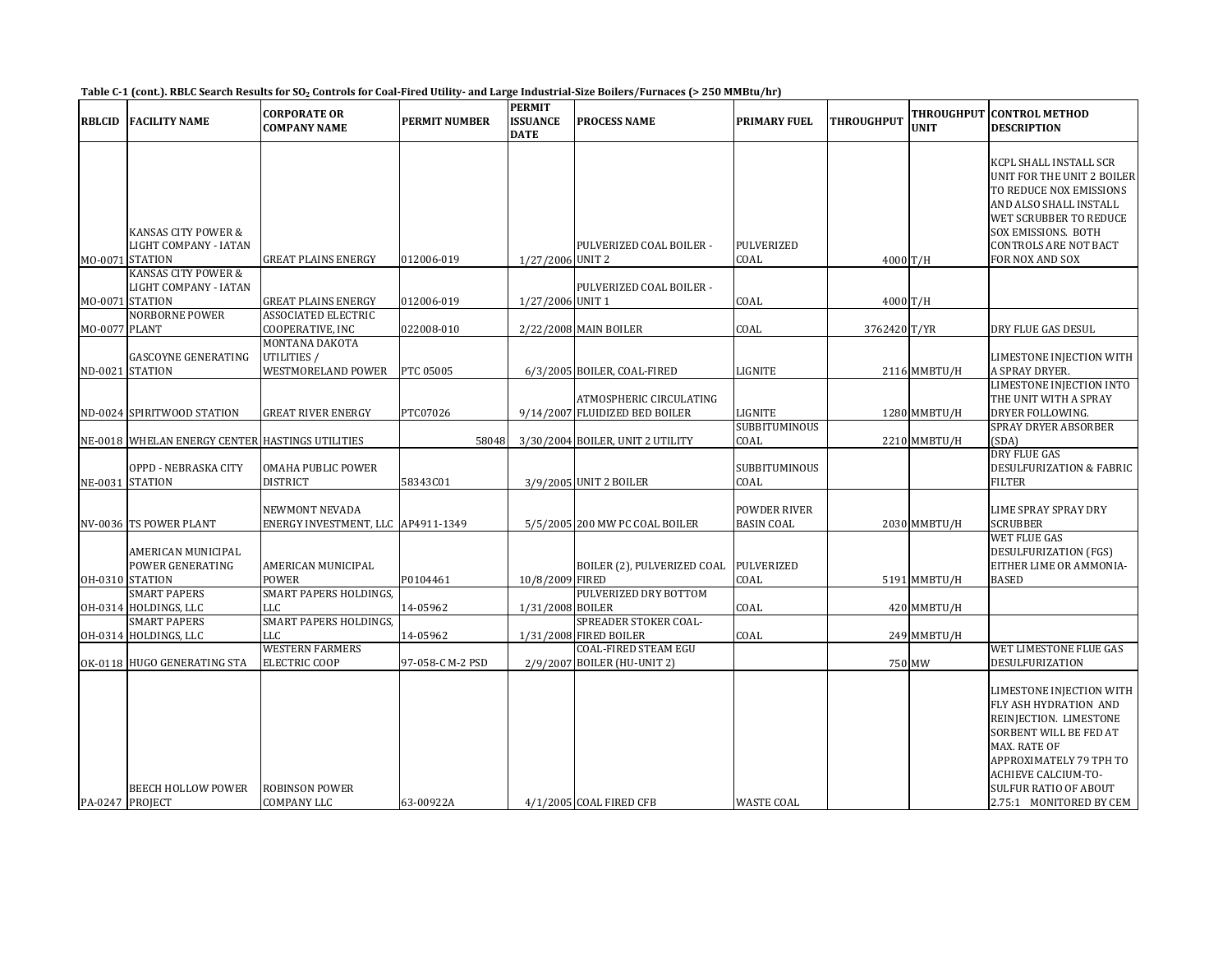|  | Table C-1 (cont.). RBLC Search Results for SO <sub>2</sub> Controls for Coal-Fired Utility- and Large Industrial-Size Boilers/Furnaces (> 250 MMBtu/hr) |  |
|--|---------------------------------------------------------------------------------------------------------------------------------------------------------|--|
|  |                                                                                                                                                         |  |

| <b>RBLCID</b>   | <b>FACILITY NAME</b>                                                    | <b>CORPORATE OR</b><br><b>COMPANY NAME</b>                 | <b>PERMIT NUMBER</b>                  | <b>PERMIT</b><br><b>ISSUANCE</b><br><b>DATE</b> | <b>PROCESS NAME</b>                                                                         | <b>PRIMARY FUEL</b>                       | <b>THROUGHPUT</b> | THROUGHPUT<br><b>UNIT</b> | <b>CONTROL METHOD</b><br><b>DESCRIPTION</b>                                                                                                                                                                |
|-----------------|-------------------------------------------------------------------------|------------------------------------------------------------|---------------------------------------|-------------------------------------------------|---------------------------------------------------------------------------------------------|-------------------------------------------|-------------------|---------------------------|------------------------------------------------------------------------------------------------------------------------------------------------------------------------------------------------------------|
|                 | <b>GREENE ENERGY</b><br><b>RESOURCE RECOVERY</b><br>PA-0248 PROJECT     | WELLINGTON<br>DEV/GREENE ENERGY                            | 30-00150A                             |                                                 | 7/8/2005 2 CFB BOILERS                                                                      | <b>WASTE COAL</b>                         |                   | 358 T/H (each)            | EMISSION RESTRICTION,<br>LIMESTONE INJECTION PLUS<br>A DRY POLISHING SCRUBBER,<br><b>EMISSION MONITORED BY</b><br>CEM WHICH IS BASIS FOR<br>EFFICIENCY CONTROL                                             |
|                 | <b>RIVER HILL POWER</b><br>PA-0249 COMPANY, LLC                         | <b>RIVER HILL POWER</b><br>COMPANY, LLC                    | 17-00055A                             |                                                 | 7/21/2005 CFB BOILER                                                                        | WASTE COAL                                |                   |                           | <b>DRY FLUE GAS</b><br>DESULFURIZATION SYSYTEM                                                                                                                                                             |
| PA-0257         |                                                                         | SUNNYSIDE ETHANOL, LLC SUNNYSIDE ETHANOL, LLC              | 17-313-001                            |                                                 | 5/7/2007 CFB BOILER                                                                         | COAL                                      |                   | 496.8 MMBTU/H             | LIMESTONE INJECTION AND<br>ADD ON DRY FLUE GAS<br>DESULFEDRIZATION, CEM                                                                                                                                    |
|                 | PA-0259 CAMBRIA COKE CO.                                                | CAMBRIA COKE CO.                                           | 11-00332                              |                                                 | 8/25/2006 PYROPOWER UNIT A                                                                  | COAL                                      |                   |                           | LIME INJECTION, SPRAY<br>DRYER AND ADSORBER<br><b>SYSTEM</b><br>LIME INJECTION/SPRAY                                                                                                                       |
|                 | PA-0259 CAMBRIA COKE CO.                                                | CAMBRIA COKE CO.                                           | 11-00332                              |                                                 | 8/25/2006 PYROPOWER UNIT B                                                                  | COAL                                      |                   |                           | DRYER/ADSORBER SYSTEM                                                                                                                                                                                      |
|                 | <b>SANTEE COOPER CROSS</b><br>SC-0104 GENERATING STATION                | <b>SANTEE COOPER</b>                                       | 0420-0030-CI                          |                                                 | 2/5/2004 BOILER, NO. 3 AND NO. 4                                                            | <b>BITUMINOUS</b><br>COAL                 |                   | 5700 MMBTU/H              | FLUE GAS DESULFURIZATION<br>(WET SCRUBBING)                                                                                                                                                                |
|                 | <b>SANDY CREEK ENERGY</b><br>TX-0499 STATION                            | <b>SANDY CREEK ENERGY</b><br><b>ASSOCIATES</b>             | PSD-TX 1039 AND<br>70861              |                                                 | 7/24/2006 PULVERIZED CAOL BOILER                                                            | COAL                                      |                   | 8185 MMBTU/H              |                                                                                                                                                                                                            |
|                 | <b>VALERO HEAVY OIL</b><br>TX-0518 CRACKER                              | <b>VALERO REFINING</b>                                     | PSD-TX 324M12 AND<br>38754            |                                                 | 11/16/2005 EMISSIONS                                                                        |                                           |                   |                           |                                                                                                                                                                                                            |
|                 | TX-0554 COLETO CREEK UNIT 2                                             | <b>COLETO CREEK</b>                                        | PSDTX1118                             |                                                 | 5/3/2010 Coal-fired Boiler Unit 2                                                           | PRB coal                                  |                   | 6670 MMBTU/H              | Spray Dry Adsorber/Fabric<br>Filter                                                                                                                                                                        |
|                 | TX-0577 CENTER                                                          | WHITE STALLION ENERGY WHITE STALLION ENERGY<br>CENTER, LLC |                                       | 86088 12/16/2010 CFB BOILER                     |                                                                                             | COAL & PET COKE                           |                   | 3300 MMBTU/H              | LIMESTONE BED CFB AND<br>LIME SPRAY DRYER PERMIT<br><b>DESIGN SULFUR CONTENT OF</b><br>ILL BASIN COAL IS 3.9 WT%<br>AND OF PET COKE 4.3<br>AVG/6.0 MAX<br>HI WEIGHTING OF LIMITS<br>USED FOR FUEL BLENDING |
|                 | TENASKA TRAILBLAZER<br>TX-0585 ENERGY CENTER                            | <b>TENASKA TRAILBLAZER</b><br>PARTNERS LLC                 | PSDTX1123                             |                                                 |                                                                                             | Sub-bituminous<br>coal                    |                   |                           |                                                                                                                                                                                                            |
|                 | TEXAS CLEAN ENERGY<br>TX-0593 PROJECT                                   | <b>SUMMIT TEXAS CLEAN</b><br><b>ENERGY</b>                 | PSDTX1218                             |                                                 | 12/30/2010 Coal-fired Boiler<br><b>Integrated Gasification</b><br>12/28/2010 Combined Cycle | PRB coal                                  |                   | 8307 MMBTU/H<br>400 MW    | Wet limestone scrubber<br>gasification of coal and sulfur<br>recovery in syngas before<br>combustion in turbine and<br>duct burners                                                                        |
|                 | UT-0064 SEVIER POWER COMPANY                                            | <b>NEVCO - SEVIER POWER</b><br>COMPANY                     | DAQE-AN2529001-04 10/12/2004 SCRUBBER |                                                 | CFB BOILER WITH DRY LIME                                                                    | <b>WESTERN COAL</b>                       |                   | 270 MW                    | LOW SULFUR COAL AND DRY<br>LIME SCRUBBER                                                                                                                                                                   |
| UT-0065 UNIT #3 | <b>INTERMOUNTAIN POWER</b><br><b>GENERATING STATION -</b>               | <b>INTERMOUNTAIN POWER</b><br>SERVICE CORPORATION          |                                       |                                                 | PULVERIZED COAL FIRED<br>DAQE-AN0327010-04 10/15/2004 ELECTRIC GENERATING UNIT              | <b>BITUMINOUS OR</b><br><b>BLEND</b>      |                   | 950 MW-gross              | <b>WET FLUE GAS</b><br>DESULPHURIZATION, LOW<br><b>SULFER COAL</b>                                                                                                                                         |
|                 | <b>BONANZA POWER PLANT</b><br>UT-0070 WASTE COAL FIRED UNIT COOPERATIVE | <b>DESERET POWER ELECTRIC</b>                              | PSD-OU-0002-04.00                     |                                                 | <b>CIRCULATING FLUIDIZED BED</b><br>BOILER, 1445 MMBTU/HR<br>8/30/2007 WASTE COAL FIRED     | WASTE<br>COAL/BITUMINO<br><b>US BLEND</b> |                   |                           |                                                                                                                                                                                                            |